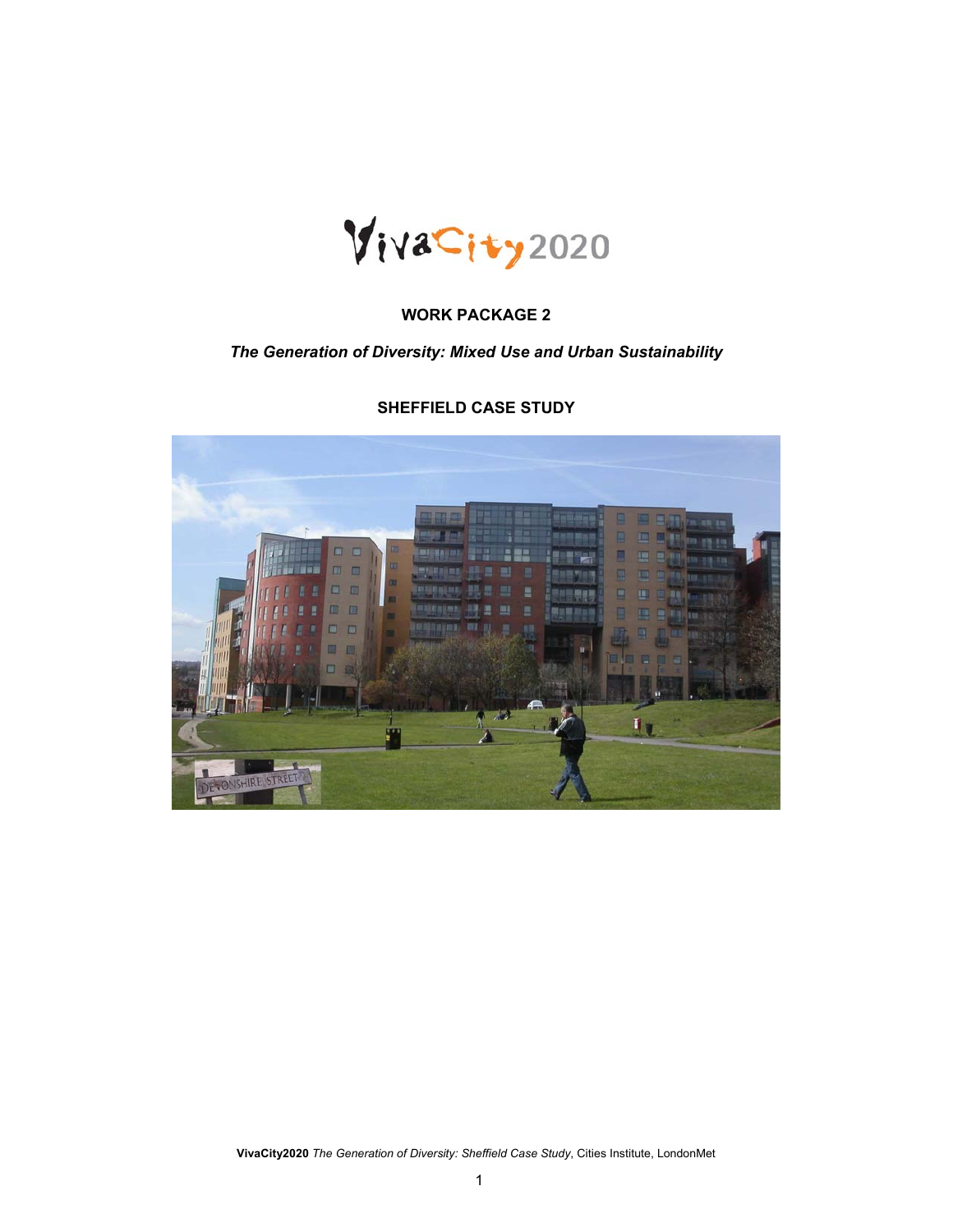## **CONTENTS**

| Introduction                                                                                                              |        |
|---------------------------------------------------------------------------------------------------------------------------|--------|
| Part 1: Policy Background:<br>Section A: National Policy review                                                           | 4      |
| Part 2: Local Policy Review<br>Section B - Sheffield - UDP review<br>Table 1 - Key UDP Policy Summary                     | 7<br>9 |
| Part 3: Findings on Case Studies<br>Section C - Sheffield - Interview analysis on mixed-use<br>policy and practice        | 10     |
| Part 4: Findings on Quality of Life Issues<br>Section D - Sheffield: Interview analysis on residential<br>quality of life | 25     |
| Part $5$ :<br><b>Summary and Conclusions</b>                                                                              | 32     |
| <b>Bibliography</b>                                                                                                       | 36     |

## **Appendix I – Survey of Households and Businesses**

- Central ward area and Central City "quarters"
- Household Survey
- Business Survey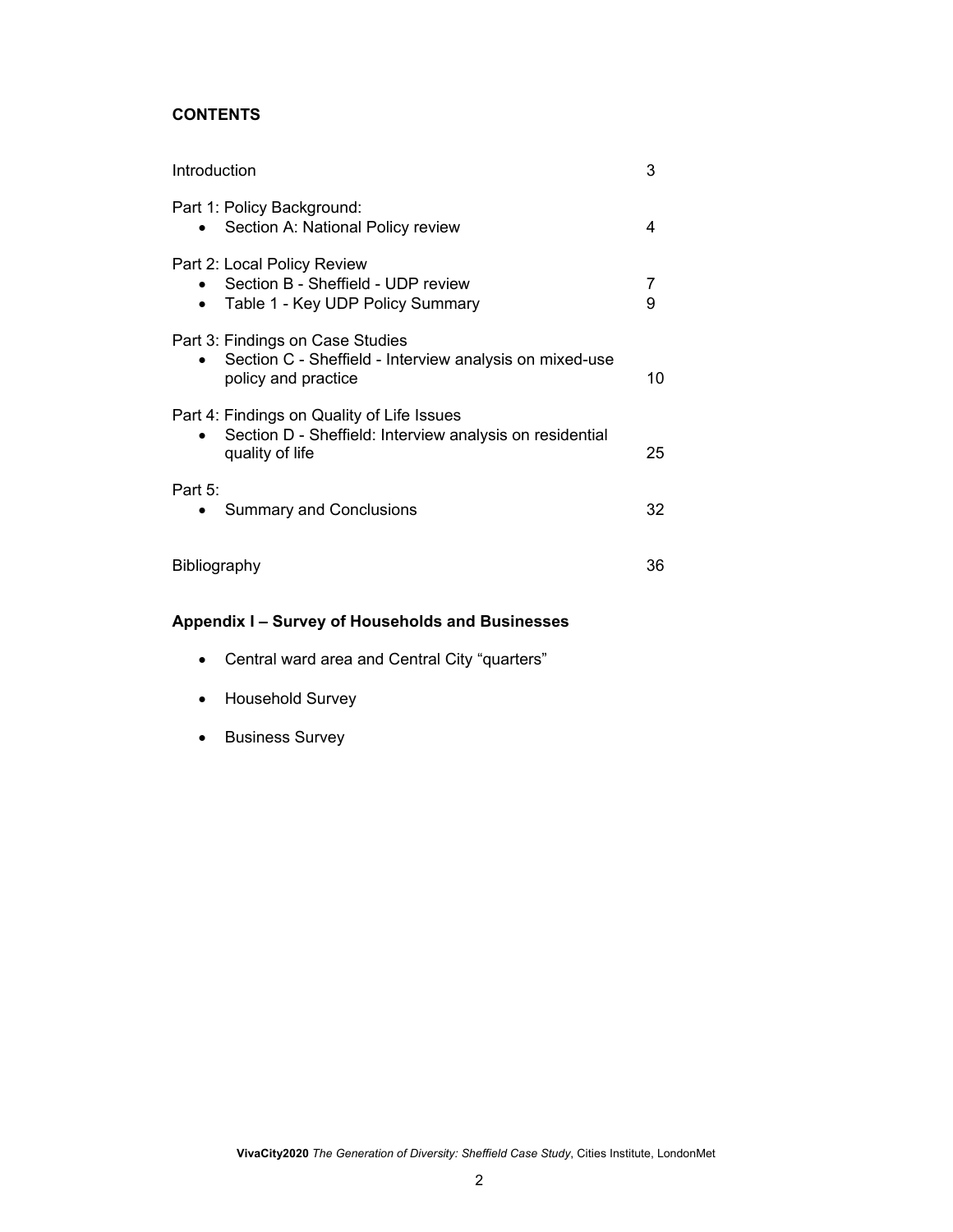#### **Introduction**

The purpose of this study is to investigate and better understand the issues surrounding mixed-use development and high density living and working, and to help planners, developers, designers, residents and other stakeholders manage and implement sustainable mixed-use development more successfully in urban environments. Diversity in this sense is reflected in a sustainable mix of land and building uses, amenities and economic activity, social, community as well as temporal mix, such as evening economy, weekday/weekend and shared use of space. The spatial dimension is key to achieving sustainable urban environments, since it is the varying scales at which different activities and uses can co-exist, or require separation - either permanently or temporally.

#### **Literature Review of Policy (Part 1)**

This attempts to understand the national to local planning policy context for mixeduse development through the review of existing literature (such as PPG's, UDPs, SPGs and other planning guidance documents). This is done to gain an understanding of the rationale for the promotion of mixed-use development in urban planning policy.

#### **Social Survey (Part 2 & 3)**

This attempts to understand what mixed-use development means in practice as experienced by the 'practitioners' and decision-makers in the urban environment. In addition, this seeks to understand the experience of residents and businesses living and working in a mixed-use urban environment and their quality of life issues.

#### **The key objectives of survey:**

- To understand what is mixed-use development
- Define the concept of mixed-use development
- Understand why mixed-use is important
- What the concerns are around mixed-use development
- Understand the importance of achieving mixed-use development

#### **Case studies**

This report reviews one of two in depth case studies – central Sheffield ward (S1 area) - for the second case study Clerkenwell, see separate report. A shorter report on inner city living in Manchester is also available. Together these will provide a platform from which to understand the practical and strategic issues involved in achieving mixed-use development and diversity in local economy, social and temporal uses of buildings and space. The analysis will highlight the pros and cons and the potential implications for designing successful mixed-use as well as highlight key problems and challenges of creating mixed use developments.

#### **Methodology**

Primary surveys of residents and businesses included qualitative and quantitative methods in both case study sites such as face to face interviews and in depth questionnaires (Survey summary - Appendix I), as well as focus groups with special interest groups (e.g. pensioners, young mothers). The aim of this survey was to gather a cross section of viewpoints representing a range of interests - developer's, planners, urban designers, councillors, community leaders, businesses and residents.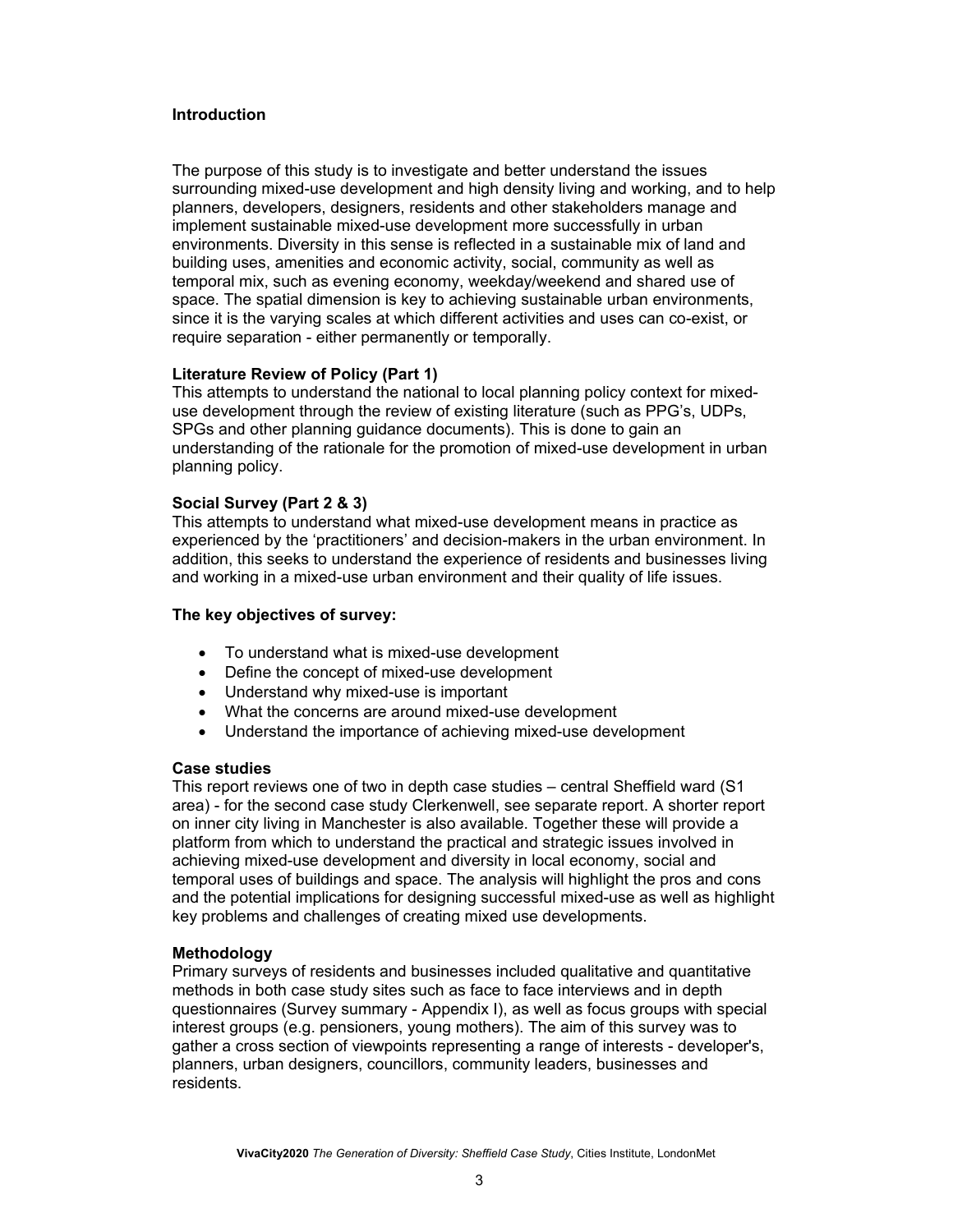# **Part 1:**

# **Section A:**

# **Policy Literature Review Review of urban planning policy**

**National and Regional Guidance Planning Context for Mixed-Use Development** 

*In 1994, the concept of 'mixed use' was used as a key theme in the Department of the Environment's Quality in Town and Country initiative and subsequently emerged in national planning policy guidance resulting in a major national shift in planning policy incorporating the concept of mixed use into its key policy framework. Mixed use development is based on the notion that mixed uses reduce the need to travel and create more vibrant areas – which are now held as a key component in achieving a more sustainable and well designed urban environment.* 

PPG1: General Policy and Principles (February 1997) sets out the government's commitment to sustainable development principles and promotion of mixed-use development. This has been recently reinforced in the Government's aims for the reformed planning system in 'Sustainable Communities – Delivering through Planning' (2002). It considers mixed-use development as being more sustainable than 'single use' developments and likely to create vitality and diversity and reduce the need to travel.

*'Local planning authorities should include policies in their development plans to promote and retain mixed uses, particularly in town centres, in other areas highly accessible by means of transport other than areas highly accessible by means of transport other than the private car and in areas of major new development' (paragraph 8-12)* 

PPG 1 not only offers practical advice about how mixed use developments should be introduced through 'development plans' but also how individual sites can be identified and at the same time attempting to safeguard existing residential areas:

*"…plans can designate an area, such as a town centre, where developments on suitable sites would be expected to incorporate a mixture of uses. This should include a list of those uses which are considered appropriate. Applications for single uses in such designated areas would need to be justified either in terms of their nonsuitability for mixed-use development or in terms of their contribution to the overall mixture of uses with the area…the character of existing residential areas should not be undermined by inappropriate new uses.* (PPG 1)

PPG3: Housing (March 2000) also promotes mixed use development, including the provision of housing as part of mixed use developments, in order to bring new life into towns and cities.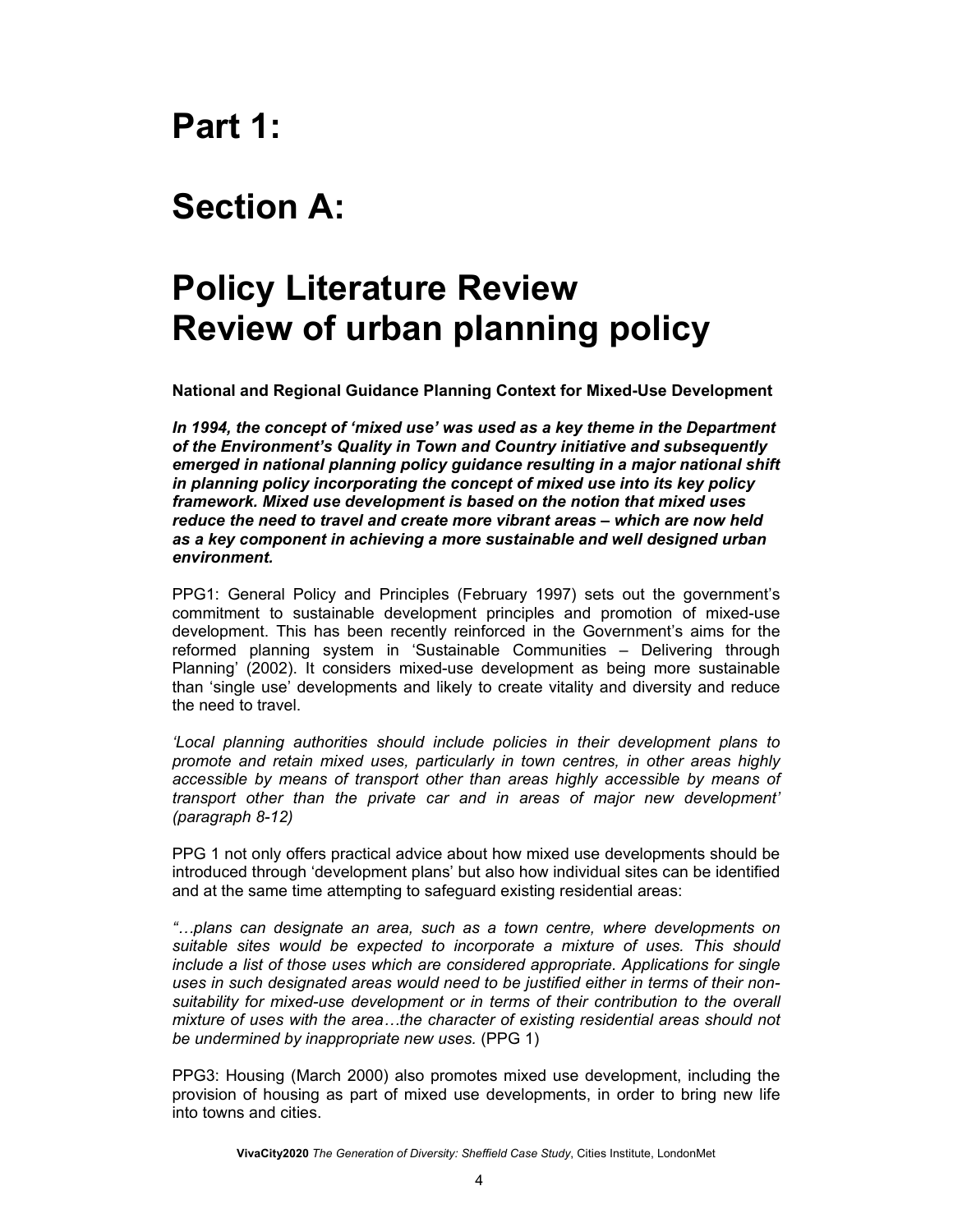*"Local authorities should promote developments which combine a mix of land uses, including housing, either on site or within individual buildings such as flats over shops…where appropriate, specifying the proportion of floor space which should be residential within such developments…should promote additional housing in town centres within the context of their overall strategy for each centre, taking into account the existing balance of uses in the centre".* 

PPG 13: Transport (2001) sets out the Governments objectives to integrate planning and transport. It recognises that mixed use development can provide very significant benefits, in terms of promoting vitality and diversity and in promoting walking as a primary mode of travel. The government's main objectives are pointed out in paragraph 4:

- *1. "promote more sustainable transport choices for both people and for moving freight;"*
- *2. "promote accessibility to jobs, shopping facilities and services by public transport, walking, and cycling; and"*
- *3. "reduce the need to travel, especially by car."*

PPG13, recommends a pattern of urban growth around existing urban centres which generate the highest travel demand in order to achieve full utility of existing public transport systems. PPG13, paragraph 20, states what planning policies should aim to achieve:

*"Produce a broad balance at the strategic level between employment and housing, both within urban areas and in rural communities, to minimise the need for long distance commuting…focus mixed use development involving large amount of employment, shopping, leisure and services in city, town and district centres and near to major public transport interchanges, and…encourage a mix of land uses including housing in town, suburban and local centres."* 

In November 2000, the government produced its white paper: 'Our Town's and Cities: the future. Delivering an Urban Renaissance', following the Urban Task Force report 'Towards an urban Renaissance'. The White Paper through its initiatives primarily encourages Brownfield development and regeneration within mainly deprived towns and cities in the UK. It refers directly to its new guidance on housing in PPG3 as being an integral driver of the 'urban renaissance' and the importance of local authorities in implementing this effectively. The White Paper lists 8 actions Local authorities should undertake and how they can 'promote mixed development so homes are closer to jobs and services'.

*The Green Paper 'Planning: delivering a fundamental change' (December 2001) and Planning Policy Statements: 'Sustainable Communities – Delivering through Planning' and 'Making The system Work Better – Planning at Regional and Local Levels' (July 2002)* 

In December 2001 the Government issued a Green Paper, Planning: delivering a fundamental change'. On  $18<sup>th</sup>$  July 2003 the Office of the Deputy Prime Minister Issued two policy statements in the light responses received to the Planning Green Paper and the recommendations of the Transport, Local Government and Regions Select Committee of 1<sup>st</sup> July 2002.

In the Planning Policy Statement 'Sustainable Communities – Delivering through Planning', at paragraph 3, the Government has reiterated its aims for the planning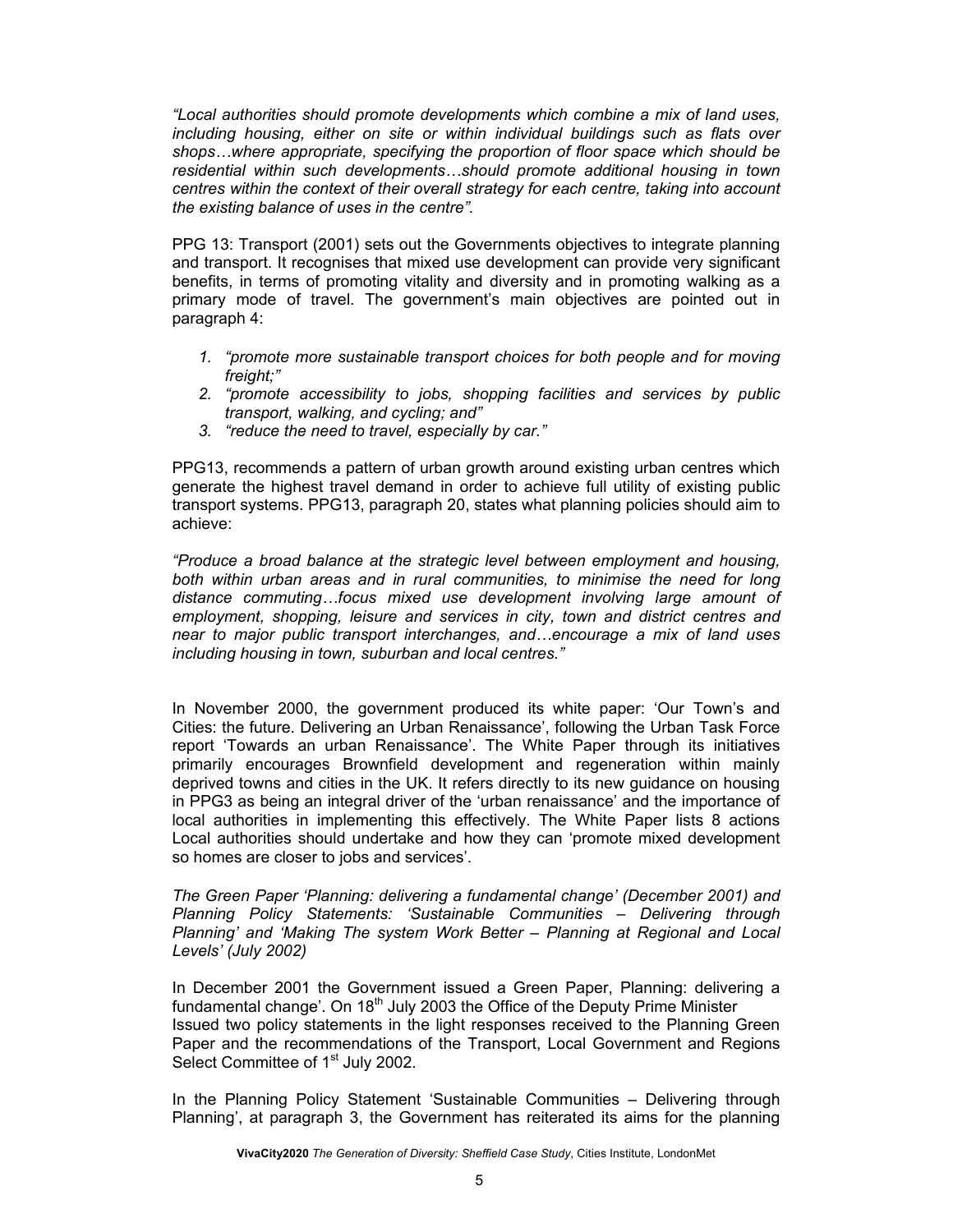system which aims to: "*…deliver in a sustainable way key Government objectives such as housing, economic development, transport infrastructure and rural regeneration whilst protecting the environment"* and to *"…create and sustain mixed and inclusive communities".*

#### **SUMMARY**

*The mixed use policy approach is aimed at achieving Sustainability goals by helping to reduce the need to travel, encourage the use of public transport, increase the amount of residential accommodation including, where appropriate, affordable housing in the centre of the City, offering access to the widest range of employment, leisure and other facilities, whilst building on existing linkages between activities and ensure that there continues to be a distinctive mix of uses in central areas of the city.*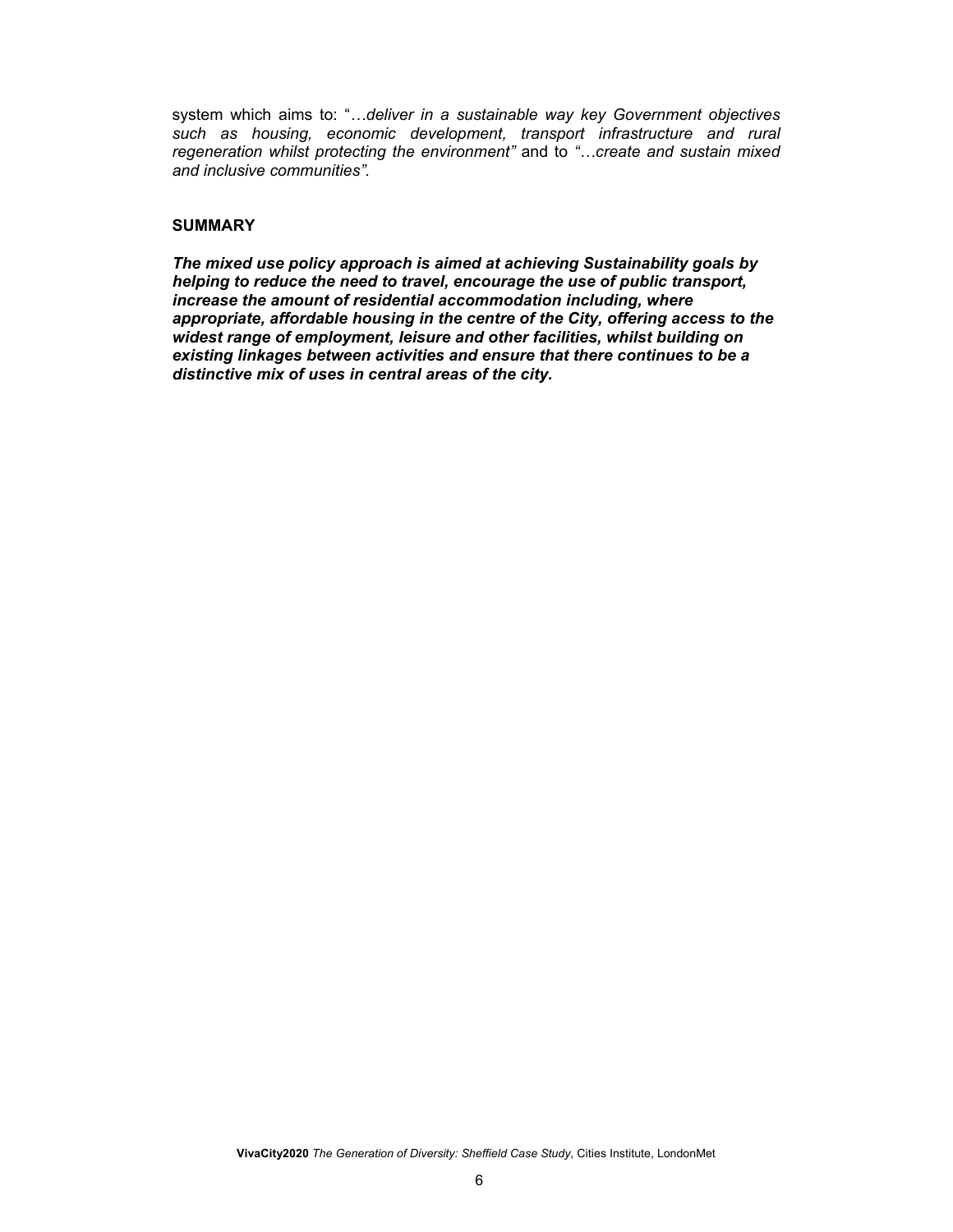# **Part 2**

# **Section B**

# **Sheffield - UDP review**

**UDP Review of Sheffield City council:** 

*Even though the UDP is out of date, it is useful to use this as a starting point in which to begin to understand the existing planning policy framework in Sheffield* 

#### **UDP to Sheffield Development Framework**

- The current Sheffield UDP adopted 1998 is being reviewed:
- Currently Developing the: LDF (Local Development Framework) Core Strategy – Preferred options City Policies Document & City Sites Document = 'Emerging Options' stage.
- Key Features of Policy context: see Table 1.1.

*The plan contains specific policies encouraging 'mixed use areas' but not mxd* 

#### **Definition:**

*'Mixed Use Areas' - areas consisting of two or more major land uses, with no single use being dominant.*

*'In defined Mixed Use Areas, a variety of land uses will be preserved and created. A mixture of developments will be encouraged by not allowing any single land use to dominate' (p.204).* 

*The plan contains a policy chapter dedicated to encouraging mxd areas:*  MU1 and MU2.

#### **MU1 policy has 3 aims to:**

- 1. 'Build on the character of existing Mixed Use Areas' (p.204)
- 2. 'Promote mixed uses where there are major opportunities to regenerate an area
- 3. 'Anticipate opportunities for mixed development to complement other adjoining land uses'.

Whilst the plan does have a policy dedicated to mixed use it is applicable at an area wide level only. Whilst the conceptualisation or meaning offered in Clerkenwell related more strongly to building level uses and to a weaker extent at area level policy.

The definition offered encompasses area wide level of application, which would be composed of 2 or more land-uses without allowing any single use to dominate.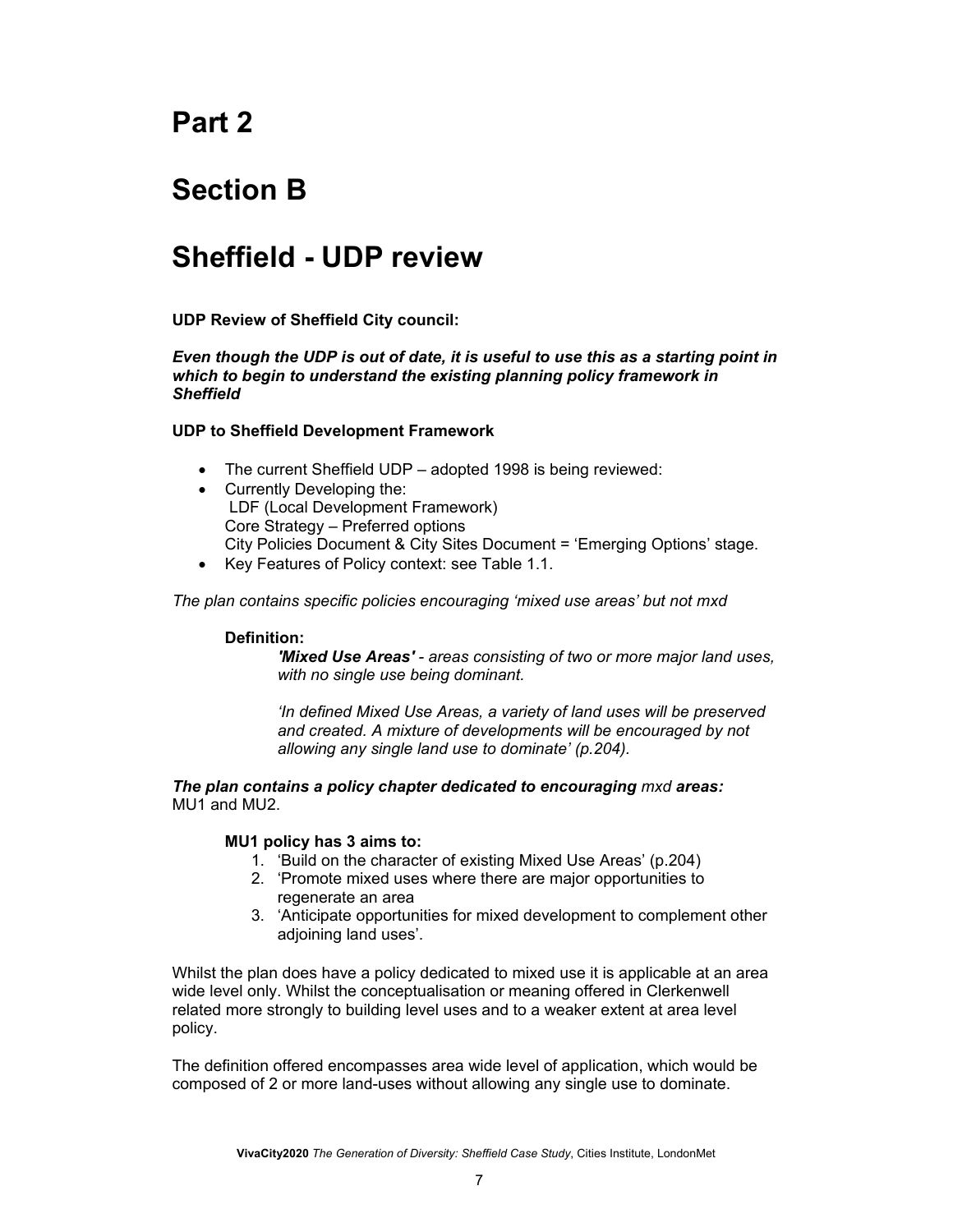Despite the lack of comparable definition in the UDP the Plan appears generally to encourage mxds. There are specific policies that require mixed use and policies to retain an existing mix of use.

#### **Housing**

In addition, whilst the plan contains policies which encourage the inclusion of housing in town centre locations it does not having any requirement to secure affordable housing in the city centre. Furthermore, the plan does not contain any policies or density standards for housing or size standards for any housing units. However, it does have policies on parking standards for housing, which apply to mixed-use development in the same way as all other developments.

Although the plan does not allocate specific sites for mixed-use in the city centre it does seem to promote mixed use development in other policy documents, especially to be found in the master-plans for specific areas within the city centre such as:

Devonshire Quarter Action Plan and Masterplan. St Vincent's Action Plan Cathedral Quarter Action Plan Cultural Industry Quarter Action Plan

These seem to generally promote mixed use at an area wide level as a way of regenerating and bringing vitality to the city centre area and beyond. The UDP acknowledges that the main benefit to be gained from achieving mxd is sustainability.

In Sheffield's experience, the main factor which hindered mixed-use development in the past 5 years related to concerns about Noise nuisance issues, especially those which consisted of residential (C3 uses) with Food & Drink (A3 uses).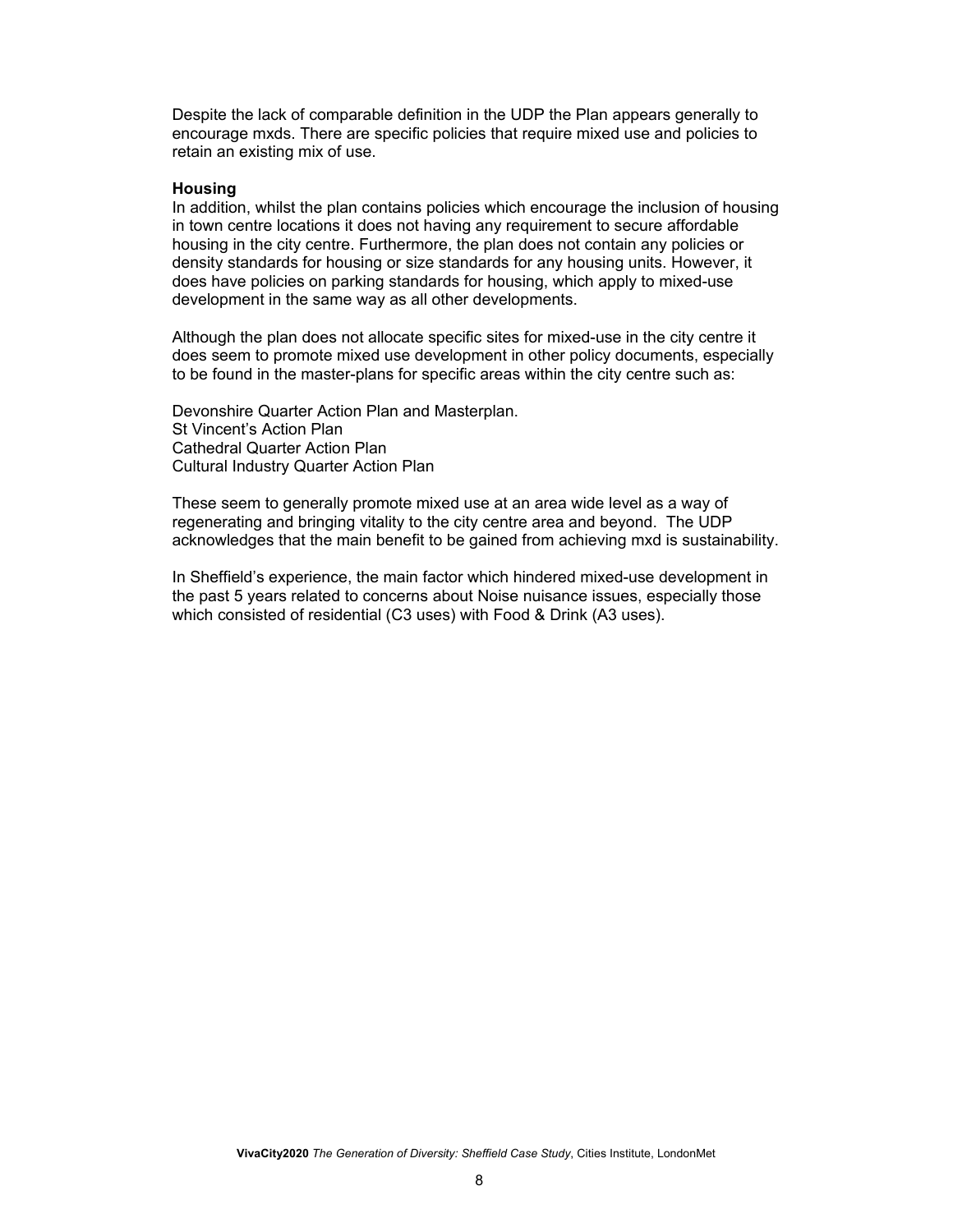## **Key policy summary Sheffield**

**Table 1. UDP**

## *Sheffield City Council*

|    | Date of UDP<br>Does the Plan have specific policies to:                                                     | 1998 – under review for LDF                                |
|----|-------------------------------------------------------------------------------------------------------------|------------------------------------------------------------|
|    | 1 Encourage MXD                                                                                             | Yes                                                        |
| 2. | <b>Require MXD</b>                                                                                          | N <sub>o</sub>                                             |
| 3  | <b>Defines or characterizes MXD</b>                                                                         | Yes                                                        |
| 4  | <b>Retain</b> an existing mix use                                                                           | Yes                                                        |
| 5. | <b>Encourage</b> the development of housing in town<br>centre locations                                     | Yes                                                        |
| 6  | Inclusion of <b>affordable housing</b> in town centres<br>Apply to MXD in the same way                      | No.<br>Yes                                                 |
|    | 7 Density standard for housing                                                                              | No                                                         |
|    | Apply to MXD in the same way                                                                                | Yes                                                        |
| 8  | Size standards for housing units                                                                            | No                                                         |
|    | Apply to MXD in the same way                                                                                | Yes                                                        |
|    | Parking standards for housing                                                                               | Yes                                                        |
|    | Apply to MXD in the same way                                                                                | Yes                                                        |
|    | Allocate specific sites for mxd in town centre<br>Promote MXD in policies or documents other than a<br>plan | Yes<br>Yes                                                 |
|    | Securing MXD in town and city centres to be<br>important                                                    | Yes                                                        |
|    | <b>Benefit</b> from achieving mixed use                                                                     | Sustainability                                             |
|    | Main constraint to development of mxd schemes                                                               | Noise – housing and A3 uses                                |
|    | Initiatives to overcome constraints                                                                         | Zone and restrict areas where<br>there are lots of A3 uses |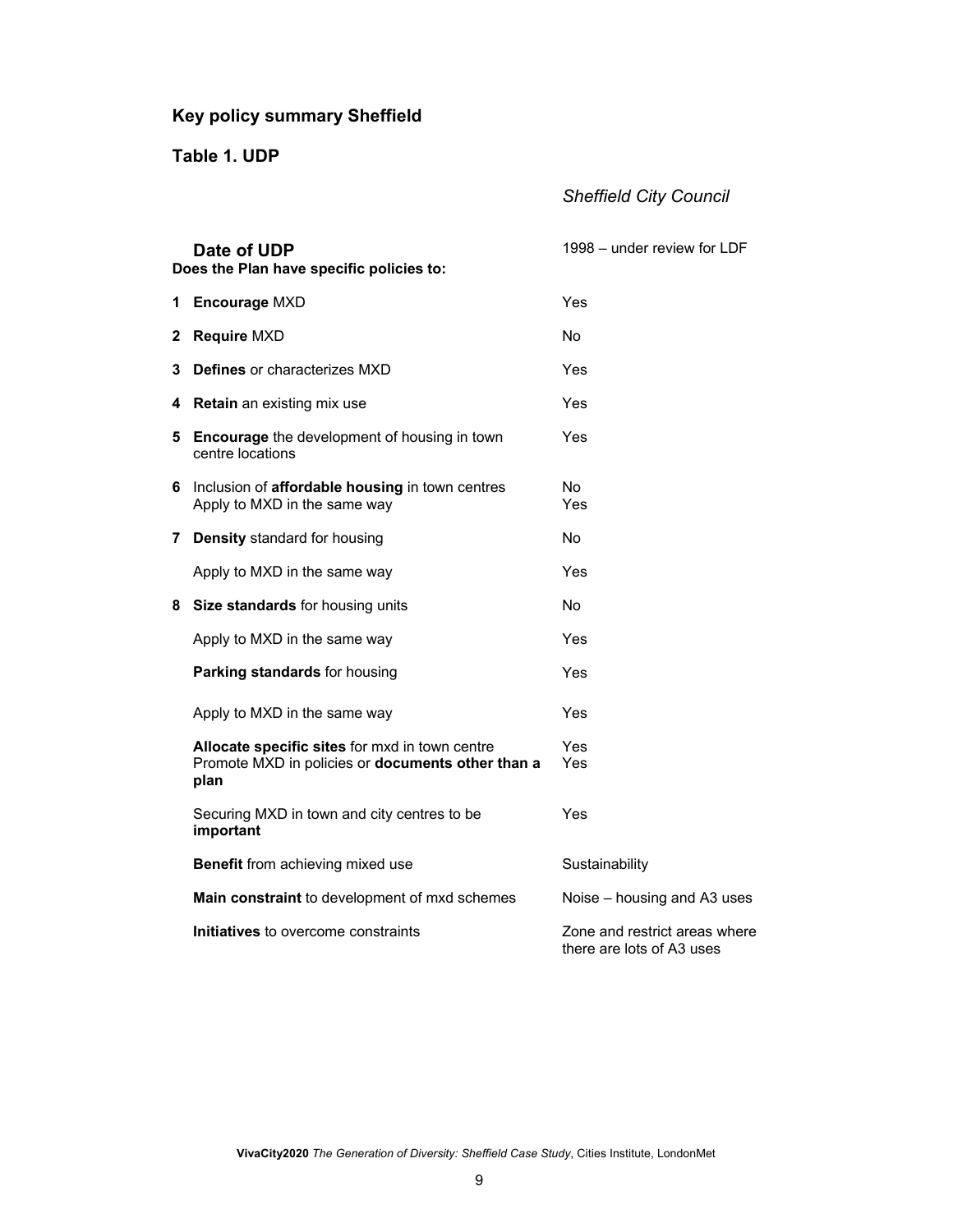## **Part 3: Findings**

# **Section C**

# **Sheffield - Interview analysis on mixed-use policy and practice**

#### **Sheffield Policy and Practitioner Interview Findings:**

#### **Background Methodology**

This analysis is based on over 20 a semi-structure interviews undertaken between 2005 and 2006. The interview transcripts were tape-recorded, transcribed verbatim and then coded up at in Nvivo using a coding framework. This analysis reports on the key experiences and views during the case study survey in Sheffield. The analysis uses selectively examples from the interview to provide n overview of the key issues and concerns, which are to be found around the theme of mixed-use development.

#### **The Experience of Mixed-use Development Practice in Sheffield**

The research undertook semi-structured interviews with a wide-range of key informants representing key interests in the case study locality: these interests were represented by:

#### **Local planning authority professionals:**

Planners from development control and planning policymaking **Housing Regeneration** Elected members (Ward councillor)

#### **Property professionals:**

Estate agents Property management Developers

Local business Community groups **Residents** 

This chapter reports on some of the key experiences and views expressed during the case study research. This section summarises with selected examples the views and opinions of mixed-use development given by the interviewees. They provide an insightful overview of the types of issues and concerns, which underlie mixed-use development.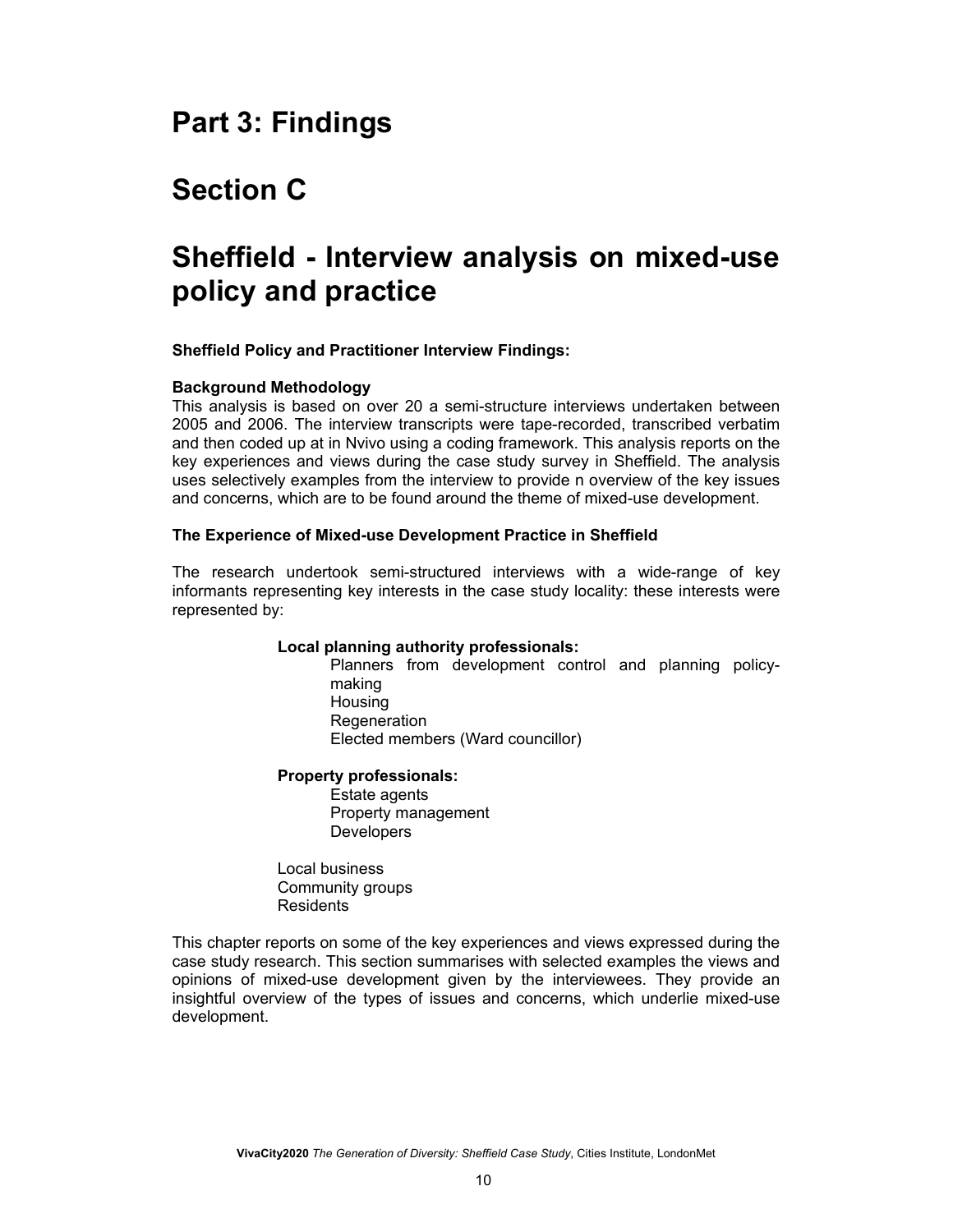#### **What is a mixed-use development?**

#### **Definitions**

As expected, the definitions varied from person to person and between planning professionals, responses nevertheless helped build a picture of what mixed-use constituted. The most common definitions, were quite simple and understood as being something with more than use:

More than one use:

*Anything other than 1 use is mixed use…*  Sheffield Policy & Planning officers

This statement distinguishes it from what it is not:

*...Developers are putting forward 95% housing and 5% other, this is not mixed use. Mixed use has to be at least 2 and a good percentage mix.*  Sheffield Planning & Policy Officers

There was a suggestion that the definition for mixed-use development varied between groups of professional, for example between developers:

*...the interpretation of the term 'mixed-use' is different for different developers.*  Sheffield First officer

#### **Dual use: usually a combination of two uses in the mix:**

*Mixed use is residential, and some offices and on the ground floor some retail. In Sheffield, you tend to have the ground floor as retail, offices at 2nd and 3rd floor levels and then apartments start at 2nd or 3rd floor.*  **Sheffield Estate Agent** 

*…mixed use of shops on the ground floors and apartments above. I've got a small scheme on that's got offices on the ground and first and residential on the next 4 floors.* 

**Sheffield Estate Agent** 

*In Sheffield, we've not got to the stage where they are building that diversity of mixed use two uses is probably as far as it goes. I don't think there's been great appetite for more than that.*  **Sheffield** 

There appears to be a lack of diversity in the type of mixed-use development being created. These statements identify not more than two primary uses such residential with office and/or retail uses.

Highlights residential and office as typical uses to be found in mixed-use development with commercial uses on ground or lower floors and residential on upper floors:

*Mixed use is residential, and some offices and on the ground floor some retail. In Sheffield, you tend to have the ground floor as retail, offices at 2nd and 3rd floor levels and then apartments start at 2nd or 3rd floor*. Sheffield Estate Agent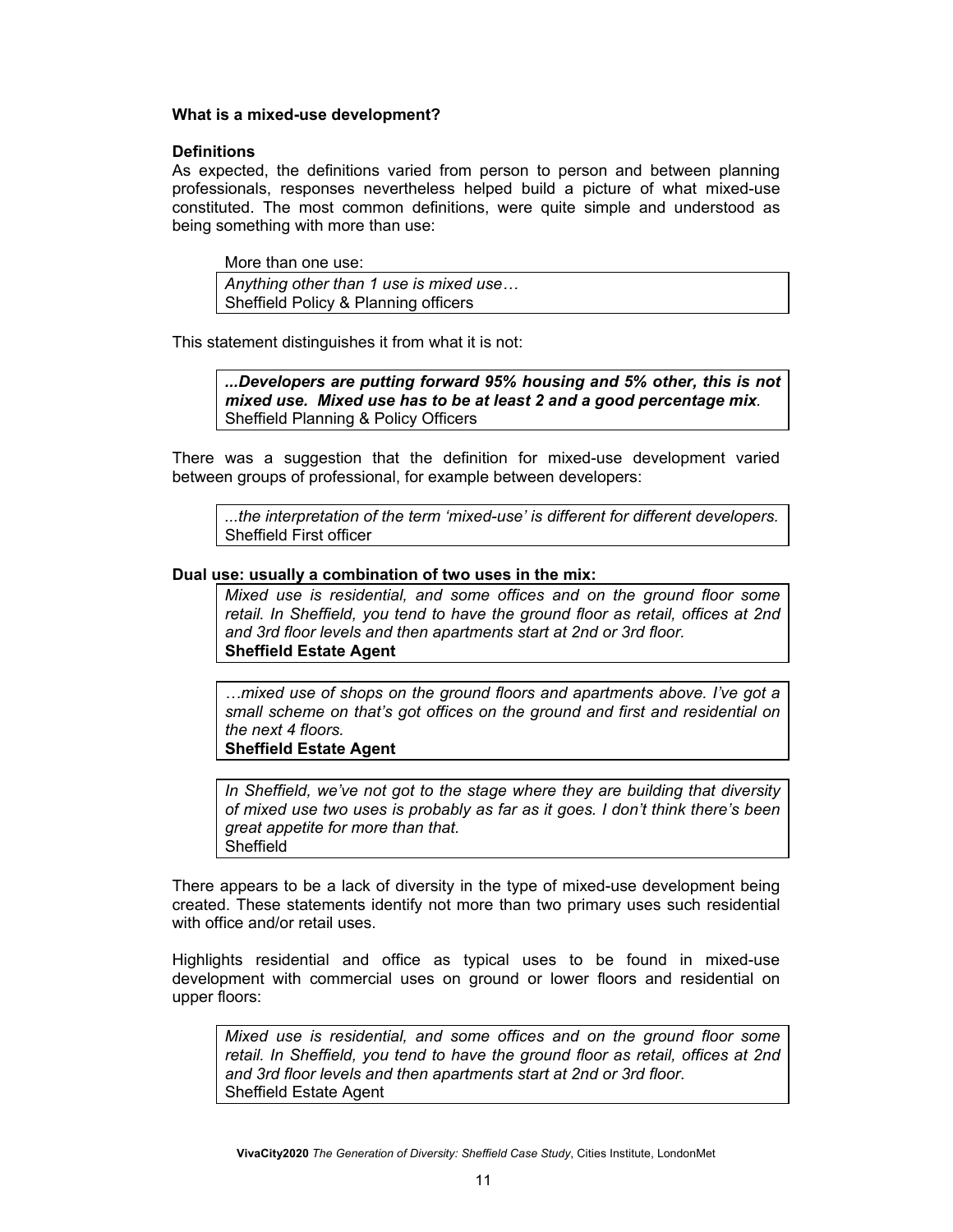Housing as a key component

…*we define is as being anything that included housing and at least one other use…*  Sheffield Senior planner

Mixed use exists at block level with vertical segregation

*Some think it's where you have separate blocks of residential and offices. A vertical segregation…*  Sheffield First officer

Large Site Level with many different use buildings – side by side and stand-alone

*It appears in many different forms, but I would read mixed-use development as being in a site, which is capable of taking different uses. In the old days you would buy a site and you would put either an office building on it or a residential block on it, but these days you would buy a site and try and get several different uses on the same site, and that can appear in different forms, really…e.g. some separate stand-alone blocks… the big, floor-plate type offices that would suit big organisations*  Sheffield Developer

#### **It means layers of different uses throughout the day**

*…Mixed use means this variety of activity in a project or area that has this layering effect of different uses, different uses throughout the day and a great place to be and a quality environment.*  Sheffield One officer

#### **Area policy:**

#### **City centre area (CBD) policy**

*Meadowhall is single use. Monoculture. why is it dull, boring and awful? For that reason City centres are great because you get a far greater variety of uses and they are more interesting places to be because of the mix of uses.* Sheffield One

Planning Policy: mixed use policy applied throughout City centre

*The menus for the mixed use policy area is we're different in different parts of the city, so it could be housing and business it could be housing and shopping it could be housing and education or something like that*  Sheffield Senior planner

#### **Summary:**

Most responses claimed that most mixed use was anything with more than one use and veered towards being dual use. They typical composition of the mix was either office and residential or retail and residential land uses. These were the typical uses to be found in Sheffield. In addition, the office or retail is likely to be located on the ground floor and residential was likely to locate on upper floors in order to retain or attain active shop frontages at street level.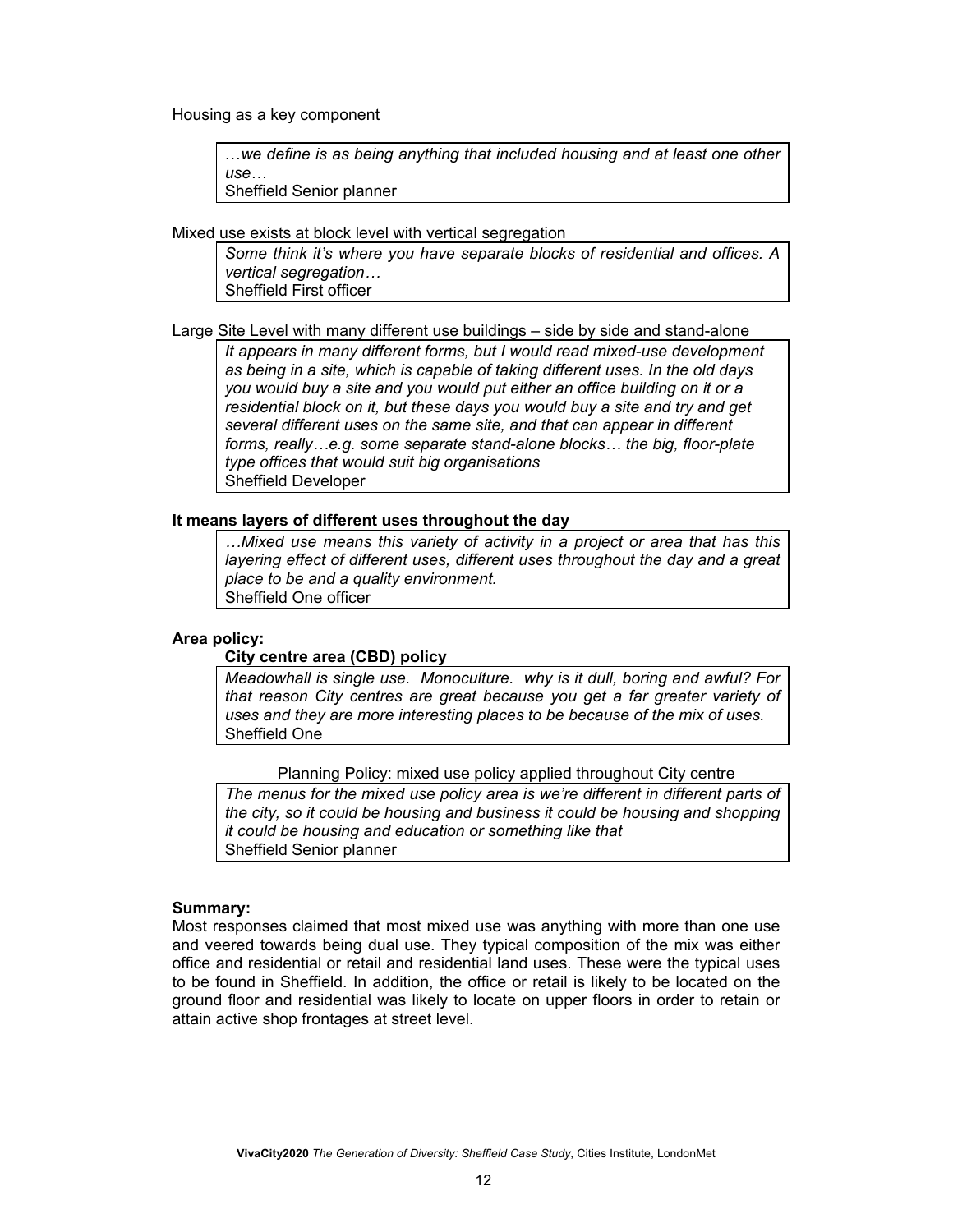## **What are the Benefits of mixed-use development? Why is it important?**

| <b>Examples</b>                                                                                                                                                                                                                                                                                                                                                                                                                                                                                                                                                                                                                    | <b>Benefits</b>                                                                                                                                |
|------------------------------------------------------------------------------------------------------------------------------------------------------------------------------------------------------------------------------------------------------------------------------------------------------------------------------------------------------------------------------------------------------------------------------------------------------------------------------------------------------------------------------------------------------------------------------------------------------------------------------------|------------------------------------------------------------------------------------------------------------------------------------------------|
| Meadowhall is single use. Monoculture. Why<br>is it dull, boring and awful? For that reason<br>City centres are great because you get a far<br>greater variety of uses and they are more<br>interesting places to be because of the mix of<br>uses<br>Sheffield One officer                                                                                                                                                                                                                                                                                                                                                        | Avoids monotony of single use<br>Creates interest in City centre<br>Provides a variety of uses<br>Improves existing centre                     |
| When we started the heart of the city, we<br>weren't just about doing an office scheme;<br>there was a housing, offices, and art gallery.<br>We don't want to create soulless places our<br>touchstone is 'will this scheme create another<br>piece of the city? and by 'piece of the city' we<br>mean lively, vibrant, mixed use, interesting,<br>people-centred, quality public realm<br>Sheffield One officer                                                                                                                                                                                                                   | Creates 'soul' for the place<br>Lively and vibrant space<br>Provides cultural spaces<br>Creates a people centred place<br>Quality public realm |
| That's where we start from on all our<br>projects. Mixed use means this variety of<br>activity in a project or area that has this<br>layering effect of different uses, different uses<br>throughout the day and a great place to be<br>and a quality environment.<br>Sheffield One officer                                                                                                                                                                                                                                                                                                                                        | Different uses throughout the day<br>Quality environment to live<br>and<br>work                                                                |
| have more people friendly space and more<br>activity on the ground floor with restaurants<br>and retail outlets<br>Sheffield First officer                                                                                                                                                                                                                                                                                                                                                                                                                                                                                         | People friendly space<br>street frontages through<br>Active<br>activity generating land uses                                                   |
| Within Kellum, there's a good building stock.<br>Conservation area, a large number of listed<br>buildings, so they know that they can't knock<br>them down and so generally, bit by bit, those<br>buildings have been converted and where<br>there are empty sites, you get new build, but<br>new build that respects the scale and massing<br>of those existing buildings, so those buildings<br>are being converted into residential, they've<br>been converted to mixed use on the ground<br>floor some office, some buildings have been<br>converted purely into office,<br><b>Sheffield Design &amp; Conservation Officer</b> | Recycle disused old buildings and<br>areas by finding new uses and<br>functions for them                                                       |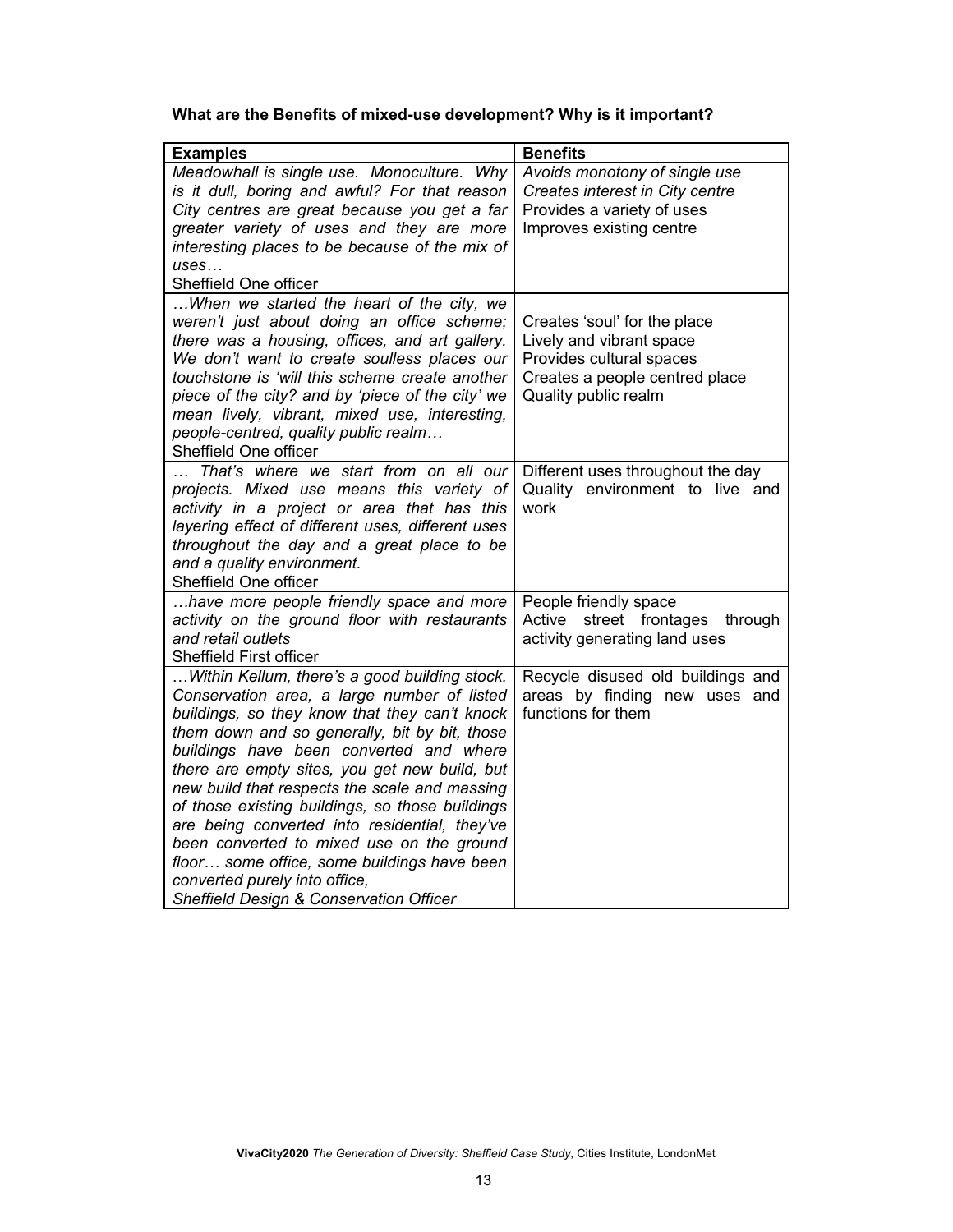#### **SWOT Analysis of Mixed use development**

#### **Has mixed-use development been achieved?**

Mixed-use development has been attained throughout the city. There is suggestion that strong local authority intervention has secured mixed use but the demand for housing has been greater for the residential component than the commercial component, which has then remained vacant.

#### *Negative impact: residential demand leaves vacant non-residential units*

*There are quite a few good examples around the city centre where the local authorities have insisted upon mixed use where the residential accommodation has gone very easily, and the commercial space has stuck, basically because it is probably in the wrong location.*  Sheffield Developer

#### **Overwhelming demand for residential which is regarded as most profitable use. LPA has to persuade developers to build mixed use.**

*Residential values have risen significantly. So people want to build more homes. You have a housing developer not wanting to put something else like offices on the site now, we are encouraging housing developers to put offices on the site, so you can get mixed use on individual sites, which is fine, but it's getting the developers to think themselves about mixed use on a schemespecific basis which more of them are prepared to do now.*  Sheffield One officer

#### **Separation of residential and commercial uses demanded by developer: often want separate entrances.**

*Whether it's floor-by-floor or having the offices sit on the front of the building, they still have to be separate in the sense that an office occupier wants to have their own separate entrance and will often want to impose their corporate identity on that part of the building.*  Sheffield Developer

#### **Residential prefer clear separation of the domestic sphere**:

*… It becomes more difficult for the residential user who is entering a building where their home is how you allow them access without them feeling they are going to work when they are going home. You would probably design separate access for the two different kinds of user. I don't think you will find many examples of that in Sheffield. We have very little true mixed-use development.*  Sheffield First officer

Residential users need a clear separation of access aesthetically in order to make the distinction between work and home environment. There are few examples of the residential and commercial entrances being integrated in Sheffield.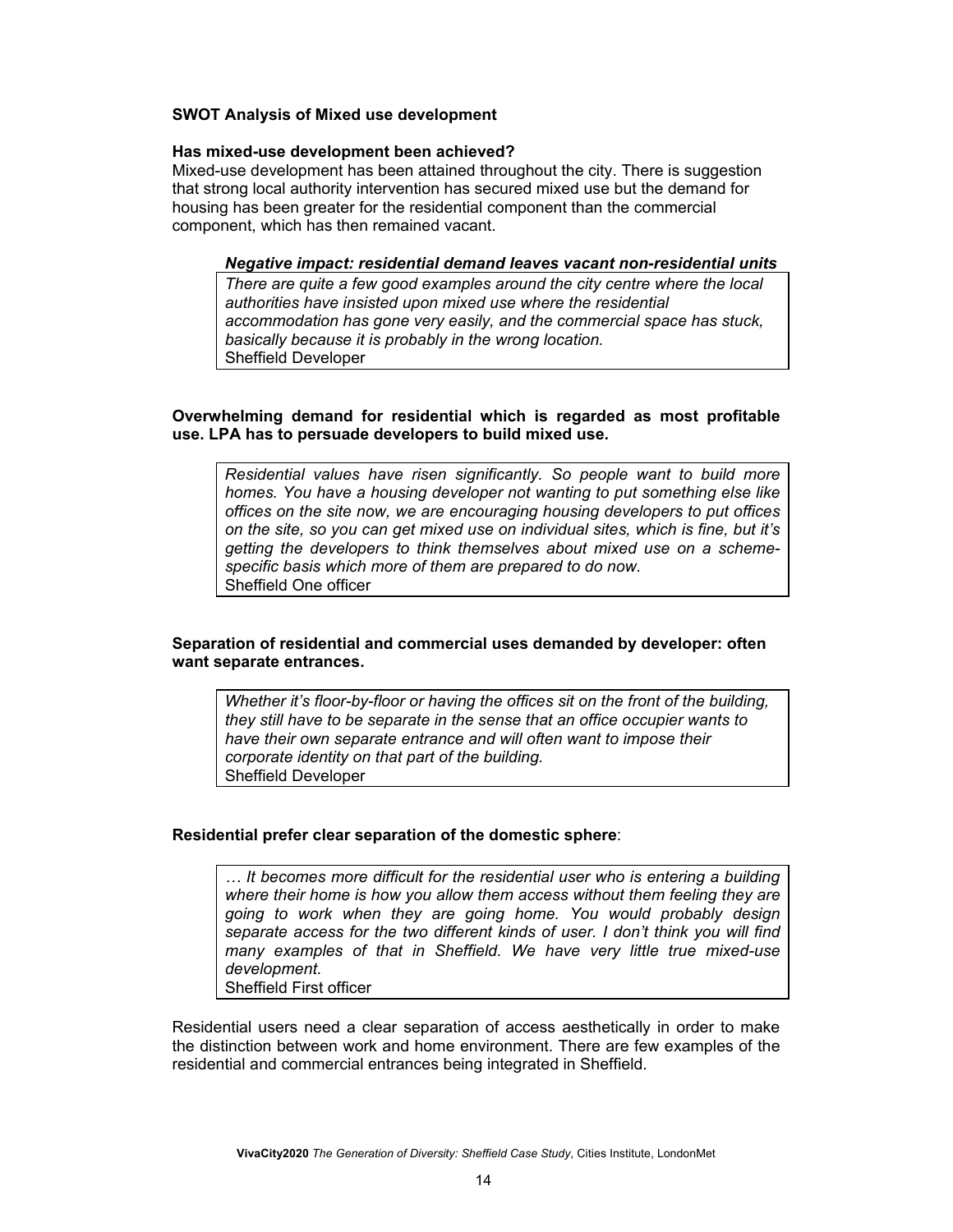#### **Lack of integration of uses in schemes**

*..At Riverside, there is that vertical segregation, blocks of apartments and offices, but with no interaction between the two. They could have been two different schemes. There are no public spaces between the two it's just a*  road. We are trying to get away from that and have more people friendly *space and more activity on the ground floor with restaurants and retail outlets…* 

Sheffield First officer

Lack of integration in design can miss out the potential interrelationships. The proximity of different uses creates the potential for synergies, which would be beneficial for street level activity, adjacent uses and improved public space.

#### **Barrier: Cost of conversion of historic buildings for mixed-use development**

*Not the adaptation. It's the actual repair cost of the building, because generally they've fallen into disrepair but that's the biggest problem…they could knock a building down and start again and put up something of a much lower quality, that from a developers' points of view they can make more money out of it, so they have to keep the (listed) building has to be kept and they've got to find a way round it and therefore they cannot pay as much for the site, to the question for a developer is well, do we think we can knock that building down and build something that's of lower quality and gets more accommodation on the site, or can we develop.*  Sheffield Design & Conservation Officer

#### **Vacant Units due to lack of marketing**

*I mean I think the issue of ground floor A3 and apartments above works fine and there are various examples in the city. I mean within the city at the moment, there are a good number of buildings where they knew that the apartments were being built and the office or active use, mixed use had been requested on the ground floor and it hasn't been implemented. There are currently boarded up buildings that have got consent for office or A3 and the demand at the moment isn't there and they haven't been implemented on the ground floor. Which is an issue for the city and in terms of ensuring that we do get something's that visually attractive there.*  Sheffield Design & Conservation Officer

#### **Little used public space: due to lack of design integration with other features**

*Victoria Quays is an interesting example because, it's a very nice environment a lot of money was spent on making it into an attractive waterside area. We've got ground floor units there in the old listed buildings which any fool could see would make a good restaurant or a bar but the owners want to turn it into offices and so, you know, oddly enough there, you've got a situation there where people are trying to go away from, normally you know people are trying to build bars in every orifice sort of thing but there they're actually* 

Sheffield Design & Conservation Officer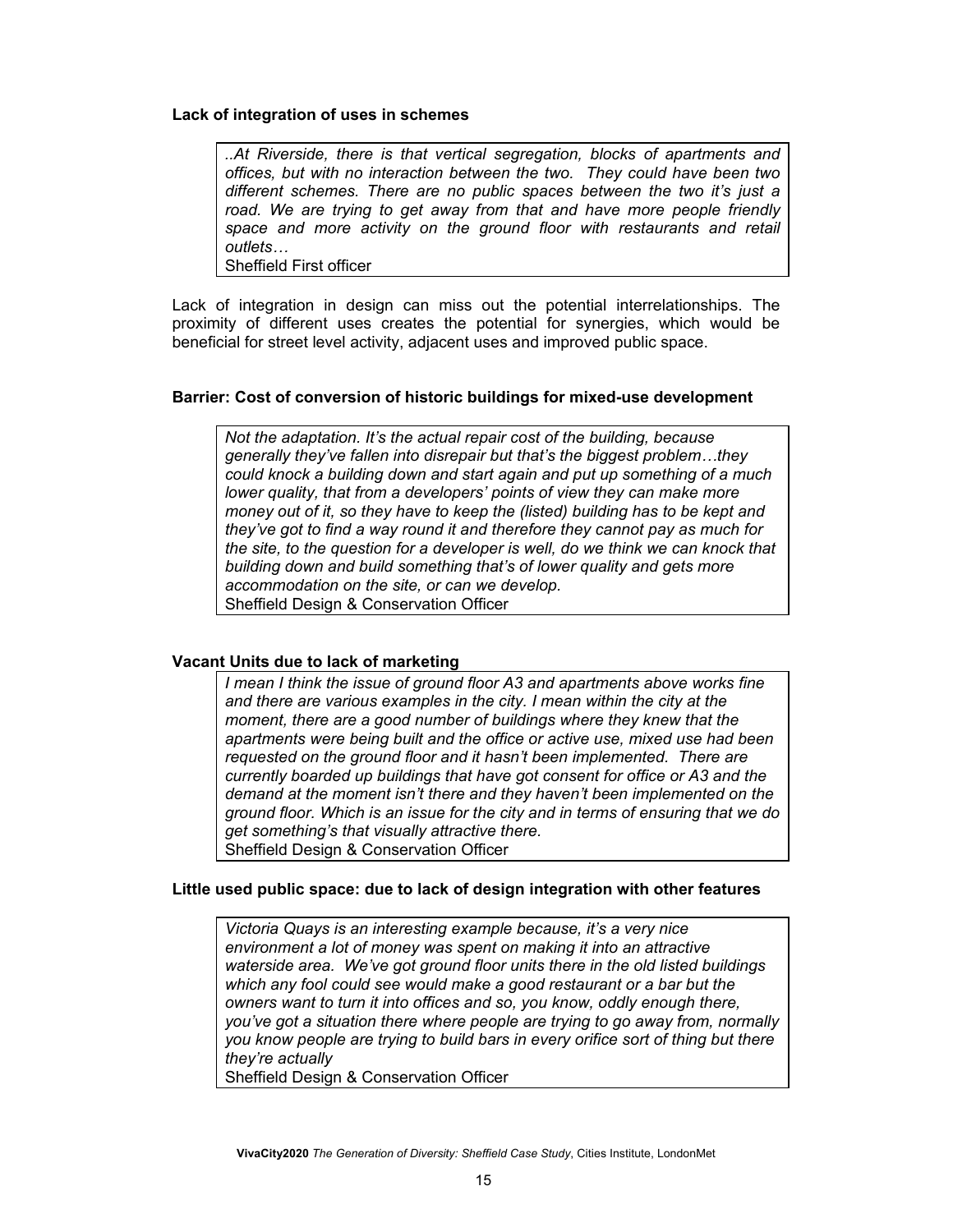#### **What is the Developer's role and attitude to mixed use?**

#### **Developer reluctance in past, now will do housing and retail mix use**

*A few years ago you couldn't get developers to mix housing and retail now they are very keen to do it.* Sheffield One officer

#### **Perceived problems amongst developers/owners**

*…I don't think people have a problem. Some people think it's more difficult from an investment perspective to sell on an investment that is half the building. I think a lot of people make more of an issue than reality because if you are an office user, I don't think there is a problem if floors 1-5 are office and above that is residential.*  **Sheffield First officer** 

Some perceive it would be more difficult to sell parts of a mixed-use building than single use building.

#### **Funding problem**

*The biggest issue is funding, and the different funding requirements in terms of the mixed use and the difficulty of getting funding to, from a developers' point of view, its much easier if they can have the same use on all floors, and there is an issue in terms of say the active use on the ground floor, the A3s, the issues of sound, the issue of smells, the issue of the additional cost that can be associated with that and the lending requirements that can make it more difficult* 

**Sheffield Design & Conservation officer** 

#### **Barriers for mixed use are the same as any large brownfield redevelopment site**

*… The first thing you have to remember it is very difficult to talk about the property industry or talk about mixed use development because every single situation is different. There is not really a generic term 'property'; what is property? it is basically accommodation within which something happens, isn't it, and at any one time the industrial market might be completely dead, and the office market may be booming. So you have to get down to a bit more detail; lots of schemes find lots of problems in financing, but it is not because they are mixed use, it will be more to do with how risky the project is.*  Sheffield Developer

All schemes have problems this is not specific to mixed use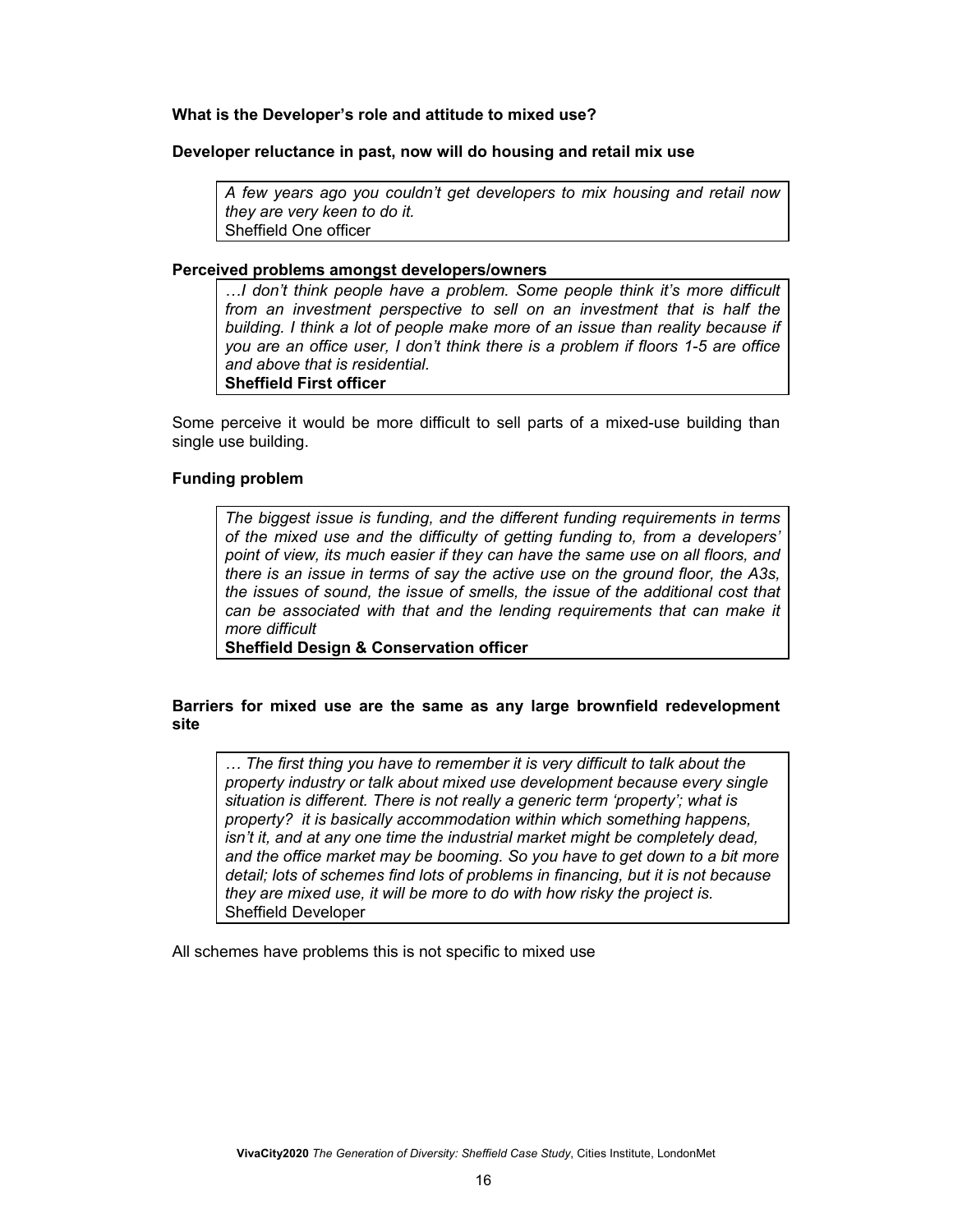#### **Developers respond to property market demands as well as a local need**

*Well, we know roughly what the level of demand is and we are able to see*  what supply is coming forward, and it is quite straight forward in a lot of *regional cities that there is more demand than there is supply, generally, because you cannot manufacture land; it is always hard to find a site. So we advised them at that stage that there was a shortage of offices a particular type of offices; the big, floor-plate type offices that would suit big organisations, and also what we felt there would be good demand for riverside city-living apartments. So as a mixed-use developer, quite straightforwardly, they kicked off the back of the scheme with some city-living apartments overlooking the river.*  Sheffield Developer

The role of the local developers and development agencies seem to be very influential in shaping the urban development in Sheffield. They often work closely in co-operation with local authority on development schemes. The pro-active approach has helped trigger speculative development in the wider Sheffield area through its advisory role and interventions. The local authority assists by identifying potential sites and local needs are in the property market.

#### **Made to measure development**

*…you get a bit of momentum going where occupiers will come along and say 'Well, I would quite like to move my business to this site, can you build me a building to order?' And that is what tends to happen there*  Sheffield Developer

Speculative development will also spark off demand for further new development. Sometimes, businesses will want buildings made to measure for their specific commercial requirement.

#### **Local Planning Authority Perspective (LPA) Perspective:**

#### **From a planning perspective the developer's attitude towards mixed-use development is regarded as tokenistic:**

*…But there is a problem with getting office development in the city centre. Developers are putting forward 95% housing and 5% other this is not mixed use. Mixed use has to be at least 2 and a good percentage mix*  Sheffield Planning & Policy Officers

#### **Demand for Housing remains**:

*…now the market you know all it wants to do is build housing so what we're trying to do now, is to say, no you can't just build housing unless you provide some employment space and some ground floor shops or whatever. There's some examples in for instance the Cultural Industries Quarter, where that has not been fantastically successful as yet in that developers are being forced to provide this ground floor space, they've don't it with an attitude basically…*  Sheffield Senior planner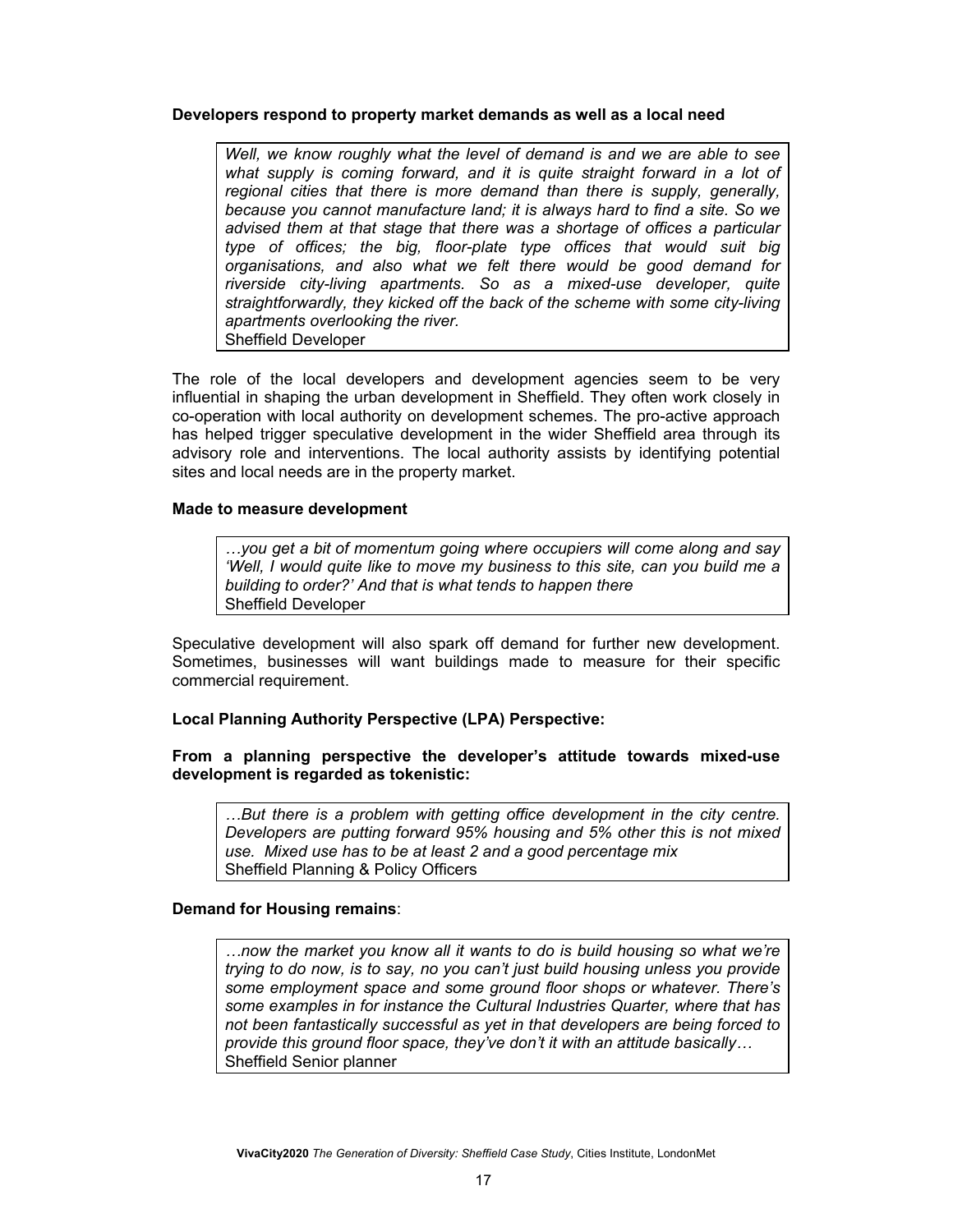In many examples the developers are being "forced" to undertake mixed-use development by the LPA, despite developer reluctance.

#### **Force, persuade and negotiate mixed-use development delivery**

*Residential values have risen significantly. So people want to build more homes. You have a housing developer not wanting to put something else like offices on the site now, we are encouraging housing developers to put offices on the site, so you can get mixed use on individual sites, which is fine, but it's getting the developers to think themselves about mixed use on a schemespecific basis which more of them are prepared to do now.*  Sheffield One officer

*… I'm pretty sure that in time, eventually the market will determine what the price of that space is and it will fill up, at the moment they're trying to market it at prime values and because in a sense they were forced to put it in and its not part of their business plan, they don't really care whether it lets or not….you know, if you talk to people that manage CIQ workspace, they'll use all sorts of imaginative ways of getting space…to get someone in there that gives a confidence, they're not doing that sort of thing, they're saying that's the price, take it or leave it, so there are issues around that*… Sheffield Senior planner

Developer reluctantly builds mixed-use development and then neglects the marketing and sale of its commercial component this can have negative impact on the building and marketability.

The LPA are also actively responding by curbing housing growth:

#### **Control housing growth in order to maintain a rich mix**

*…the issues around mixed use are now mainly about trying to contain the enthusiasm for housing and maintain a richer mix.*  Sheffield Senior planner

#### **Mixed-use Planning Policy Framework:**

#### **Old definition: Menu policy in UDP**

*..the menus for the mixed use policy area is we're different in different parts of the city, so it could be housing and business it could be housing and shopping it could be housing and education or something like that.*  Sheffield Senior planner

Differing land uses promoted in different parts of the City, depending on the existing functions of that space.

Impact of national planning policy intervention –mixed use development policy excluded in UDP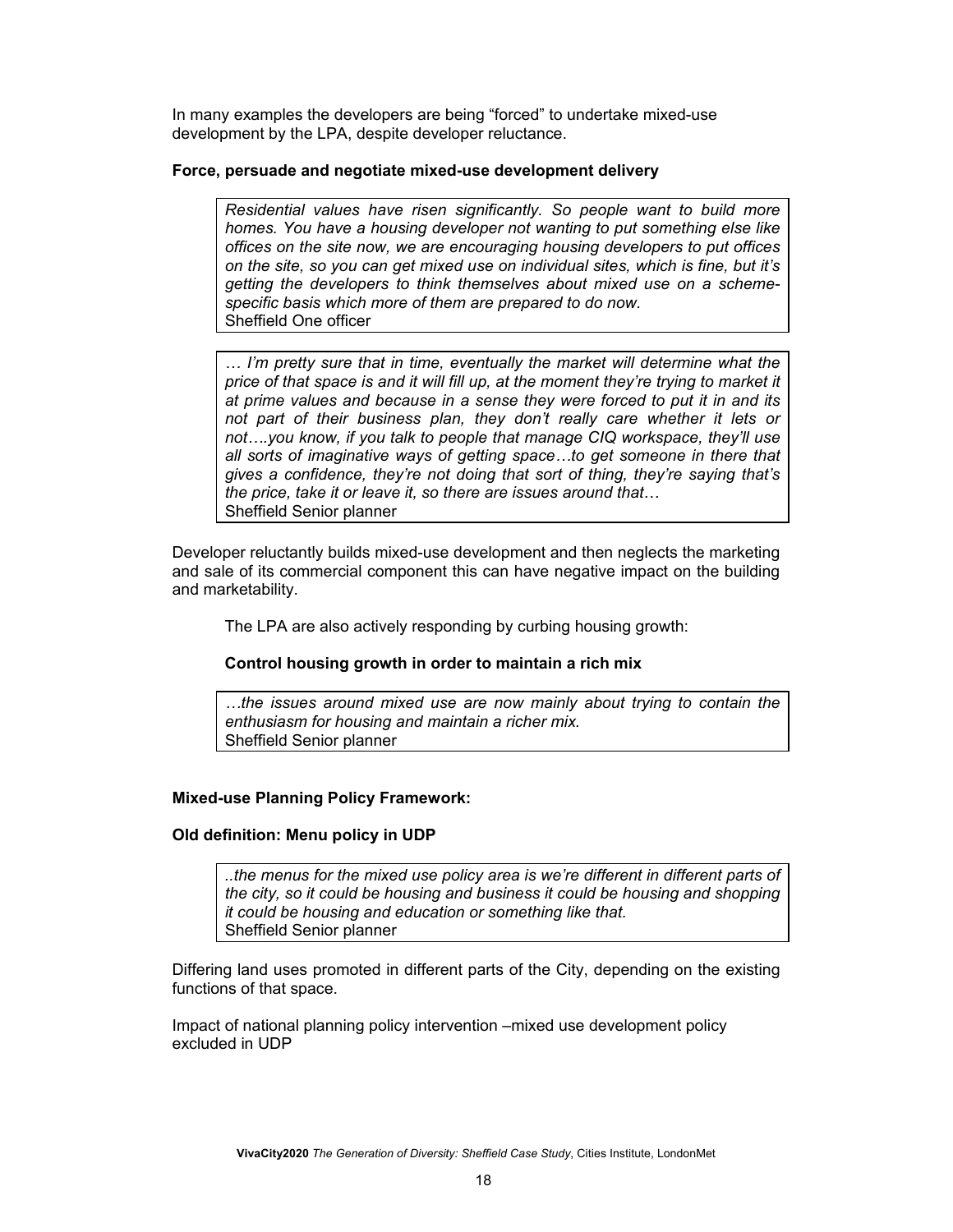*The difficulty is that the Unitary Development Plan doesn't advocate mixed development…in 1988, we had a policy that said we would expect developments to be mixed, whether on a site or an area. That was taken out of the UDP because when we were writing it, there was a lot of pressure from the government (national) not to deal with issues like that as planners. It was at the same time when planning was told to keep out of design. Mixed use wasn't seen as a way forward for planning so we weren't allowed to put it in the UDP…* 

Sheffield City Centre Division – Planner

LPA persuaded developers to build mixed schemes despite weak policy backing and despite the property market demands

*…We were faced with trying to persuade developers to look at mixed schemes, especially in the city centre without having a policy backing. We have implemented several supplementary policy planning guidance documents such as the Devonshire quarter and the CIQ Action Plan as a way of trying to balance the picture again. We have used that documents as a means to try and persuade developers to look at mixed schemes and gain things other than what the market says in other words residential.*  Sheffield City Centre Division – Planner

#### **New definition: Transitional areas in UDP**

*In the new development framework…we decided to move away from mixed use areas …they're calling them transitional areas so St. Vincent's area …is going to be referred to as a transition area and effectively its pretty much the same once developers have it explained to them they realise it is an area that they can you know there is a fair amount of latitude for housing providing that in critical areas they maintain active ground floors or include a significant element of employment space…*  Sheffield Senior planner

This approach attempts to be flexible and balance the type of mix uses created in an area protecting active frontages and employment generating uses.

#### **UDP used to identify mixed-use areas and development:**

In the UDP, we had mixed use as a quality area – yellow... we did identify *some limited mixed-use areas, I think Victoria Quays around the canal basin was the only one in the city centre. Devonshire Quarter for instance wasn't identified as a mixed use, there was a shopping area and then there was dotted lines round it that said housing priority area, which kind of in a way implied that it was mixed use but it didn't call it mixed use.*  Sheffield Senior planner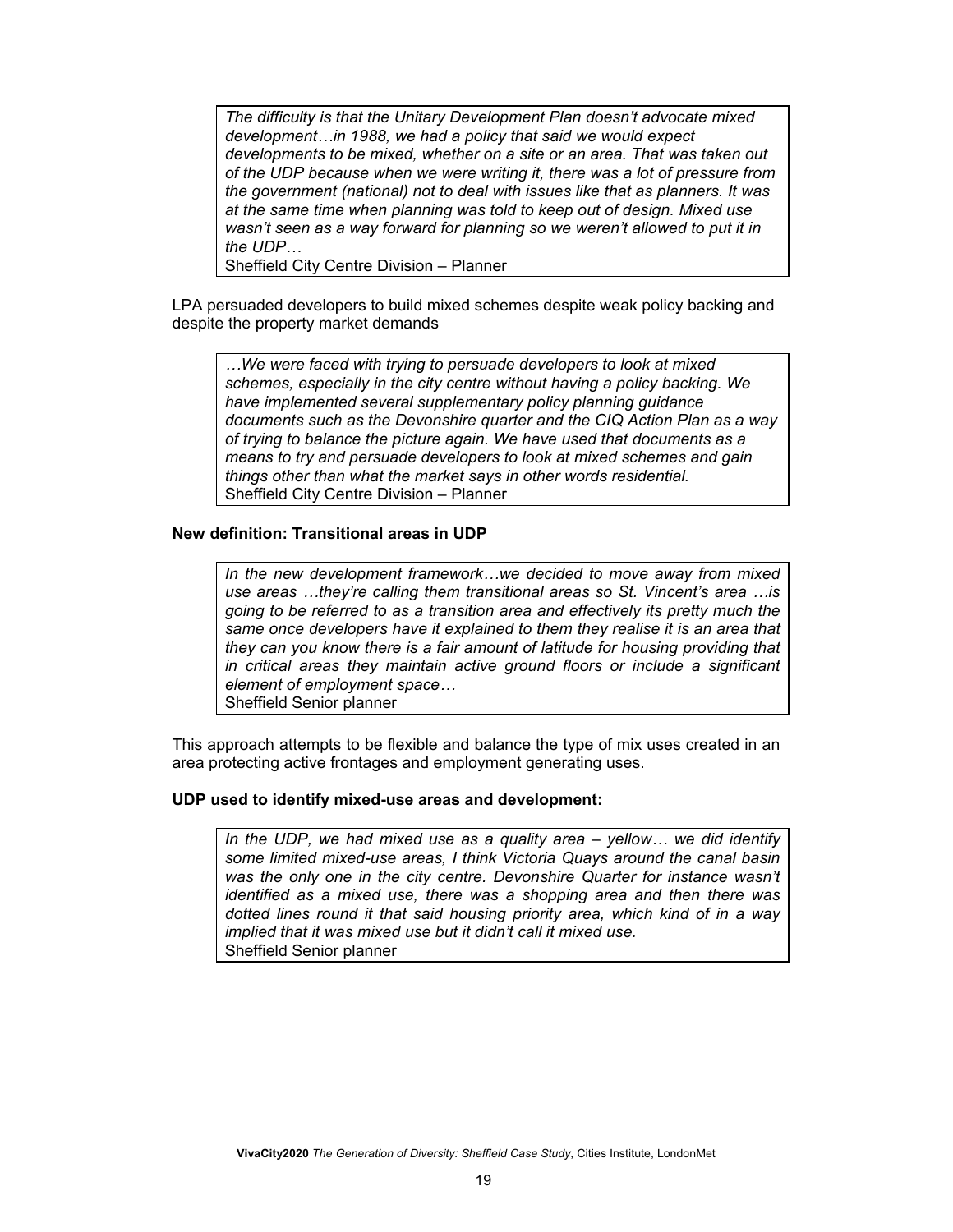#### **Planning interventions:**

#### **Transforming the place and getting a culture change**

*… the situation has completely turned round from what it was in 95, 96, when the UDP was written, at that time getting people to live in the city centre was a planner's dream which the market didn't think it wanted to do, so we were trying to encourage developers to including housing which they really didn't want to do, now the market you know all it wants to do is build housing so what we're trying to do now, is to say, no you can't just build housing unless you provide some employment space and some ground floor shops or whatever…* 

Sheffield Senior planner

The market demands and economic position has changed since the plan had been written in 1995. At the time when the plan was written the LPA was responding to the existing set of circumstances within the city – of industrial decline in all sectors and high unemployment and depopulation in the city – with forward thinking it sought a long-term vision of what it want to achieve by not yielding to the prevailing demand of that time. This meant gently persuaded developers to provide employment generating land-uses even though it was not popular but also the idea to introduce more housing - one that would create a new identity and vitality for the city.

Heart of the City Project: aimed at regenerating the city

*…When we started the Heart of the City, we weren't just about doing an office scheme, there was housing, offices, art galleries. We don't want to create soulless places our touchstone is 'will this scheme create another piece of the city?' and by 'piece of the city' we mean lively, vibrant, mixed use, interesting, people-centred, quality public realm? That's where we start from on all our projects. Mixed use means this variety of activity in a project or area that has this layering effect of different uses, different uses throughout the day and a great place to be and a quality environment. A few years ago you couldn't get developers to mix housing and retail now they are very keen to do it.*  Sheffield One officer

#### **Use of Action Plans and development Briefs in regeneration process:**

*West Bar Triangle… that's an area where we're positively intervening with a brief…saying from scratch we want to build a new mixed use area and quite a fine grained mixed use area*  Sheffield Senior planner

*…we have an action plan (Cathedral Quarter) which encourages the Georgian terraces to be colonised as places for people to live and that's just starting to happen now, its been quite slow…and at the same time we encouraging a new professional quarter to develop round the riverside which is also starting to happen, some of the big law firms are now moving down to that area, and building new offices and we're encouraging a new mixed use quarter to develop around the riverside which will be able to encompass both professional offices but also housing and lively…we're actually promoting an area...* 

Sheffield Senior planner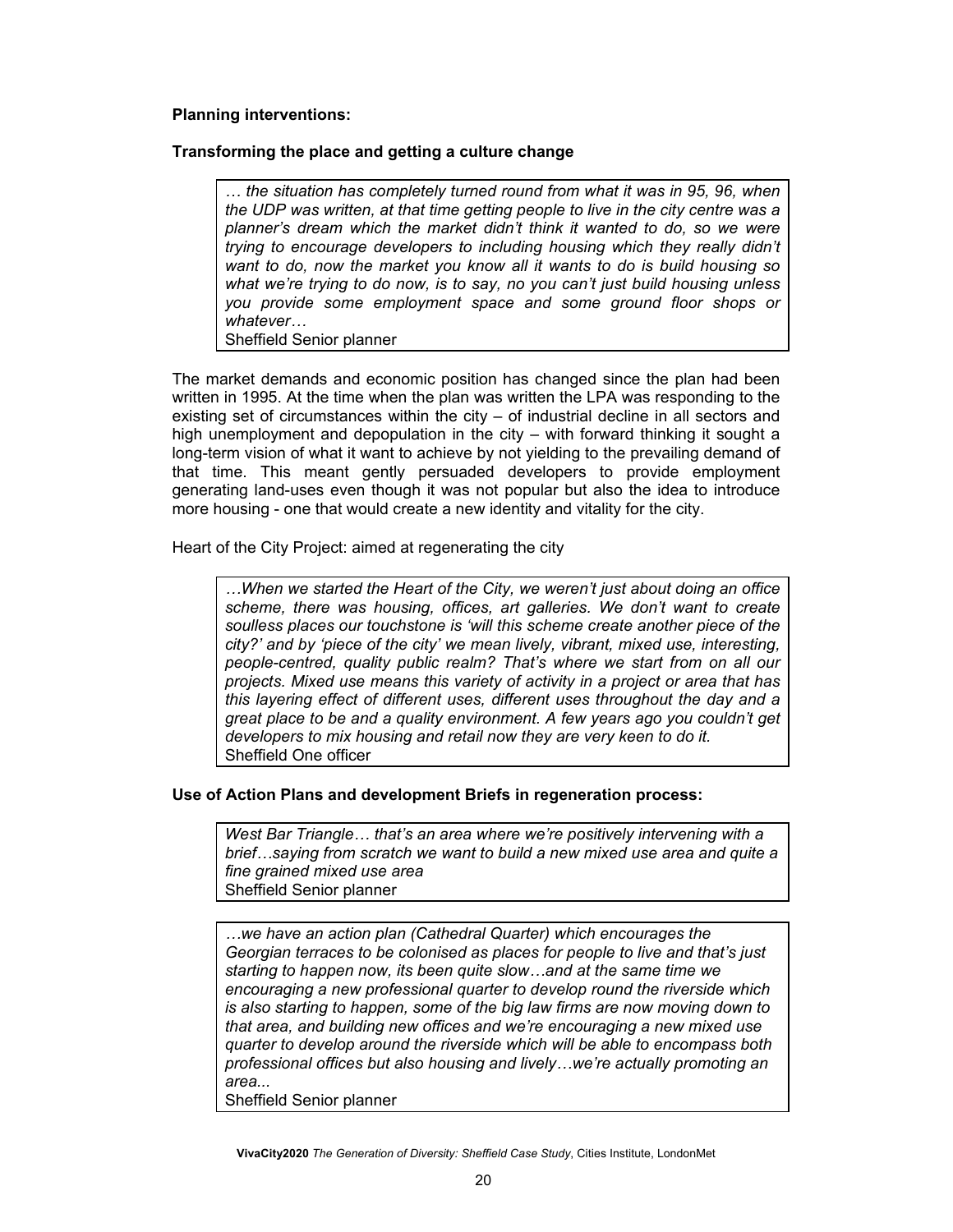*City Centre Strategy vision: question is how to deliver the Vision whilst balancing the competing interests?* 

*…And so within this level we have set down a vision for the area…some of that vision has come out of the action plans or come from the more detailed work…but key principles: whether its about building, building heights, down to activity, mixed use development should include local amenities such as shops, a laundrette, so is there is stuff to with activity, but the basic principle of most of the work within the city centre, its mixed use, its how do we make mixed use work? How do we make neighbourhoods work? How do we get that through the action plans that have been prepared within the city, whether it's the Devonshire Quarter or whether it's the St Vincent's, or take that to another level (delivery).* 

Sheffield Design & Conservation Officer

#### **LPA** draws on pub**lic private partnership working and** inward **investment to secure its vision for the city:**

*There's an area at the moment on the Riverside Area which is called West Bar and again the area, its one of the quarters within this area, but what the city council is doing, is its gone out to international competition…its working with a number of different partners, its invited interest, and we're taking it the next step, so again partnership working, trying to get major developers on board, to actually facilitate or take forward that vision set down: how do we connect the Riverside back to the city centre, how do we create a clear and easy route that builds on the strength of the city, the river, the south facing aspect, how do we create spaces and link them back to the city. So the vision is set within there, its set within action plans, but how do you actually the deliver it. Well you deliver it through public private partnership, you get the development, you get the investment and that is now at the next stage, international competition, I think the 5 preferred bidders and the thing goes forward.* 

Sheffield Design & Conservation Officer

*Example: CIQ – How mix use development is gained:* 

*.. In the CIQ, we said the preferred use is B1 or B2 but all the schemes coming forward are for residential. So we say 'the preferred use is this and you are proposing this let's look at having the whole of the ground floor as being the preferred use And that will allow the residents to be away from the noise of the ground level and away from general disturbance but you will still be able to get x number of floors of residential above it.' We did it by a 106 agreement…* 

Sheffield City Centre Division – Planner

#### **Summary:**

*The* LPA became are pro-active collaborator *with the developers on proposals* in their quest to regenerate the City*.* Their role was sometimes forceful and at others bargaining for the desired land uses to be provided by the developer - in which it seems developers built mixed-use as a way of getting planning permission for the use they really wanted. For the LPA the *compatibility* between uses within a building increasingly became critical issues, which could hinder the types of mix uses that could be considered in any given site.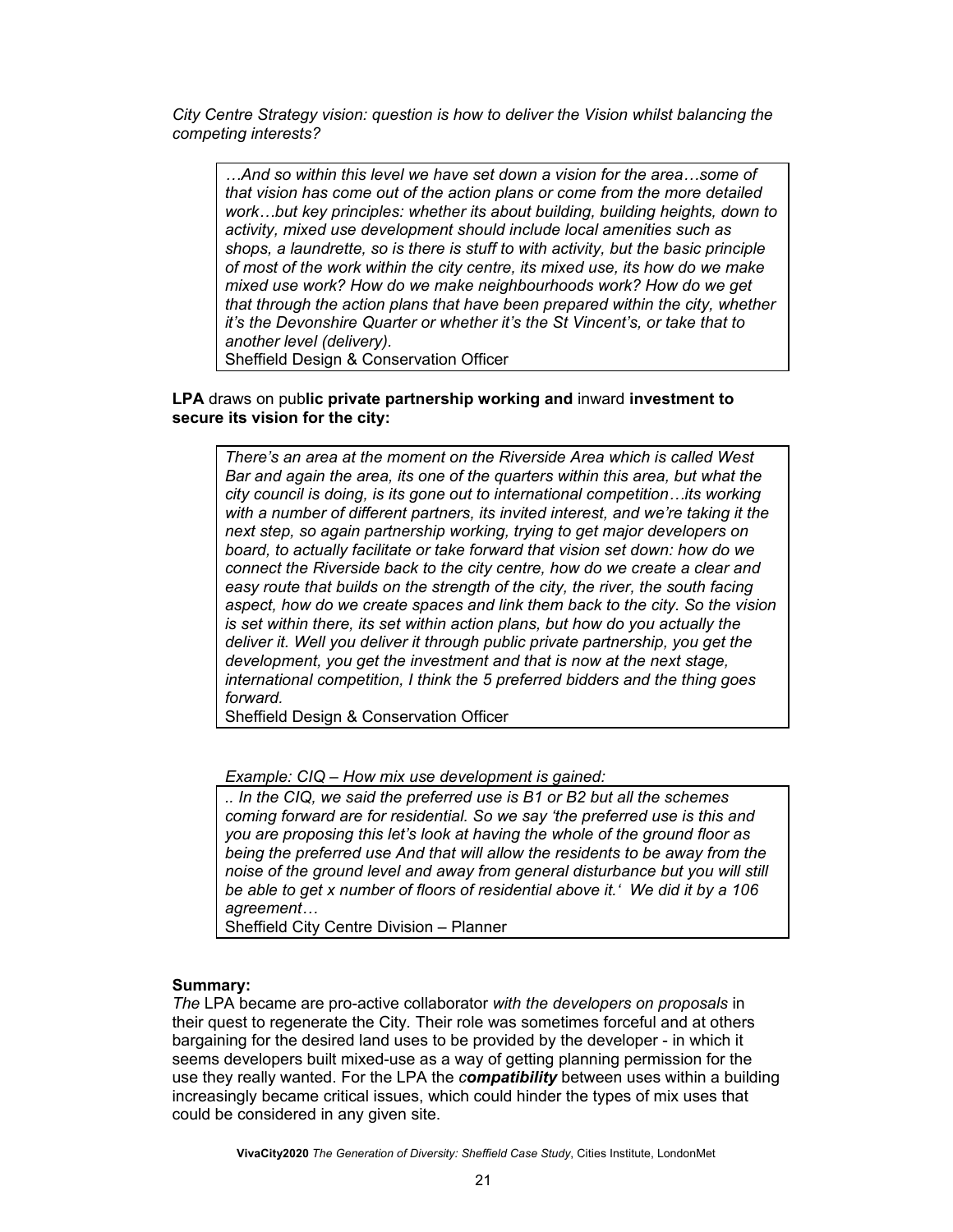What can be observed in this discussion is that the LPA is taking the lead in the regeneration process of the City centre and the fringe areas around the city i.e. Riverside and West Bar. It is actively using Action plans and development briefs (non-statutory documents) to achieve the vision the want to create in each area. In addition, the LPA draws on public private partnership working and attempts to get development investment for the City from both national and international sources:

#### **Examples of mixed use developments in Sheffield:**

*…The Velocity scheme, the offices are an integral part of the residential…*  Sheffield First'

*West One - is a mixed use development yes, well its mixed use if you define mixed use as being anything with housing in it and one other use, its not mixed use in the sense of being, it hasn't got any employment space in it but its got an active ground floor of gyms and bars and shops and then housing above…* 

Sheffield Senior planner

*Victoria Quays is an interesting example because, it's a very nice environment but its very little used other than by people who live or work there…* 

Sheffield Senior planner

*Victoria Quays is an interesting example because, it's a very nice environment a lot of money was spent on making it into an attractive waterside area. We've got ground floor units there in the old listed buildings*  Sheffield Design & Conservation Officer

Kelum Island – Industrial redevelopment into mixed use

*…Within Kellum, there's a good building stock. Conservation area, a large number of listed buildings, so they know that they can't knock them down and so generally, bit by bit, those buildings have been converted and where there are empty sites, you get new build, but new build that respects the scale and massing of those existing buildings, so those buildings are being converted into residential, they've been converted to mixed use on the ground floor… some office, some buildings have been converted purely into office, I think the biggest issue, is not what they can be converted into, I think with industrial buildings, they can be converted into almost anything. Whether its apartments…etc* 

*Sheffield Design & Conservation Officer* 

*West Bar* Triangle - site *as a specific demonstration project to create some new streets in that area and link the old Cathedral Quarter to the Riverside via some new streets*… from scratch we want to build a new mixed use area and quite a fine grained mixed use area Sheffield Senior planner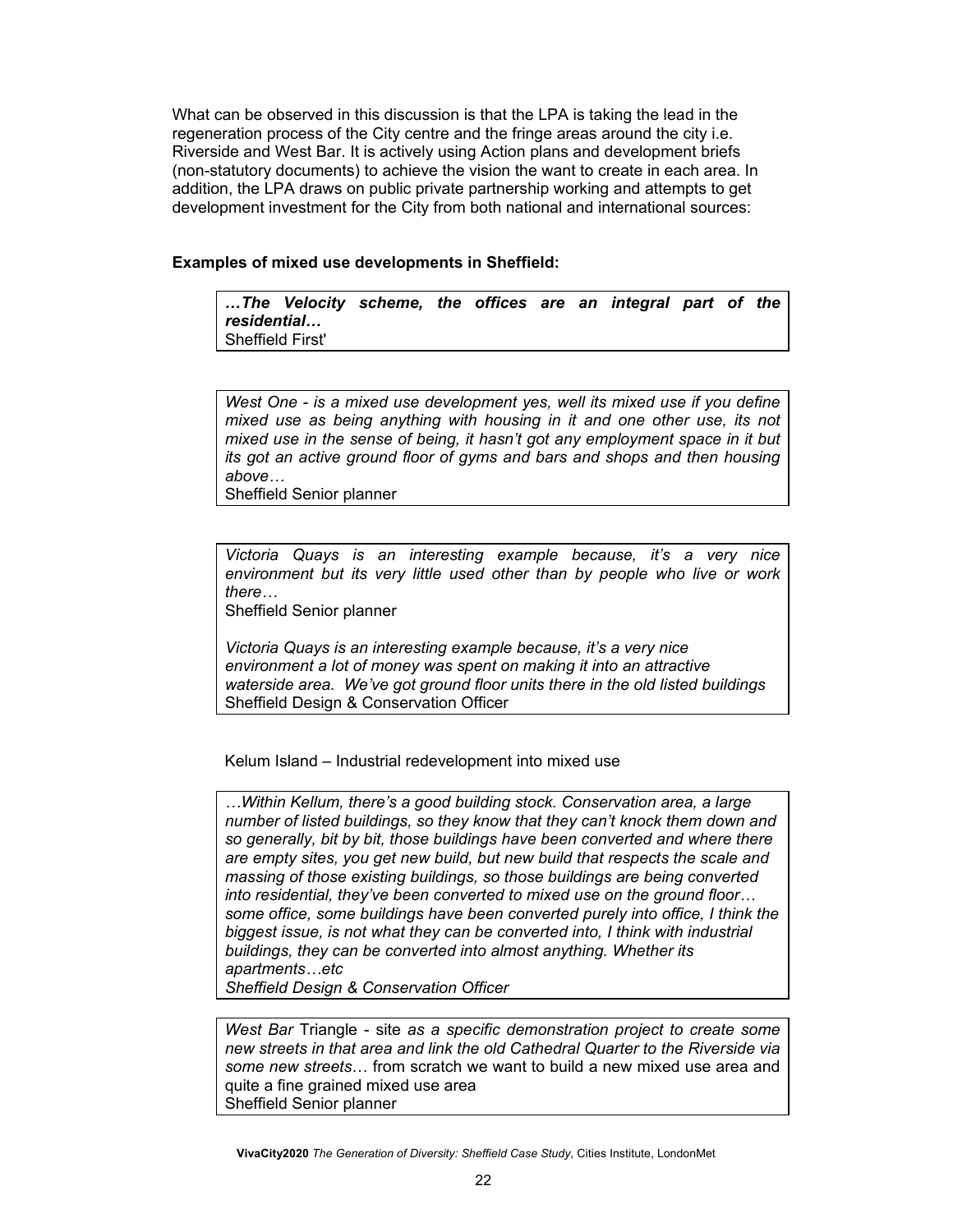*Riverside Exchange that was a brewery owned by Whitbread, which was effectively closed down about ten years ago now, a typical old manufacture industry building. As it closed down, it was a case of what to be done with the site. We know a very large regional developer … we highlighted the opportunity to being next to the river; city living was just coming in, so they are very keen on it, the site had enormous problems in terms of ground infrastructure; river flood levels, so were able to persuade the regional development agency to put some grant aid forward which we sorted out. The developer, off the back of all that, bought the site - he bought the redundant brewery and then set about redeveloping it. It is all about control risk at that stage, you need to develop some of the site, but you do not want to take too much risk because there might not be any occupier at the end of the day*  Sheffield Developer

#### **Summary of Sheffield observations:**

#### **Local Development and Local Authority policy approach:**

- 1 Responding to post-industrial decline
- 2 CBD decline due to competition from out of town shopping centre
- 3 Actively involved in the place-making
- 4 Strong political leadership
- 5 Strong development control over urban change in the City
- 6 Strong strategic regeneration Vision for the City
- 7 Pragmatic approach to public & private partnerships to secure their vision
- 8 Proactive and accommodating partnership approach with the development industry to get the economic revival underway
- 9 Growth agenda with spin-off benefit proposed
- 10 Civil society seem to be supportive of the growth on the proviso it brings the benefits
- 11 Highlight the opportunities to development industry
- 12 Residential demand is key driver in the economic revival process
- 13 Businesses and students are key targets for the growth in city centre living
- 14 Many of the developments are large footprint brownfield developments
- 15 Strong planning policies, master planning mixed use areas, action plans and development briefs to guide and secure the desired land-use functions
- 16 City Centre made-up distinct functional quarters e.g. CIQ Quarter, Devonshire Quarter and new 'Retail' Quarter and 'Legal Quarter' underway.
- 17 Area-based policy approach to mixed-use development.
- 18 Change from 'menu' policy approach in the UDP to LDF and 'Transitional' zones.
- 19 Local authority a catalyst for mixed-use development in the City
- 20 It wants to achieve sustainability through adopting a mixed use area approach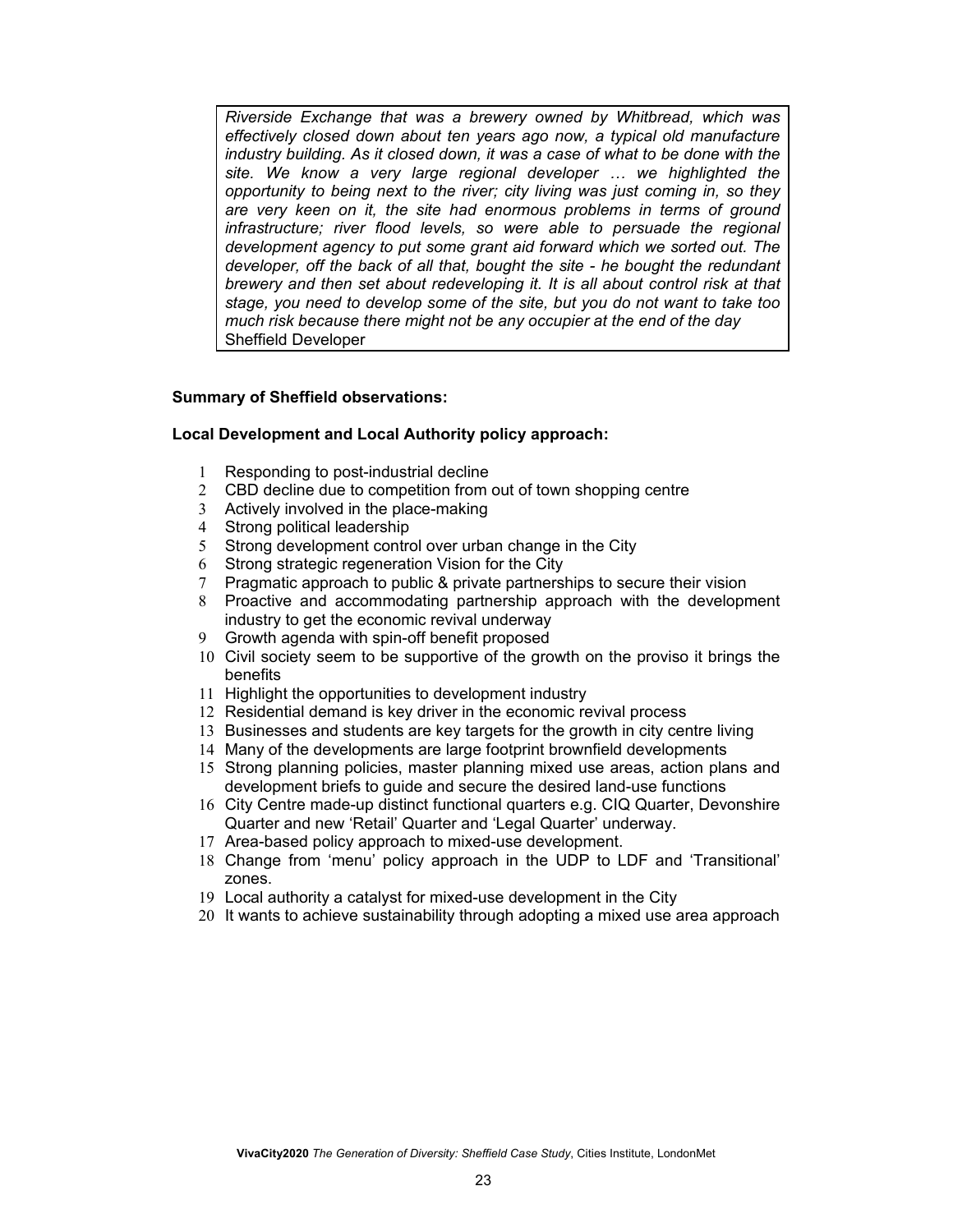The following table summarises some of the key planning issues emerging from the interview analysis on the perceptions of mixed policy practice in Sheffield.

## **Table 2: Key issues**

|                 | Summary of key emerging issues of Sheffield<br>MXD:                                                       |                                           |
|-----------------|-----------------------------------------------------------------------------------------------------------|-------------------------------------------|
| $\mathbf{1}$    | Demand to build residential outweighs                                                                     | High demand                               |
|                 | demand for mixed-use - MXD not regarded                                                                   |                                           |
|                 | profitable as single use: housing                                                                         |                                           |
| $\overline{2}$  | Unsold and vacant components of mixed<br>use development scheme                                           | Greater extent                            |
| 3               | Complexity in managing and maintaining the<br>Developers like<br>Building -<br>separate                   | Growing acceptance                        |
|                 | entrances not single                                                                                      |                                           |
| 4               | Mixed use design perceived to be more<br>costly than single uses                                          | Yes to some extent                        |
| 5               | Lenders/Banks building-society don't like<br>mixed-use - Difficult to get funding for the<br>whole scheme | Reluctance still evident                  |
| 6               | Mixed-use<br>is a way getting<br>planning<br>permission for development                                   | Great extent                              |
| $\overline{7}$  | Mixed-use an unintended consequence of<br>reluctance to do Affordable Housing (AH)                        | No requirement to do AH                   |
| 8               | S106 sometimes used to acquire mixed use<br>or 'marginal use                                              | In most new schemes                       |
| 9               | 'Tokenism' to mixed use development,<br>Less dynamic mix                                                  | To some extent<br>Dual use                |
|                 |                                                                                                           | Less social mix                           |
| 10              | Shortage of land and availability of spaces<br>as an issue                                                | Large to small sizes of land<br>available |
| 11              | Conflict between uses                                                                                     | $C3 - A3$                                 |
|                 |                                                                                                           | More problem                              |
| 12 <sup>°</sup> | Compatibility between uses                                                                                | $C3 - B1, A1$                             |
| 13              | Impact of 24hr & late night economy on                                                                    | Greater extent                            |
|                 | residential environment                                                                                   | Drink related concerns                    |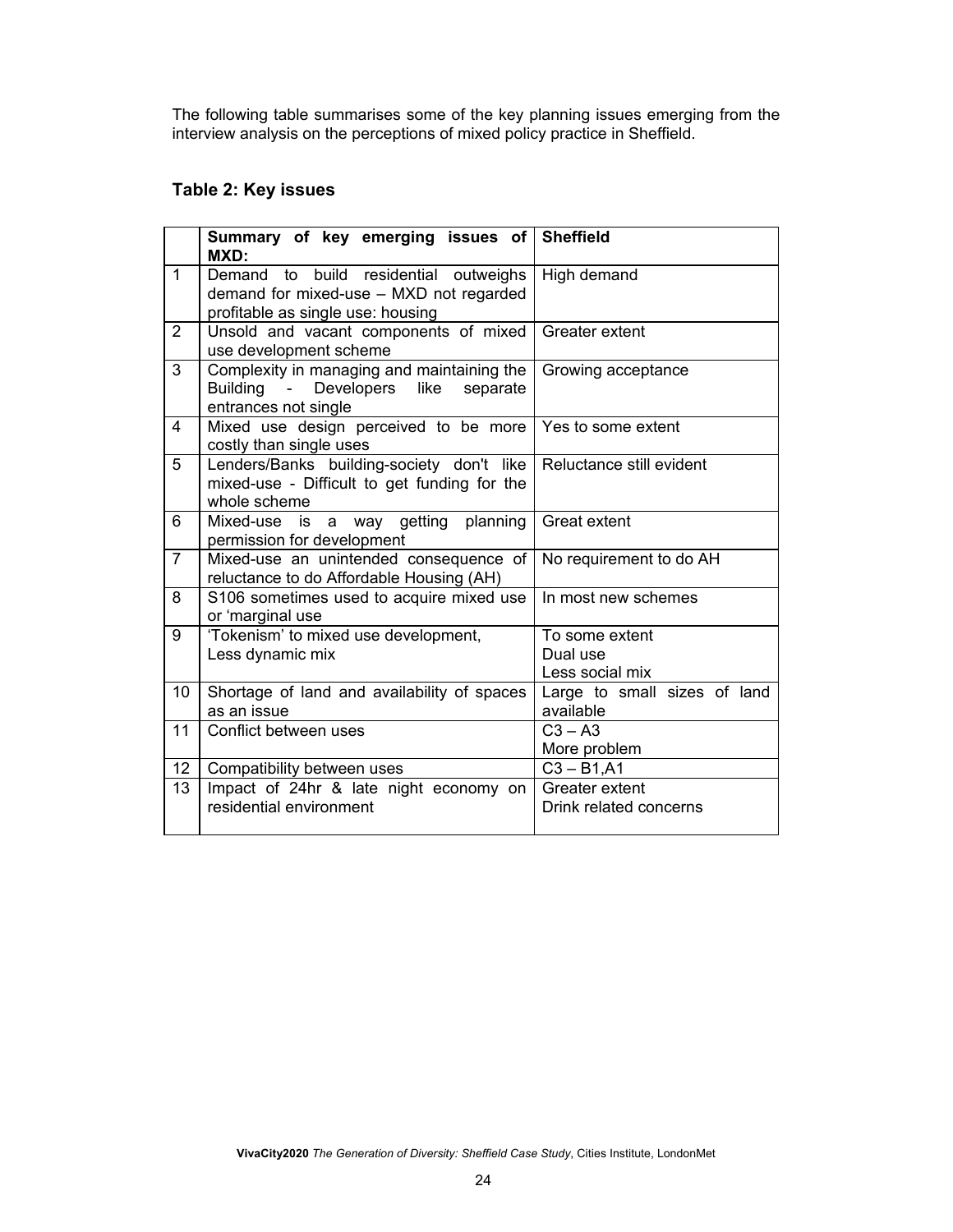# **Part 4: Findings on Quality of Life Issues**

# **Section D Sheffield - Interview analysis on residential quality of life**

**Findings: Quality of Life issues from Interviews in Sheffield.** 

#### **Introduction:**

This section summarises some of the key quality of life issues raised by practitioners and policy makers in Sheffield. Given that in the main interviews focus was about understanding mixed-use planning and policy there was little time to really expand on some of the quality of life issues touched upon (Out of the 20 interviews undertaken 3 interviewees were local residents). The summary below will highlight some of the quality of life issues experiences within the city and reiterates some of the points raised in the householder questionnaires (4 open ended questions).

#### **1.1.Background context to Sheffield:**

*Economic drivers for* regeneration: aim to rebuild declining economy *The question you hear about what are the economic drivers for change in Sheffield, undoubtedly its rebuilding the economy which through the 1980s was absolutely shattered by the run down of coal and steel and so our number one priority is to rebuild the economy on a basis that's hopefully less open to those kinds of massive troughs of and depressions*  Sheffield, senior planner

#### **Pressures for change**

*In terms of, demolitions and development pressure. Yes, I mean, there is a lot of development going on in the city and hopefully, within that, I mean, what is good within the city can be kept, and Sheffield as with other cities, has got a limited amount of historic buildings within the city centre, it got bombed massively, there are major redevelopment opportunities, but there are, there is distinctiveness in the city, there's the metal trade sort of, relatively small buildings that are identified as historic part of the city and we very much want to keep those and they are difficult buildings to keep*  Sheffield One

#### **Planning policy backed housing growth**

*We were following demand, the actual UDP policy made it a housing demand area to encourage housing away from the ring road and Broomhill flats, to encourage more private development ? Plaza and West 1. This started with student accommodation, then there were concerns that it would be one-sided with just students, so encouraged permanent residents and now have a nice balance. Although problem now is that private apartments have been bought to let by investors, as they are relatively cheap, and are rented to students so maybe it will be skewed again.*  Sheffield, Policy Officer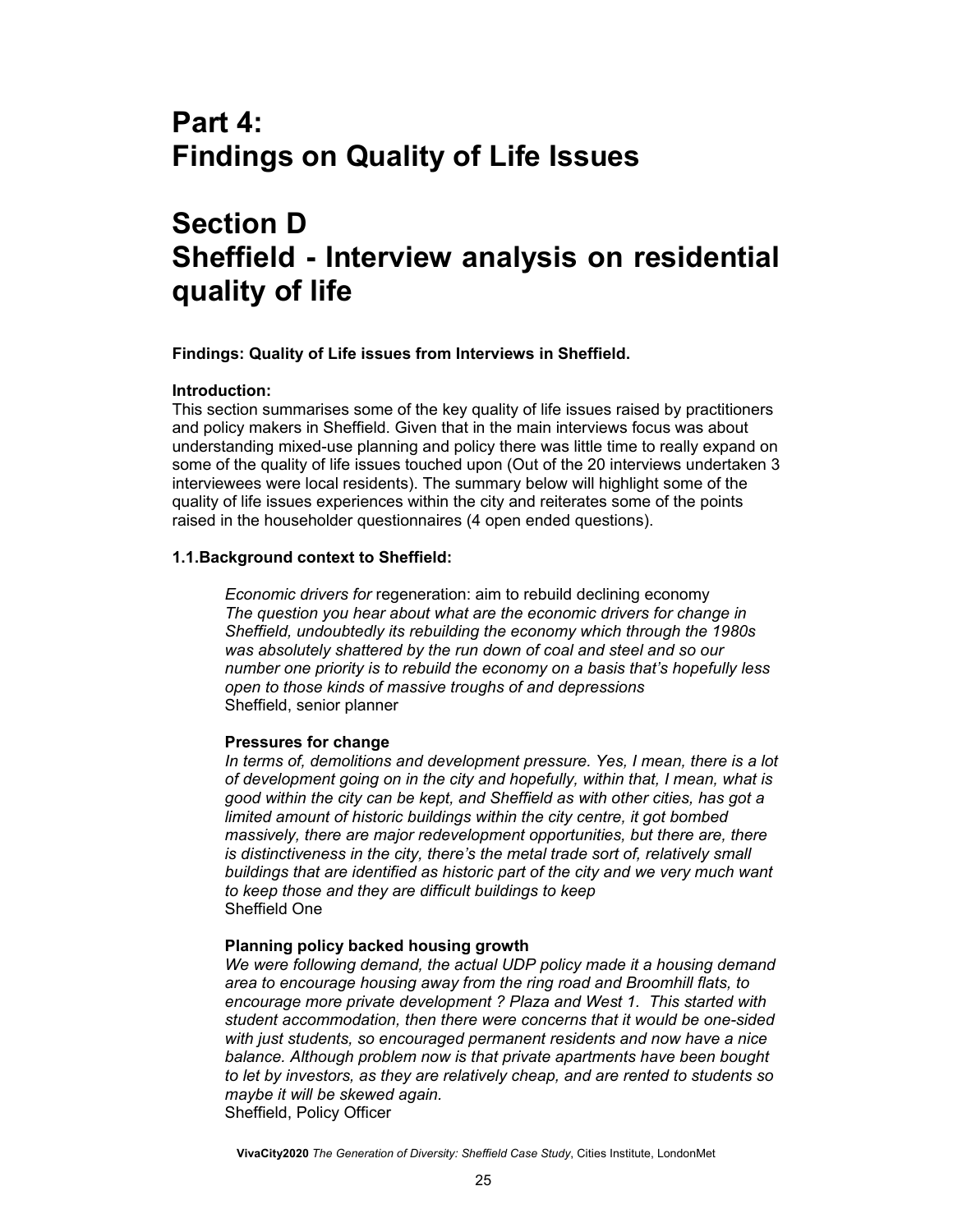#### **2. Environmental Issues:**

#### **Impact of drug dealing in neighbourhood**

*It's a massive issue. Oh god, in this area, yeah. We've got the cheapest drugs in the country, Sheffield. They did a survey, the cheapest cocaine and crack is in Sheffield. I don't necessarily think it's a drug use issue over here, there is some because we have needles and condoms and everything in our playground.*  Sheffield community member

#### **Social problems in the area:**

*Part of it is quite popular but parts are slightly rundown. There are lots of problems damp, condensation, prostitution and vandalism. The garage side of St Georges is used in the nighttime by prostitutes, which has resulted in a lot of complaints.*  Sheffield housing officer

#### **Litter generated by shop customers**

*There is also a lot of rubbish and litter getting chucked from the take-aways in that last little bit before the ring road*  Sheffield Resident 2

#### **Street drinking,**

*Yeah, there's some street drinking, but they get moved on. That's improved in the*  last couple of years. I think once West One was built, there was a concerted effort by *the city centre to move them on. So though we still have some*  **Sheffield activist**

#### **Impact of Late night activity: Noise, loud music, anti-social behaviour**

*I have evidence of nuisance; I am being caused nuisance by loud music through the wall, or thought people piling up at the front of the premises until the early hours of the morning', it would be one of the four core objectives, and provided she can provide evidence, she can seek a review.*  **Sheffield** 

#### **Impact of Late night activity: noise and nuisance on streets by passers-by**

*It does get wary, as it is alive 24hrs a day. My window faces the ring road and even at 2-3am there is always someone walking around…There is someone walking through all the time. But it is quieter in the night, there's a rule on the estate that after 10pm there's no loud noise. There are quite a lot of people coming past the estate at about 9-10 o'clock, and at 11pm at pub throwing out times there are major rows. Fights take place on the corner of Broomspring Lane but its not the people who live here. There is also a lot of rubbish and litter getting chucked from the take-aways in that last little bit before the ring road.* 

#### **Sheffield resident**

#### **Impact of Late night activity: Not feeling safe**

*The only affect for me would be people walking past. I try not to walk through city centre at coming out time at the bars. I feel semi safe walking alone. I would rather bars find another way to earn money, to do something else as well as selling drink such as billiard tables, to encourage people to be more social and spend money on something other than alcohol. At 10pm there are people being sick on the pavement, shouting at each other, and violence.*  Sheffield Resident 2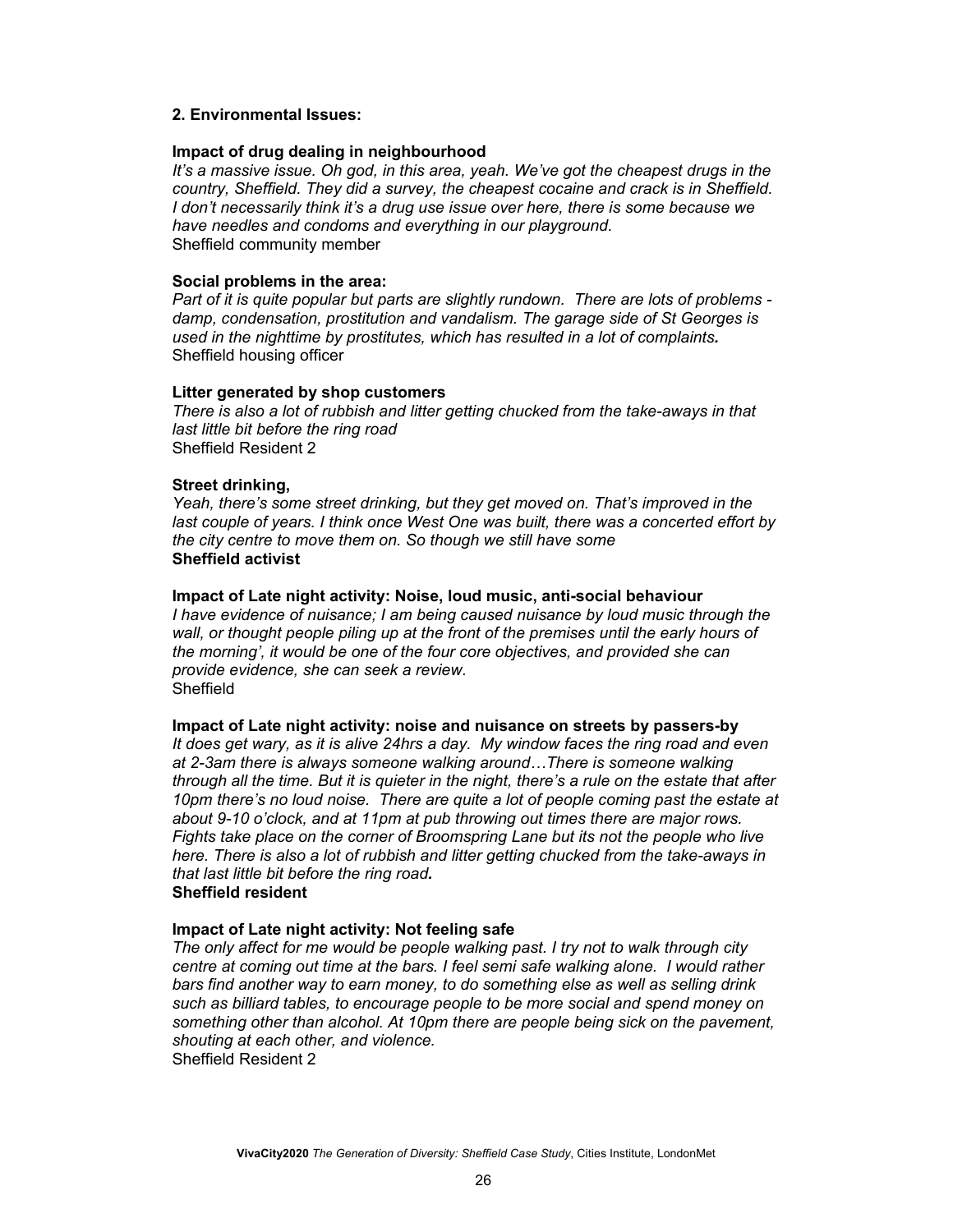#### **Maintenance important but not always valued:**

*Street Force – they do maintenance and cleaning. That allowed us to argue that putting better quality materials into these spaces, was not a waste of money because they were being looked after and people appreciated them. The shopkeepers certainly did. People were willing to use it and sit outside on proper designed seats. That's been the cornerstone of the work I'm doing.*  **Sheffield, planning policy FAP**

#### **3.People/Community:**

#### **Lack of public service: schools, doctors and dentists**

*One other issue that has been raised has been about lack of schools, doctors and dentists. There is no general practice in the city centre. There is one on Devonshire Street but that is looking to relocate and there are no others in the area…* Sheffield resident

#### **Types of people - family households less likely to reside in city centre because of late night activities**

*West St – the best and most popular example of city living – on a Friday and Saturday night, it's full of drunk young people. Is that the kind of environment you want to bring kids up in? Traditionally you want to bring up kids with a bit of garden, in the suburbs* 

Sheffield Estate agent

#### **Types of people – students and professionals more likely**

*Can't imagine people in block of flats would live there with families, I get the impression that quite a lot of West 1 flats have students in, as they're parents have bought them and will sell them in 3 yrs. There are a lot of professional mobile people, and older people who have given up cars. I met a retired GP in West 1, who*  sold up and lived in the City Centre but finds it too big so has bought a flat in a *smaller development. He usually goes to the City Centre Forum. Dr X.*  Sheffield, councillor

#### **Types of people – students and professionals more likely**

*Residents are very transitional in city centre. A lot of property has been bought speculatively. One block on Ecclesall Road has a lot of doctors who stay for 6 months, as it is not far from the hospital.*  Sheffield, councillor

#### **Types of people – couples without children**

Like this couple I met – they want a garden. Having a school in the city centre is a *waste of time – it's not going to be needed – there are so few kids that live in the city centre and there are going to be so few – I don't see a change in people's attitudes to having children in the city centre. As soon as they start having children, they think 'we've done this for 2 years – let's move to the suburbs'*  Sheffield estate agent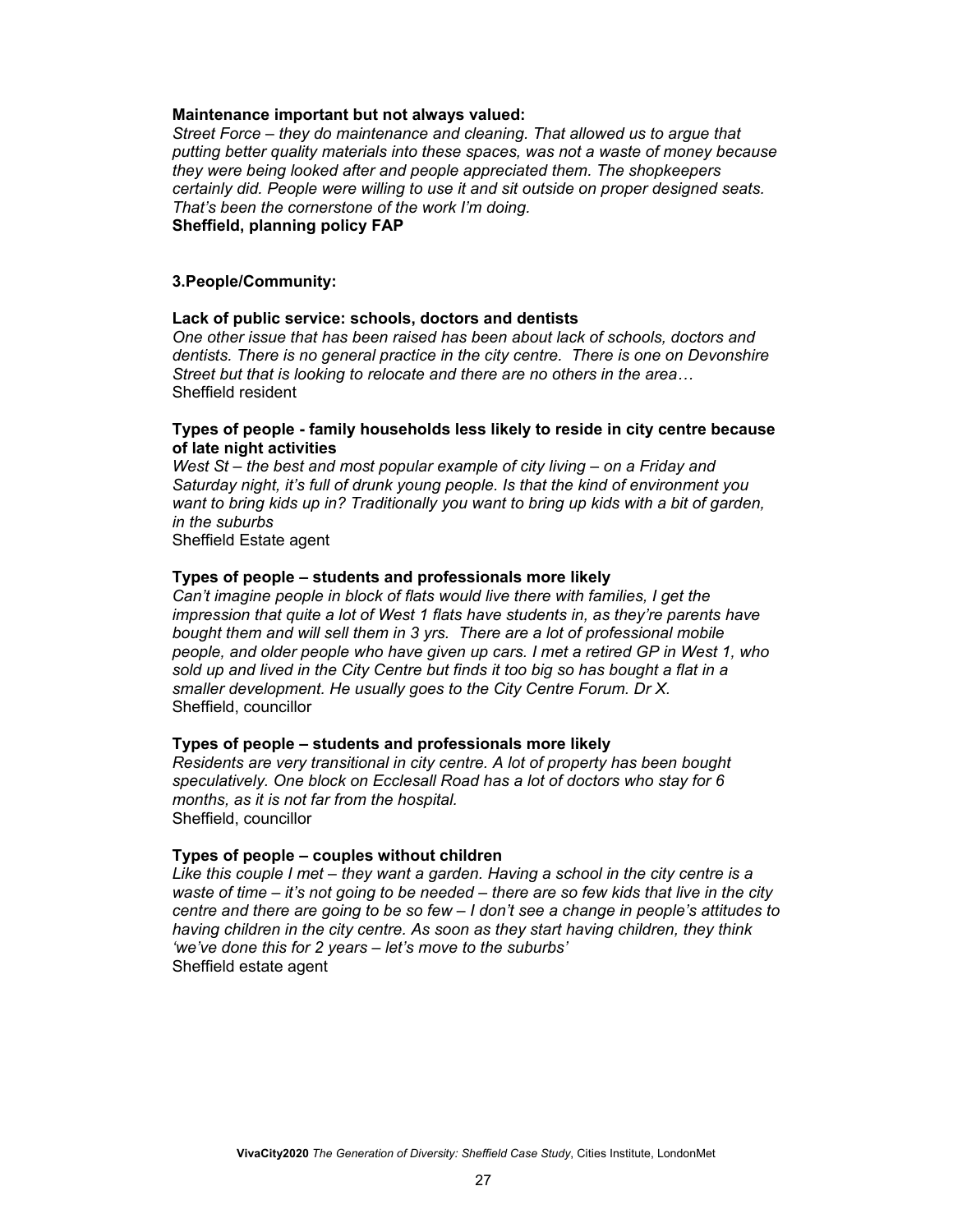#### **Students:**

#### **Types of people – students/graduates**

*Assuming the residential market is not over-supplied – for example in Sheffield you have 50,000 students in the city, 12,000 graduates a year being generated – quite a lot will want to stay here – so there is continuous supply.*  Sheffield First

#### **Types of people – students**

*In Sheffield a significant proportion of the MXD living accommodation is aimed at students although predominantly short term let.*  **Sheffield First** 

#### **4. Local Authority Perspective:**

#### **Licensing control and mitigate late night licence nuisance**

*It's concentrated where people live. Wherever people live, they will be affected by noise at night. At reasonable times – say up to midnight, there's no reason for us to do anything about the noise they experience because they are in the city centre – it's one of those things but once it's beyond that, we start to look at it. On top of all the noise attenuation measures, we also impose closing times in planning terms because of the impact on residents* 

Sheffield Licensing officer

#### **Noise: affects of late night activity**,

*The main conflict is between residential and the nighttime economy. Where you get sources of noise, which disturb people in their flats. You can separate the uses with a bit of zoning – this area is OK for night clubs but not this one. You can do it by more sophisticated means – a lot of the noise doesn't actually come from the night club – it's from the street when they turn out all at the same time and can't get taxis. It would seem better to solve that by making sure there are more taxis. Or making sure the clubs don't close at the same time.*  Sheffield one

#### **City Centre night life – problems**

*it is certainly a centre where you can come and meet your friends for a drink or a meal in the centre of the city, go to a nightclub, bar or whatever – in Sheffield and most other cities of a similar size, the city centre is the place you would go to for these activities. With that comes problems; people do drink too much, and if you are living there and want to go to work the next day, there are nuisances connected to living in the town centre. And I sometimes wonder if people consider this thoroughly enough before buying an apartment in the town centre.*  Sheffield licensing officer

#### **Avoid conflicts between use: Pubs and people**

*Congregations of people meeting outside premises, we have many premises in this city where you have a row of houses and a public house in the middle of them or in the corner, and people move outside such that in some cases it is acceptable, but in other cases, in certain other parts of the city, it is not acceptable, so you have to consider this. There is one premise, for example, that is right next door to a nursing home, and therefore they are less tolerant to nuisance from any kind of noise than others.* 

Sheffield Licensing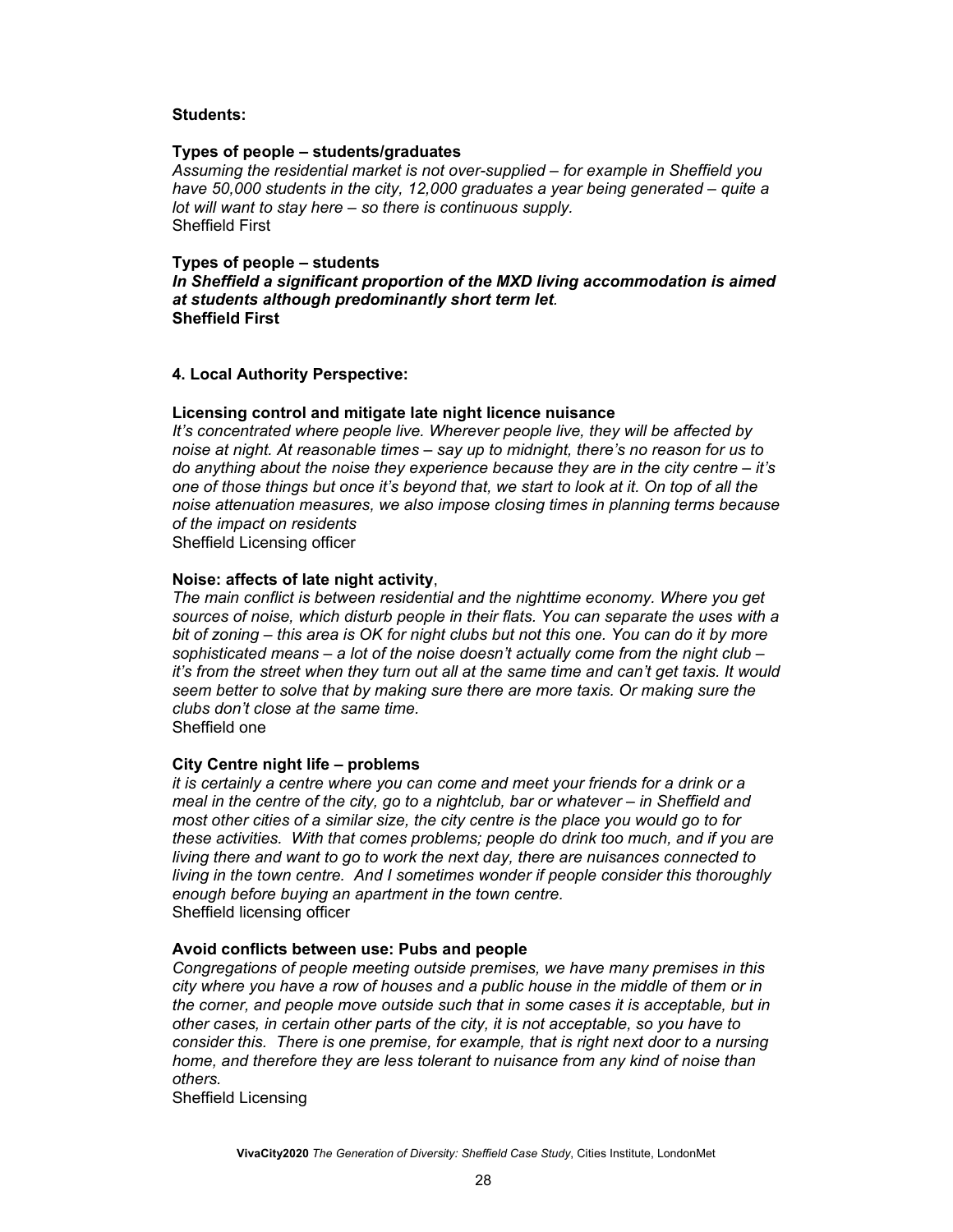#### **5. Parking and Transport Issues:**

#### **Traffic management concerns:**

*We're trying to encourage people to use cycles more or walk, or car share, as so many people still drive to work. We have improved bus lanes, popular with some, unpopular with others. Traffic management is a nightmare. There are difficulties with cars parking in bus lanes, so traffic wardens have been targeting those areas too.*  **Sheffield councillor** 

#### **Car Parking**

*Now the LA have traffic wardens to ticket people parking on double yellow, and some residents feel they're being over zealous. There is an issue with cars parking over drop kerbs, and lots of complaints, so Wardens are targeting these areas.*  Sheffield councillor

#### **Car Parking**

*The City Centre is a parking zone, and Broomhall has just got a parking scheme and there will be one at Broomhill and (Sharrow?). Commuters just park outside and go to centre, so resident cant park. There have been issues in the centre with indiscriminate parking. Traders complain there is not enough parking. But most car parks have places, so the main problem is on street parking, especially in city centres.*  Sheffield

#### **6.Housing:**

#### **Loss of social housing: through council's decisions to demolish**

*Yes, myself and the green councillor are both concerned. Planners have told me there has not been any demand for it, they've spoken to Housing who've said there was plenty of social housing around the centre, but a lot has changed in the housing market recently. We've been demolishing council housing as people didn't want to live in that type of housing, now we have more and more wanting social housing. There's a need for better quality social housing. The ODPM have said the Council can request that developers to provide 50% social housing within their developments.*  Sheffield resident activist

#### **Important to keep social housing mix in light of growth in student and private sector housing:**

*Fairfield Flats St James area, are social housing, to make sure we maintain that mix as there is a major influx of students and private households.* 

#### **Social housing/students/private housing**

*One of my main concerns is about housing. There have been masses of planning applications for students and apartments, but there is no social housing being provided for the city centre.*  Sheffield, councillor

#### **Cheap student accommodation:**

*A lot of the accommodation that is rented is going to students. We have a lad who works for us – a student at Hallam - and he rents a 2-bed apartment for £650 a month and shares with a friend. They have a nice apartment for £325 each – which is comparable with what they would pay in student accommodation. So again, it's transitory. The big challenge is to try to get a sustainable community in the city.*  **Sheffield, estate agent**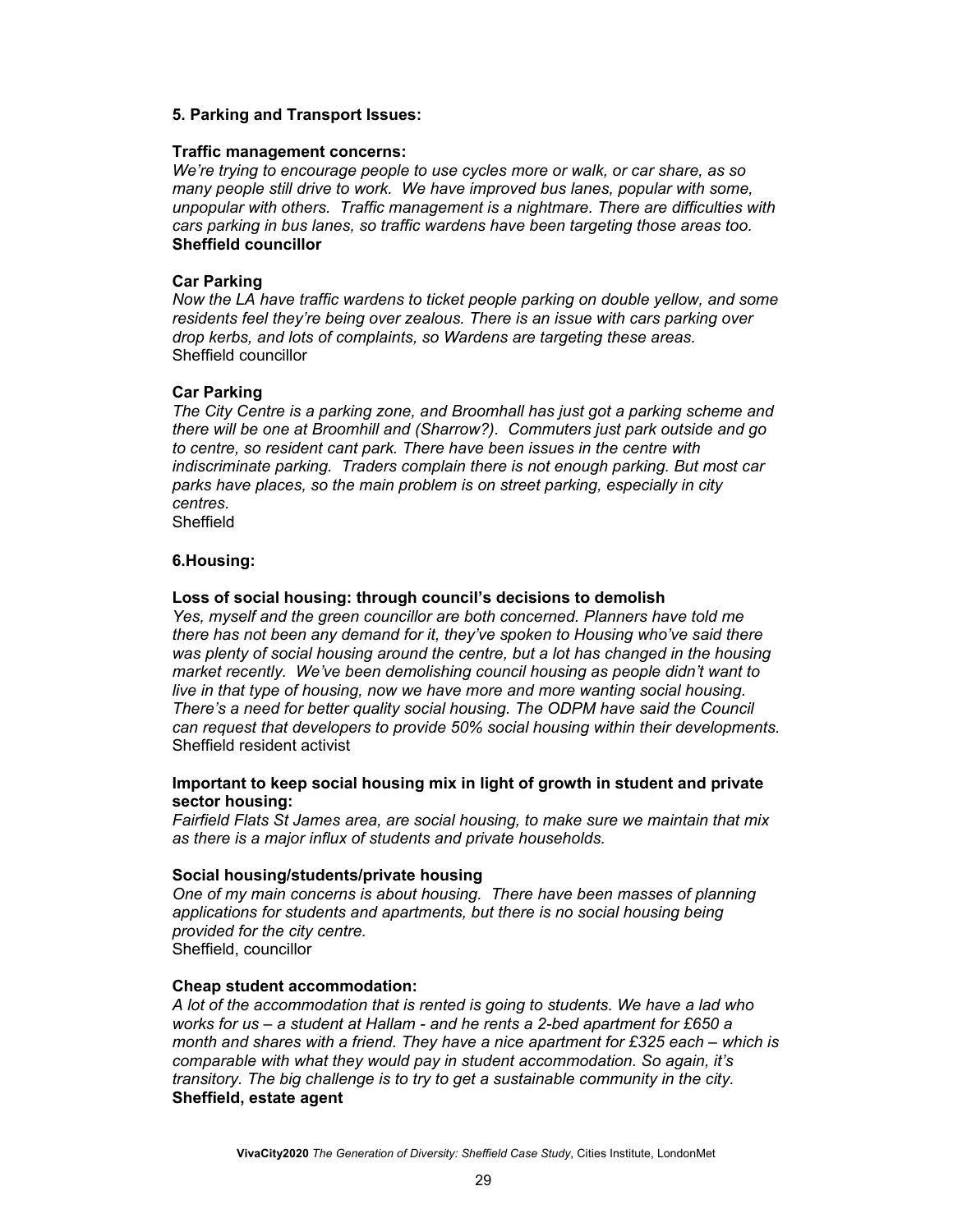#### **7.City Centre Living Perceptions:**

#### **Licensing responding to problems: People need to be realistic about their expectations of city centre living:**

*I think over time it can, but I think if people want to live in such areas, they really need to understand that there are ups and downs of living there, and saying this, the downs cannot always be that we will just ignore any problems associated with licensed premises, because we won't - in Sheffield we are certainly proactive. If you lived in the town centre of Sheffield and you were experiencing some problems due to premises we would react, and we would react, a lot of the time, directly with you and directly with the licensed premises to see whether or not we could resolve it.*  Sheffield licensing officer

#### **Advantages and disadvantages of city centre living**

*We had a development in Sheffield, in Liverpool Street, it used to be a school and then became education department offices - a very big site - that now will be developed for mixed use, housing; flats, apartments, bars, shops etc. It is absolutely in the middle of the town centre, it is a good development for that site. However, there are also down sides: People become attracted to the idea and think: 'Oh it would be nice to live in the town centre, in an area where I could just go across the road to a bar or walk to the theatre - but there are also down sides to living in the town centre; one of these is that Sheffield town centre on a Friday night or Saturday night attract around 40,000 people, because it is the centre of entertainment, and entertainment is the centre for the provisional (?) bars and nightclubs.*  Sheffield licensing

#### **Advantages and disadvantages of city centre living**

*I* still support developments to include putting people into the town centre, because it *adds a bit of life, it adds community to the town centre where developments such as Meadow hall removed businesses and shop premises… Sheffield, licensing officer* 

#### **Need to keep social cohesion:**

*…I'm concerned about sustainability and a cohesive community. There will be expensive shops and apartments around the centre and people living outside this who will feel its not part of their city. I feel there should be social housing around centre, particularly for the older people who like to live close.*  **Sheffield councillor** 

#### *Summary Sheffield (Interviews) – Findings on quality of life issues.*

1. Background context to Sheffield:

- economic drivers for change to counteract the affects of industrial decline in city
- to rebuild local economy and find new direction for the city
- attempt to build on existing historic context
- find new uses for building stock
- opted for housing led renewal strategy
- fully supported by Planning and UDP
- Initially targeted student housing, then private sector housing in order to balance out supply.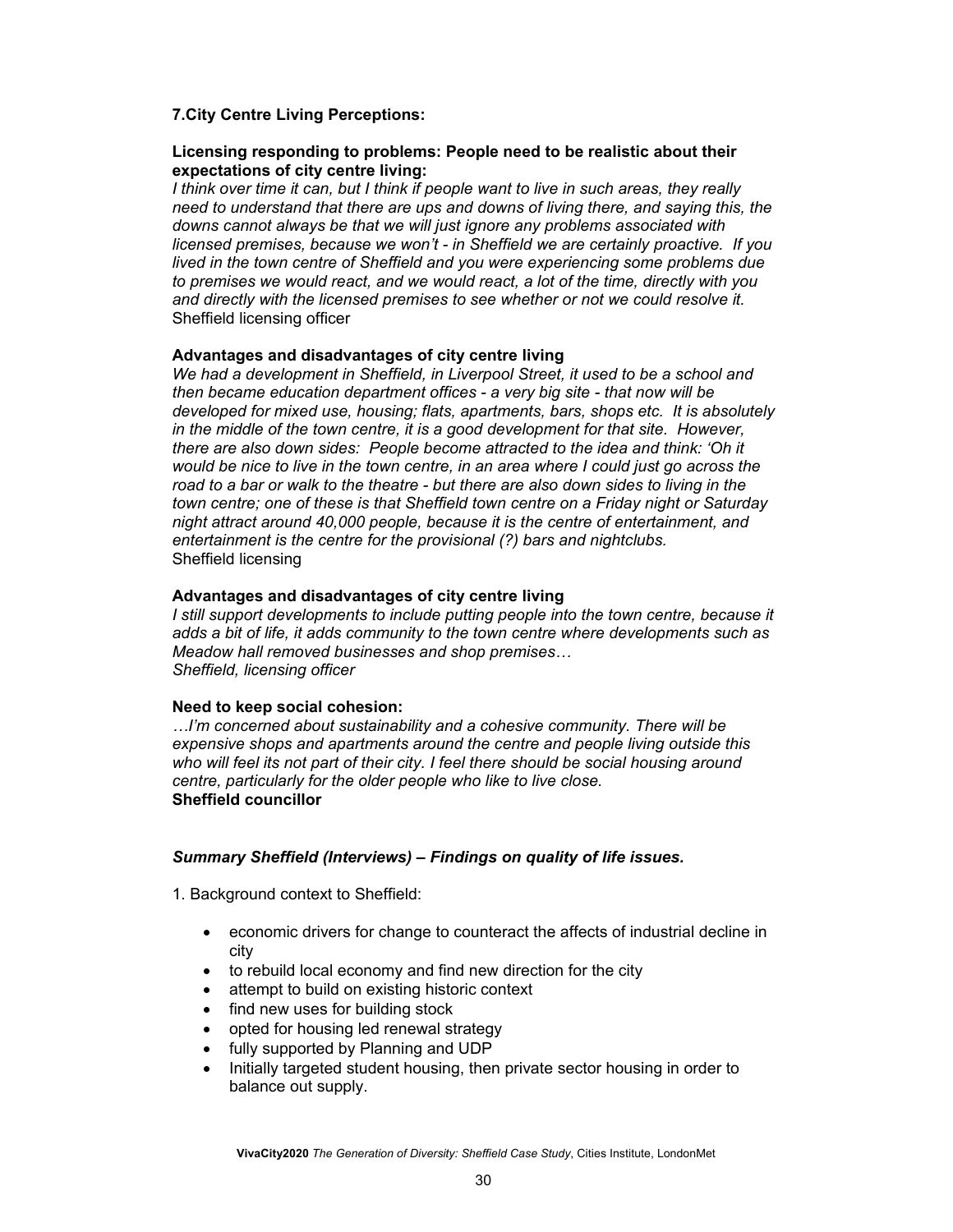- 2. Environmental Issues:
	- A number of social problems are experienced in the city centre
	- Crime, anti-social behaviour, drug use and dealing
	- Prostitution
	- Litter and poor street cleaning
	- Street drinking
	- Noise nuisance
	- Negative impacts of late night activity on residents
	- City centre management and maintenance important (e.g. *City Centre Ambassadors, Street Force*)

3.People/Community:

- Poor community facilities
- Late night activities and mix of uses may put off families from city centre
- Community is regarded as being transitional
- Residents composed of: students, professionals, retired professionals and couples without children

*4.*Local Authority Perspective:

- conflict between residential and the night time economy
- licensing make every effort to mitigate detrimental residential impact
- some residential impact inevitable and part of living in city centre area
- licensing cant regulate all areas and the huge number of visitors who come other reasons to the city centre
- 5. Parking and Transport Issues:
	- traffic management still difficult despite road improvements
	- high car ownership in city and people want to park in or near the city
	- main problems is to do with illegal parking in the city roads which are heavily policed by traffic warden
	- illegal parking recently decriminalised in city

6.Housing:

- demolition of social housing as a consequence of councils regeneration plans
- existing significant proportion of social housing in the Devonshire quarter and St Georges/St Vincent's area
- social housing important in keeping social balance in city centre
- growth in student and private accommodation threatens the survival of social housing
- student housing is cheap to build and good for rental investments

7.City Centre Living Perceptions:

- People need to be realistic about their expectations of city centre living:
- Need to be aware of the advantages and disadvantages of being in mixed use area
- Having residents in the city centre gives life to the city centre
- sustainability and cohesiveness of the community needs to be considered as many existing people will feel left out of the success of the city.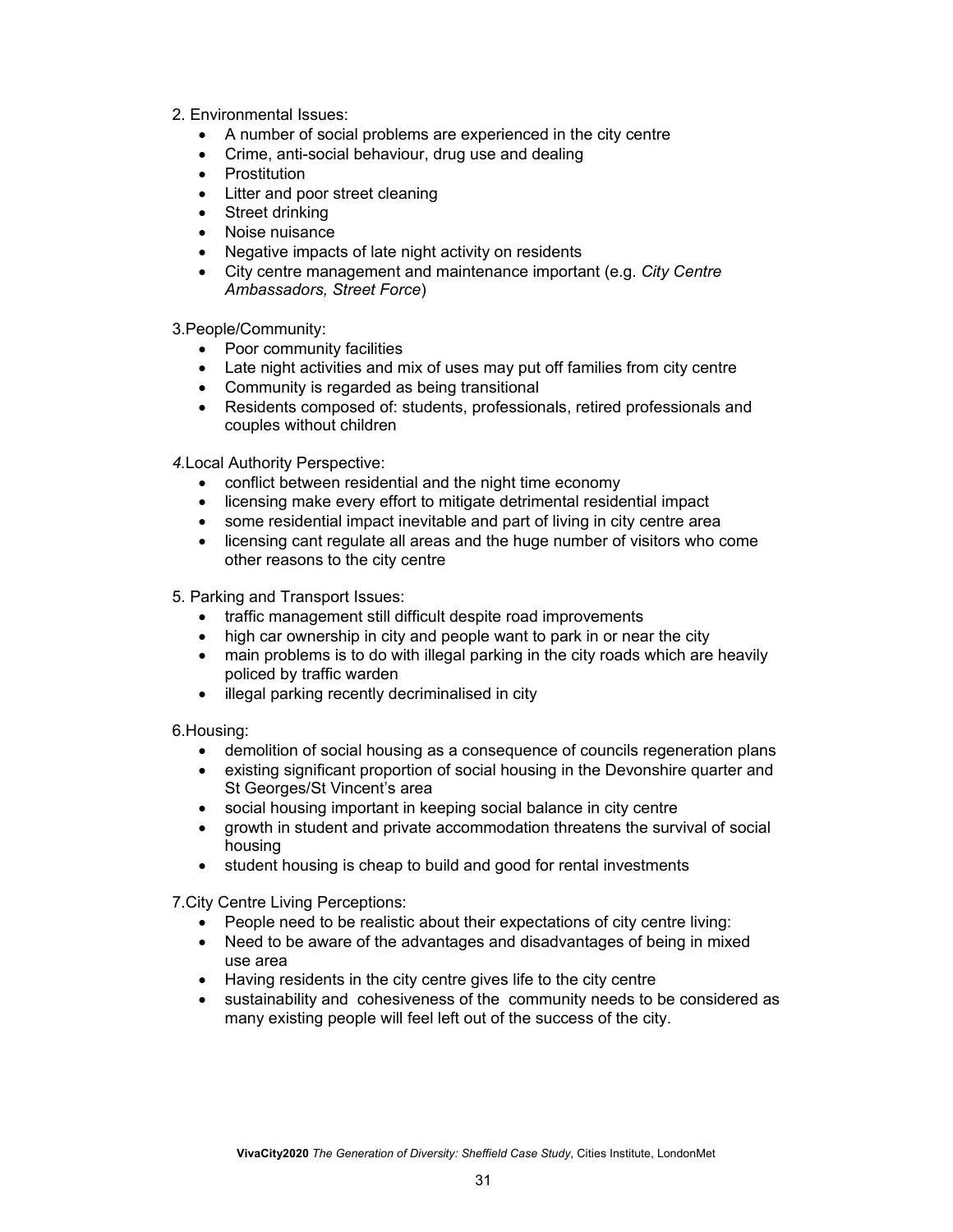# **Part 5:**

# **Summary and Conclusions**

# **Implications for Policy**

# **Overall Conclusions of Survey**

This study helps to identify the complexity of issues, which underlie mixed use development. The survey analysis proposed a way of understanding its complexity; to find out what would made them work; identify some of the perceived benefits and problems that may hinder its development.

#### **What is mixed-use development?**

- The survey reveals that mixed-use development is about bringing together and integrating a wide range of land uses and activities.
- It involves designing a compatible relationship between different uses so they can co-exist in harmony
- This involves the arrangement of different land uses either arranged horizontally (block /street/area) or vertically (building).
- The mixed-use at a building level is dual-use typically comprising residential with a commercial component

## **What is the impact on quality of life?**

- The attractions of City Centre living has led to an increases in the number of people choosing to live in urban central areas. These are reported to be young professionals, students, couples without children, and retired and elderly people.
- The surveys suggest that residents actively consider dwelling type, size, layout, location, security, access to transport links and the vitality of the area when deciding where to live, and
- The residents trade off negatives factors such as noise, litter and nuisance against the positive aspects of location and proximity to city centre amenities and services
- The survey suggest that whilst many valued highly location factors such as proximity to city centre services and amenities they also complain about the poor-quality and maintenance of these amenities, the lack of open space and privacy, and additional security risks.
- Residents highlight the potential conflicts between certain uses all of which have implications for their design and management

#### **Managing conflict between uses:**

• The survey highlighted that the residents experienced problems with environmental issues such as litter, noise, and nuisance. For example: The noise impacts include: restaurants and cafes operating until late at night, noise and litter from customers leaving these premises, early-morning deliveries for business premises and to some extent odour from fast food premises.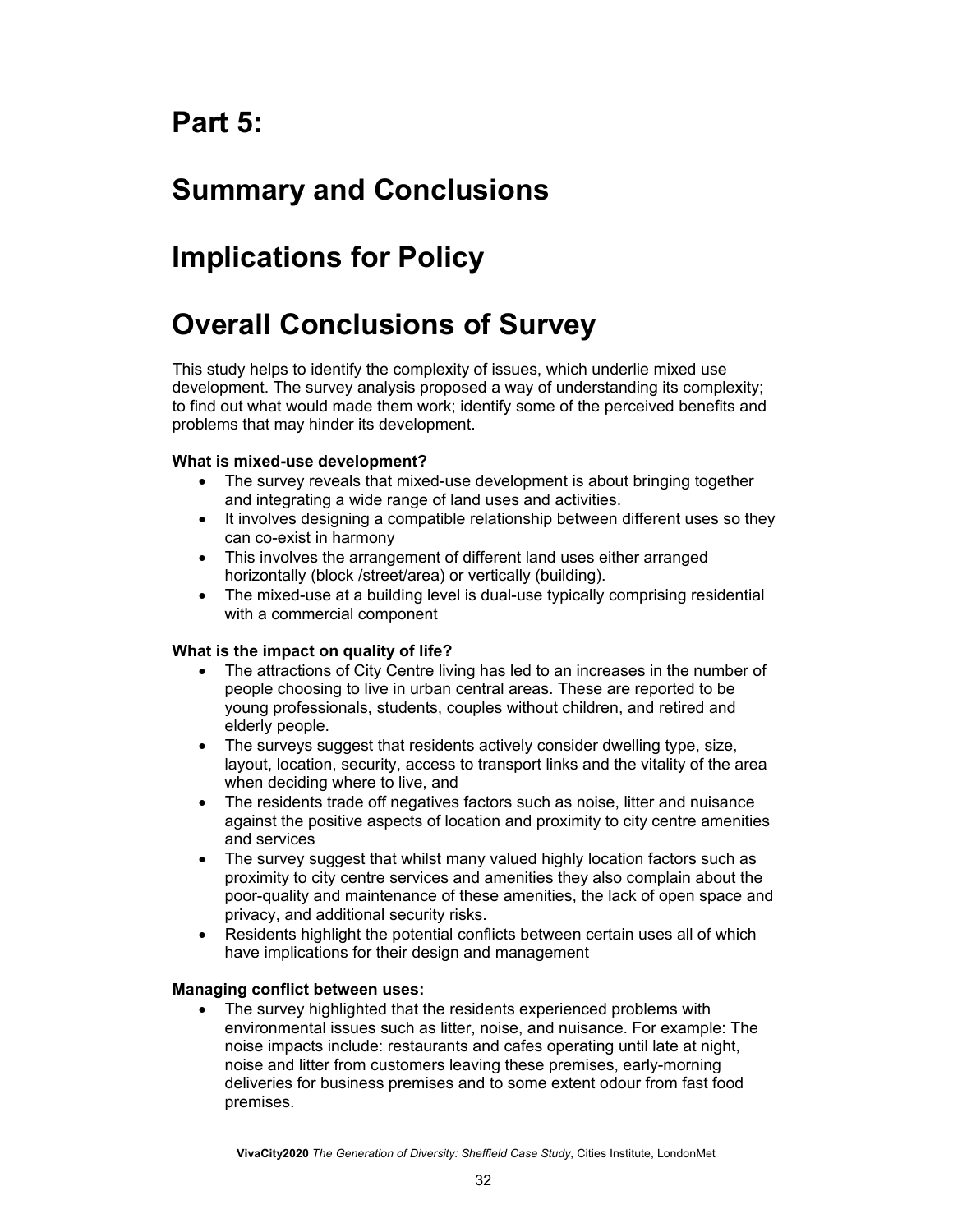- This means that planners and designers should consider carefully the position and Compatibility between different types of mixes to ensure that negative residential impact amenity could be avoided.
- Potential conflicts could be avoided by separating noisy and sensitive activities through better design and management practices.

#### **Developers: Management issue:**

- 1. Developers prefer physical separation of different uses within a scheme so that each part can operate independently.
- 2. Developers prefer physical separation of entrances for different users in scheme
- 3. Development management is required to ensure satisfactory coexistence of different uses.

#### **Local Authority: Policy makers should consider:**

In order to achieve and to secure mixed-use development, the survey analysis indicates a need for:

- Pro-active involvement of a wide number of stakeholders early in process
- 'Strong' statutory requirement in the 'local plan' for it be taken up by developers
- 'Strong' promotion amongst council and its planning policy documents (both statutory and non-statutory) from area wide scale to site-specific schemes
- Greater flexibility in development and building standards due to the complexity in design
- Assessment of user (particularly residential) impact critical at early stage of application in order ameliorate potential noise and nuisance issues – consider relevant sound insulation or physically separate access for different users.
- Councils should sometimes be prescriptive about the type of mix in certain locations thus encourage a 'better' diversity in range of uses provided by securing those which will sustain 'community'.
- Parking provision and management costs should be realistically assessed and prioritised

#### **What are the features for successful mixed-use development? The 'Home'**

- Quiet living space
- Separate access to ground and upper floors
- Private open space
- Servicing and car parking

#### **The 'Neighbourhood' (or area level)**

- Need for separation between different uses
- Quiet and secure open space needed for the different users of scheme
- Create a mix of uses that complement existing uses and function of the local area
- Redevelopment and recycling existing buildings important for the maintenance of existing character of built form
- Not prescriptive about the built form
- More Flexibility in design and uses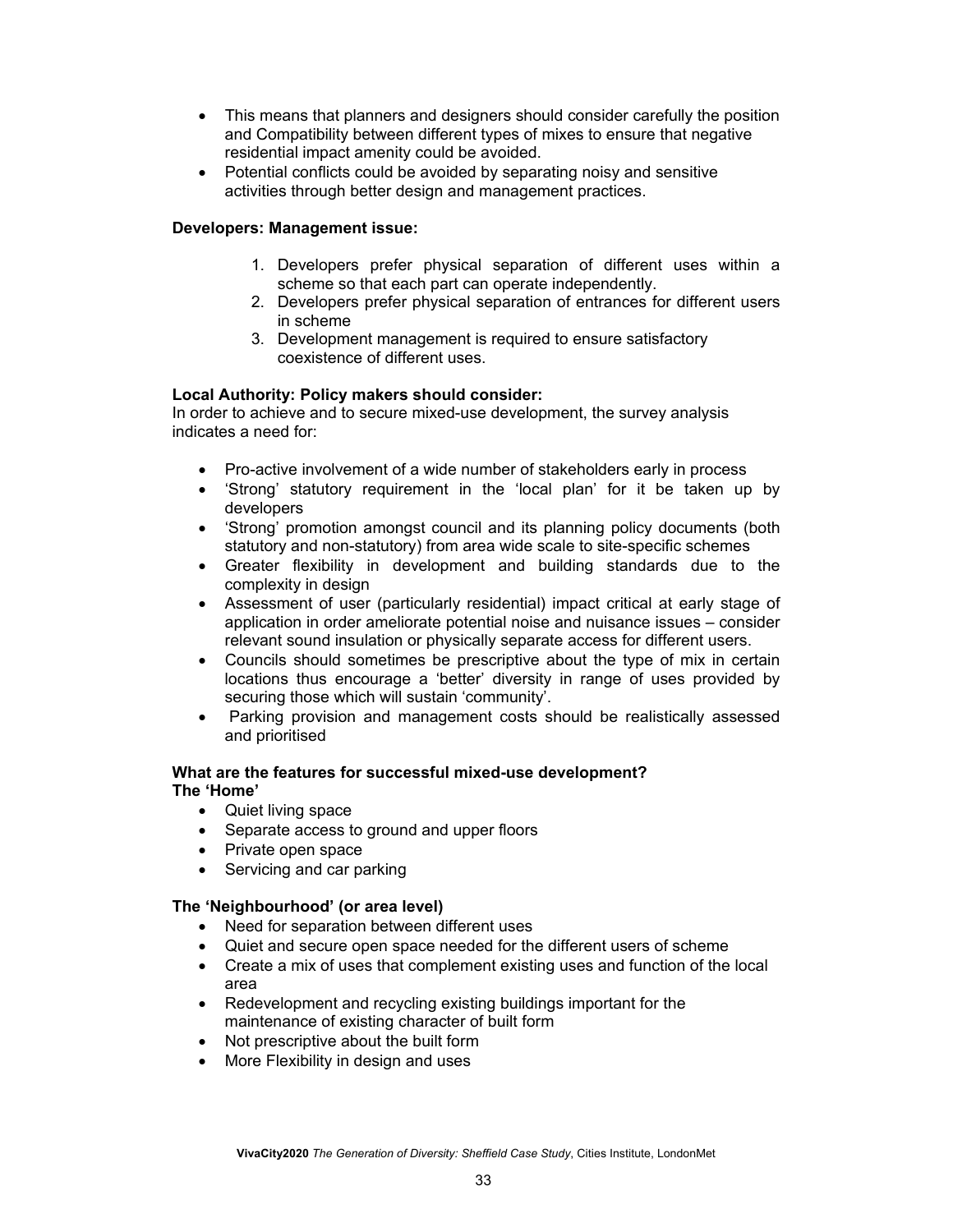From the Survey findings we have also gained a fine grain understanding of:

- 1. **Degrees of integration and separation of land-uses** within a designated mixed-use case study area
- 2. Evidence of the **negative and positive externalities** that influence both resident and business occupiers experiences of dense/diverse land-use areas.
	- **Trade-offs** respondents are trading factors against each other in their assessments of mixed use/central city environments (i.e. dwelling type, land-use mix, location, provision of additional security and public transport networks).
	- **Location factors** Proximity, Centrality, accessibility and high levels of amenity important
- 3. The survey data **highlights the** *scale* **from the micro, meso to macro scale** - at which these externalities may be operating in the city.
	- mixed-use scale more at neighbourhood and street level
		- pattern of separation between residential and commercial buildings e.g. greater horizontal diversity within business occupier buildings
	- negative externalities problematic at building level and those associated with street environment – mostly to do with litter, noise and parking.

#### **General Findings**

- 1. Growth in city living pressure for residential in city centre over employment uses
- 2. Impacts from post industrial decline, current economic revival at different stages
- 3. Heavily private sector led following national trends
- 4. Social housing component still exists ALMO and few RSLs
- 5. Mixed-use Policy No clear-cut definitions, although the terminology used and the principle is widely applied and is area specific.

#### **Sheffield – policy & practice**

- 1. City Centre Housing Market is in its infancy
- 2. Students main driver for CC Living
- 3. previously rigidly zoned, no history of mixed use, artificial creation
- 4. Mixed-use policy areas being omitted in new LDF –
- 5. Reactive approach to policy making 'Menu Policy' approach
- 6. Planning: 'reactive approach' masterplanning top down, centralised approach to development.

#### **Implications for Urban Design**

- 1. Growth of city centre living highlights increasing importance of quality of life in these places
- 2. Negative role of City Marketing in selling places to groups only typically affluent, mobile professional class people, singles or couples no real 'mix tenure'
- 3. Developer mixed reactions to mixed use development, prefer vertical separation of landuses.
- 4. Need to explore the relation between the different scales within which the mixing of uses occur.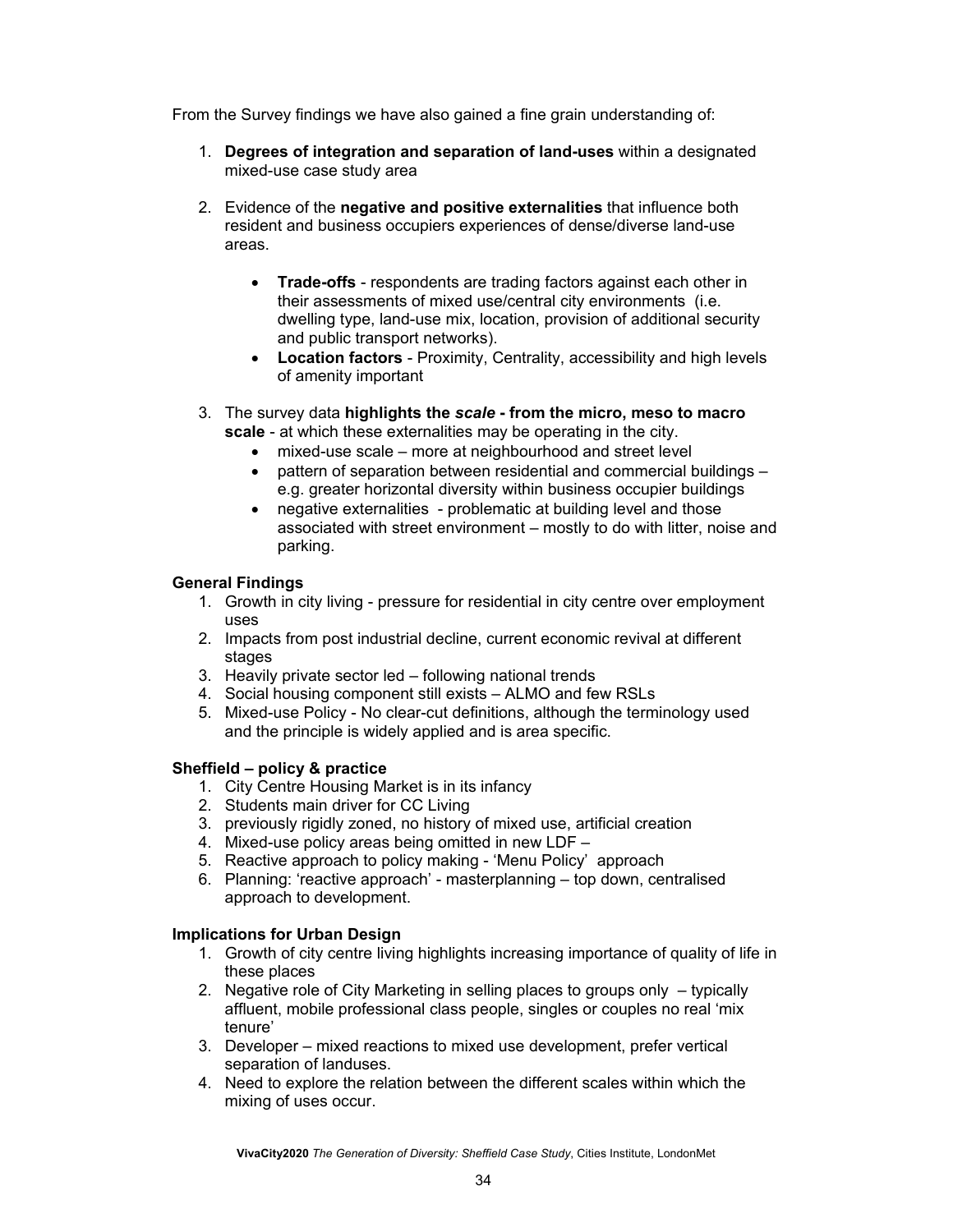5. the perceived risks, expressed both by residents and decision makers based on the negative externalities could be reduced if their approach incorporates an understanding externatlities and trade-offs.

#### **Policy implications**

- you cannot socially engineer mixed use communities
- policies for mixed use need to be less prescriptive
- mechanisms that generate and sustain diverse urban form cant really be planned instead they grow organically
- 'urban decision-makers need more joined-up thinking to reconcile competing public and private interests,
- there is a need for 'soft' infrastructure
- the market inevitably fails to provide public goods such as local amenities need to be factored in to areas where new developments are built
- people in different life stages need accommodation
- 'socially compartmentalised' spaces how to avoid segregation by ethnicity, age, gender and social class?

#### **Specific issues raised**

- Planning Policies need for a mixed-use class?
- Building Regulations soundproofing
- Building Design sustainability, adaptability issues for changing uses
- Fire, Health & Safety (and more Building Regulation) issues

#### **Influence on design and decision-making**

- **Connectivity** is still very important in both case study sites.
- **Proximity** to public transport and services/amenities
- **Walkability** and accessibility key to success
- **Not High rise** (above existing building heights./morphology)

*Need for an integrated source of information about local environment – at the moment architects/ designers/ planners/ developers – don't think about who the end-users will be.* 

*The sustainability or durability of buildings is not considered for people different life style needs* 

- **1. Further research potential tools to be developed** 
	- '**Urban Pattern Book**' (locally specific supplementary design guidance) for planning mixed-use development rationale: difficult to socially engineer the successful mixed use environment therefore the pattern book would provide a criteria or check-list for its key components and designs.
	- **'Local evidence based decision-making'** it is hoped this will avoid the contradiction between central and local government political and policy interests. Keep record of who consulted and build on the knowledge of local area. There should be scope for local people to input their knowledge and concerns within this process – using 'micro-knowledge'.
	- **'Legacy Archive' One-stop archive resource** where different sources of 'local data' about the local environment can be stored including the local evidence base. This will be regularly 'topped-up' and provide a 'longitudinal framework' of knowledge about urban areas, which will provide basis for measuring and evaluating success and failure in urban policies in the local environment.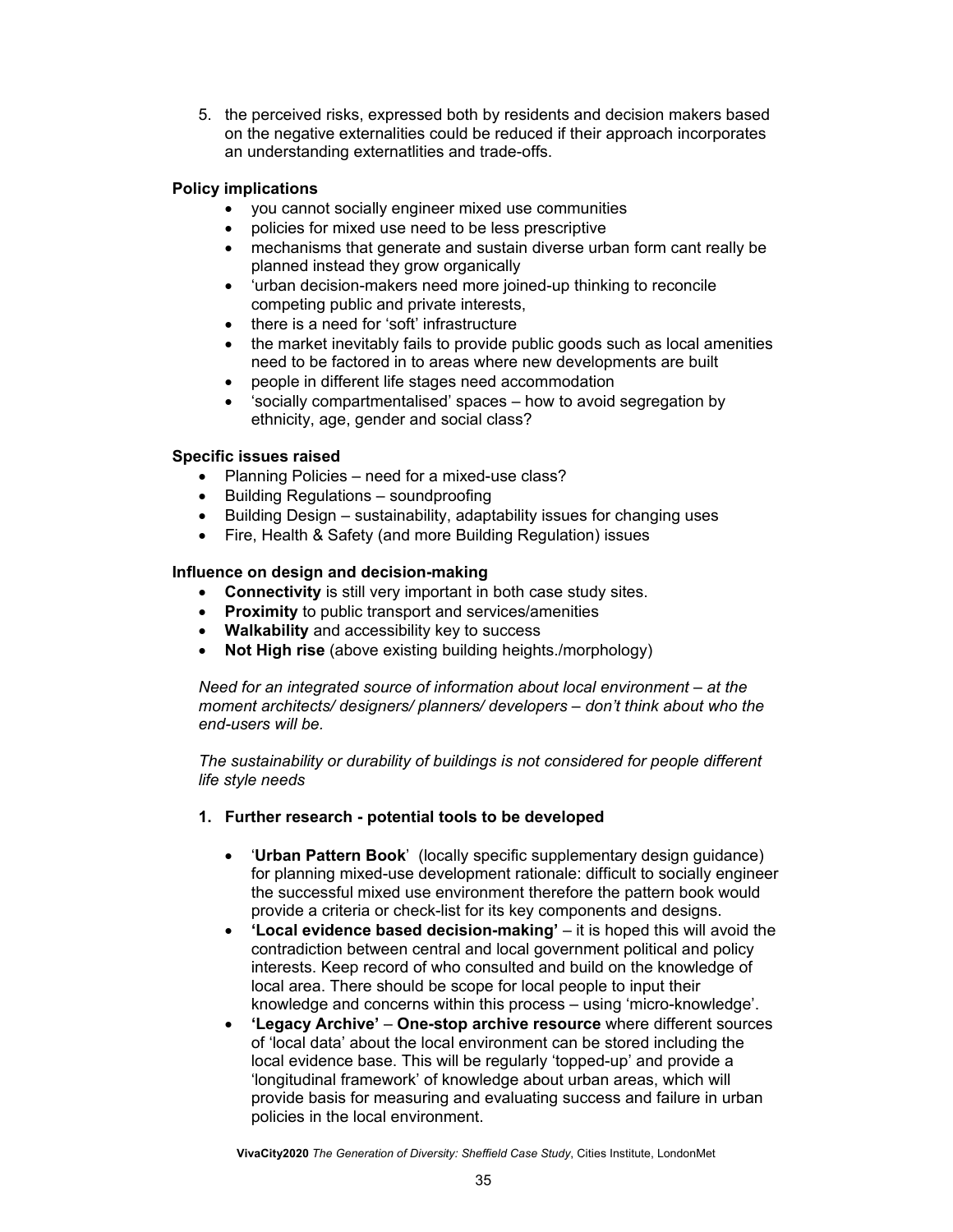#### **Bibliography**

Antwi, A. (1993) *The Impact of New Transport Infrastructure on land Use and Property Values – analysis of theories and evidence*, Centre for Regional and Economic Research, Sheffield Hallam University

Blandy, S. (2004 *The Future of City Centre Living: Implications for Urban Policy*, Centre for Regional Economic and Social Research, Sheffield Hallam University, May

Blank, N.E. (2000) *Preferences for Mixed Use Neighbourhoods: Empirical Evidence form Residential Movers in Sheffield*, RGS/IBG Conference, January

CABE (2004) *Design Reviewed. Town Centre Retail* (**Sheffield** New Retail Quarter). London: 28

Core Cities Group (2002) *Cities, regions and competitiveness*, interim report from the Core Cities Working Group, Birmingham

Core Cities Group (2003) *Interim Report* www.corecities.com/interimreport/interim1410.html

Crocker, S. (1994) *S.Yorkshire Supertram Monitoring and Evaluation: the impact of infrastructure investment on image: analysis of Stage 1 results*, Centre for Regional and Economic Research, Sheffield Hallam University

Dabinett, G. (2004) 'Creative Sheffield: Creating Value and Changing Values?', *Local Economy* 19(4): 414-419

ECOTEC (2002) *An Updated Baseline for Sheffield, Final Report for Sheffield One*, ECOTEC, Birmingham

EDAW (1997) *Sheffield Cultural Industries Quarter Vision and Development Study*, Sheffield City Council

Ellis Williams Architects (2004) *Draft Sheaf Valley Framework Study*, February. Sheffield

Evans, G.L. and Forod, J. (2006) 'Small Cities for a Small Planet: Sustaining the Urban Renaissance?'. In: Bell, T. and Jayne, M. (eds) *Small cities: urban experience beyond the metropolis*. London, Routledge: 151-168

Evans, R., Hutchins, M., Meegan, R., Parkinson, M. (2007) *Sheffield One Evaluation*. Liverpool: European Institute for Urban Affairs, April

Falk, N. (2001) *Turning the Tide*. Waterfront Renaissance [**Sheffield Waterfront Study**], London, URBED

Gillespie's (2003) *Urban Design Guidance*, Sheffield City Council

Knight Frank (2001) *The Sheffield Central Area Office Market*. Summary of a Market Study with Sheffield One. December

Knight Frank (2002) *Sheffield Central Area Activity Report*, Spring

Lawless, P. (1994) 'Partnerships in urban regeneration in the UK: the Sheffield Central Area Study, *Urban Studies*, 31(8): 1303-24

Lawless, P. and Gore. T. (1999) 'Urban Regeneration and Transport Investment: A Case Study of Sheffield 1992-96', *Urban Studies* 36(3): 527-545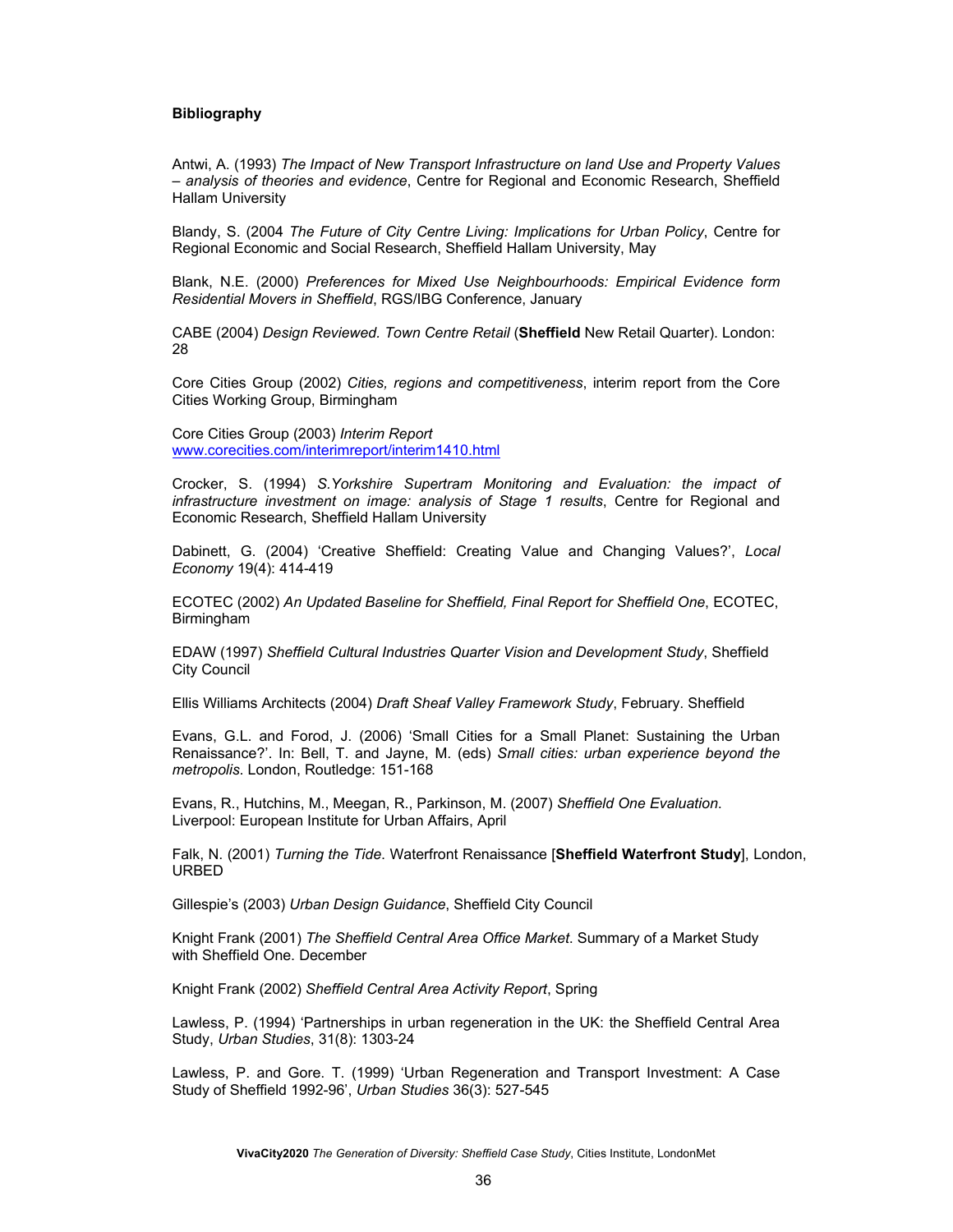Mathers, H. (2005) *Steel City Scholars. Centenary History of the University of Sheffield*, James & James, May (forthcoming)

Mooney, C. (2003) *What did you get up to last night? Study of Customer Behaviour at the Leadmill, Sheffield.* Sheffield University

Moss, L. (2002) 'Sheffield's Cultural Industries Quarter 20 Years On: What can be Learned from a Pioneering Example?', *International Journal of Cultural Policy* 8(2): 211-219

Peng, C., Change, D., Blundell Jones, P. and Lawson, B. (2002) 'Exploring urban history and space online: Design of the virtual Sheffield application', *Design Studies* 23(5): 437-453

Renewal.net (200x) Cultural Industries Quarter Agency. Renewal.net Case Study. www.renewal

Senior, M.L. (2001) *Residents preferences for land use mix and development density*, ESRC Report www.regard.ac.uk/research\_findings/R000222878/report/pdf

Sheffield City Council (1998) *Unitary Development Plan* www.sheffield.gov.uk/in-your-area/planning-and-city-development/planning-documents/udp

Sheffield City Council and CIQ Agency (2000) *Cultural Industries Quarter Action Plan*, Sheffield

Sheffield City Council (2004) *Creative Sheffield - Prospectus for a Distinctive European City in a Prosperous Region*, Sheffield

Sheffield City Council (2004) *Park Hill Redevelopment* OJEC Notice 2004/S 72-061240.

Sheffield City Council (2004) *City Centre Living, Supplementary Planning Guidance*, April

Sheffield City Council (2002) *Sheffield City Centre: Supplementary Planning Guidance for the New Retail Quarter*, July

Sheffield City Council (2004) *Open Space Provision in New Housing Development: Supplementary Planning Guidance. Approved 1999 Updated Version 2004*

Sheffield City Council (2004) *Guidelines for the Preparation of Transport Assessments and Travel Plans*, March

Sheffield First Partnership (2002) *Sheffield City Strategy 2002-5*, Sheffield

SYTE (2001) *Local Transport Plan 2001-2006/ Annual Progress Reports*, S.Yorks Passenger Transport Executive

Sheffield One/City Council (2001) *Sheffield City Centre Integrated Development Plan*, May

Sheffield One (2004) Sheffield City Centre Masterplan/Quarters www.sheffield1.com

Tams, E. (2003) *The Workstation Ten Year Anniversary 1993-2003*, Sheffield Media & Exhibition Centre (SMEC), June

URBED (1988) *Developing the Cultural Industries Quarter in Sheffield*. Sheffield, Sheffield City Council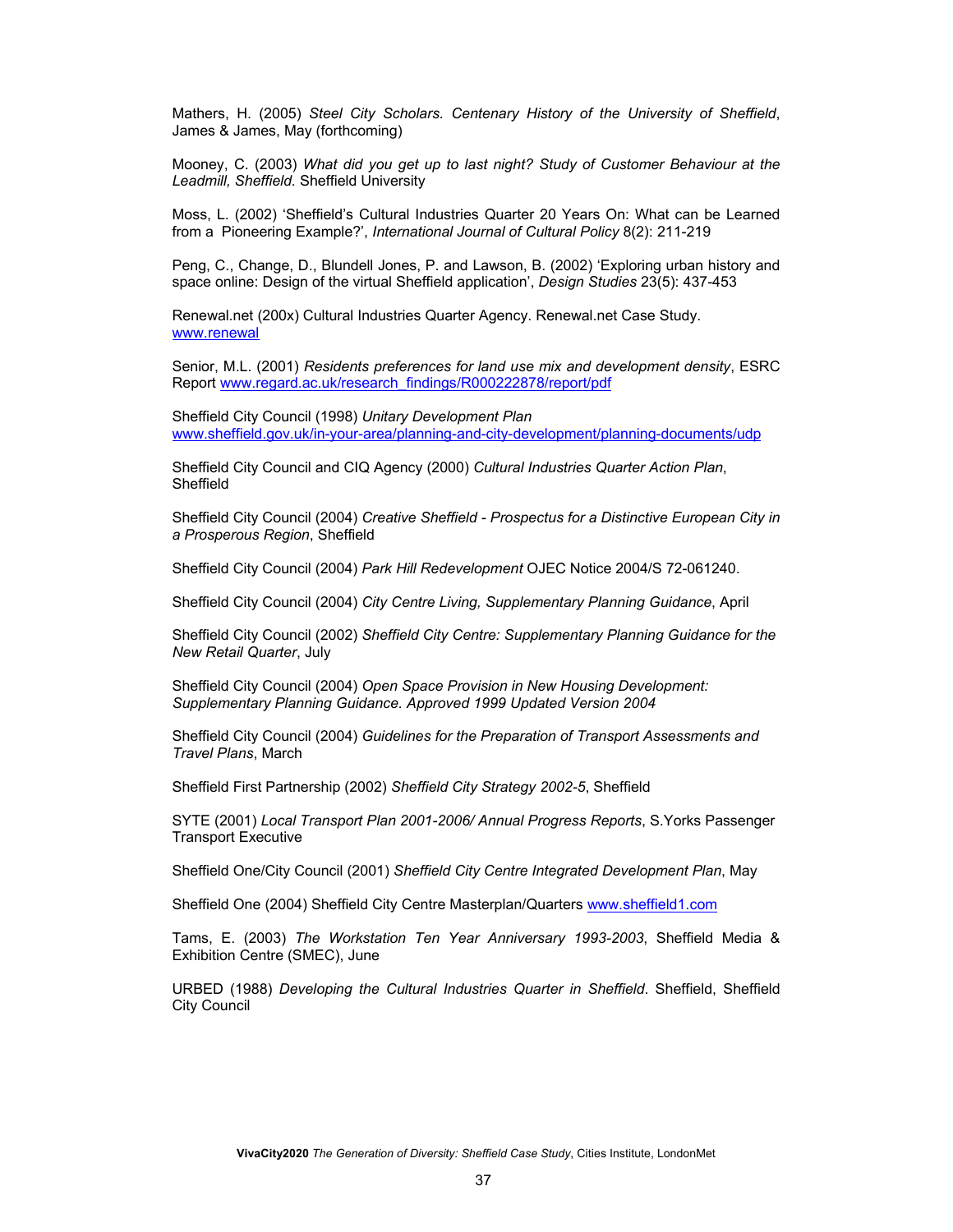**Web links:** 

**Sheffield City Planning and Development** www.sheffield.gov.uk/in-your-area/planning-and-city-development

**Yorkshire Forward** www.yorkshire-forward.com

**e-campus** www.yorkshire-forward.com/view.asp?id=1757

**Sheffield One** www.sheffield1.com

**Cultural Industries Quarter** www.ciq.org.uk **South Yorkshire Passenger Transport Executive** www.sypte.org.uk

**Business Link S.Yorks** www.blsy.com

**Sheffield Chamber of Commerce** www.scci.org.uk

**Creative Clusters** www.creativeclusters.com

**Destination Sheffield** www.sheffield.gov.uk/out--about/tourist-information

**Dirty Stopouts Guide to Sheffield** www.dirtystopoutsguide.co.uk

**Sheffield First Partnership** www.sheffieldfirst.net

**Sheffield Technology Parks** www.sci-tech.org.uk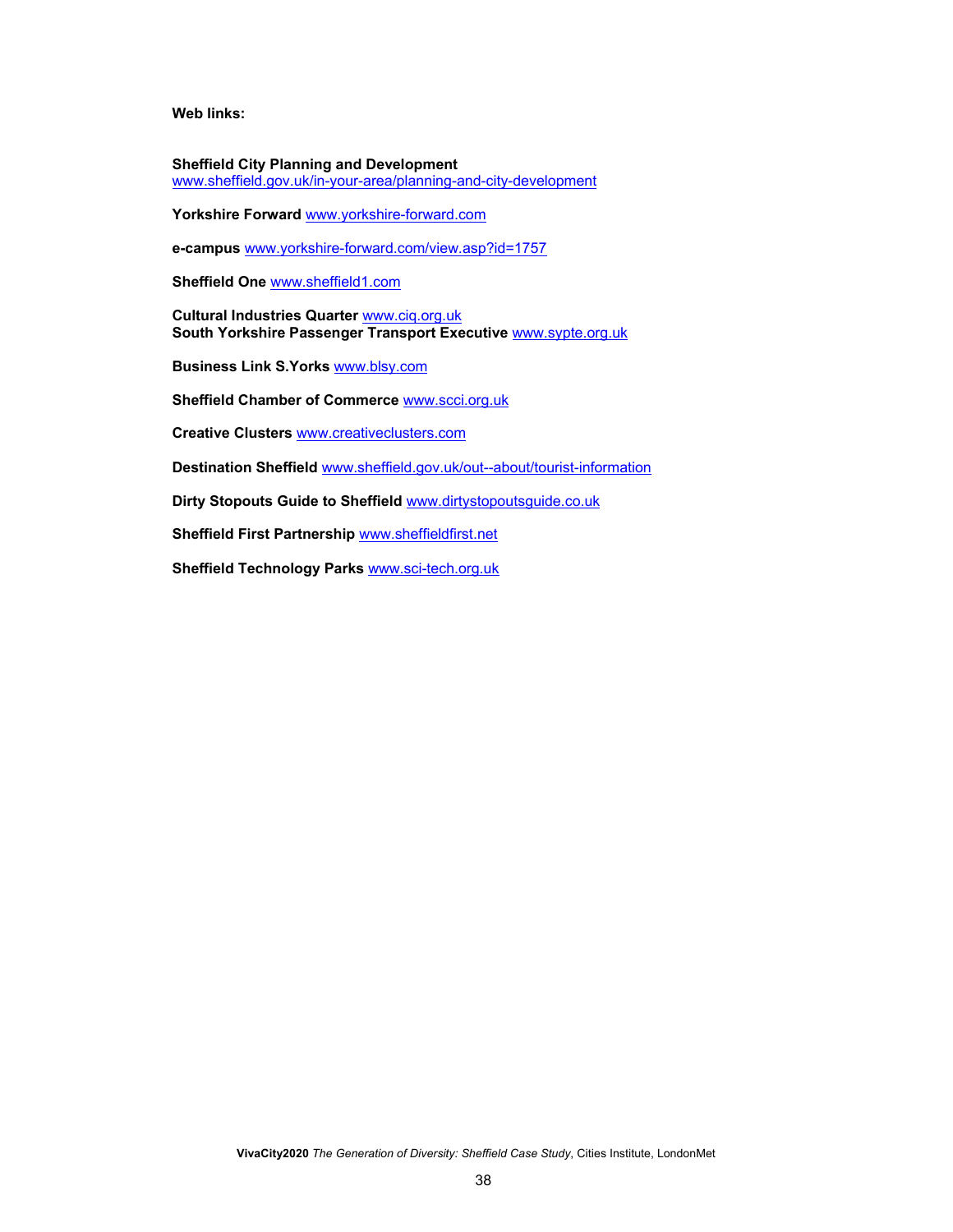## **Survey findings – Households and Businesses**

## **Sheffield Central Ward (S1)**

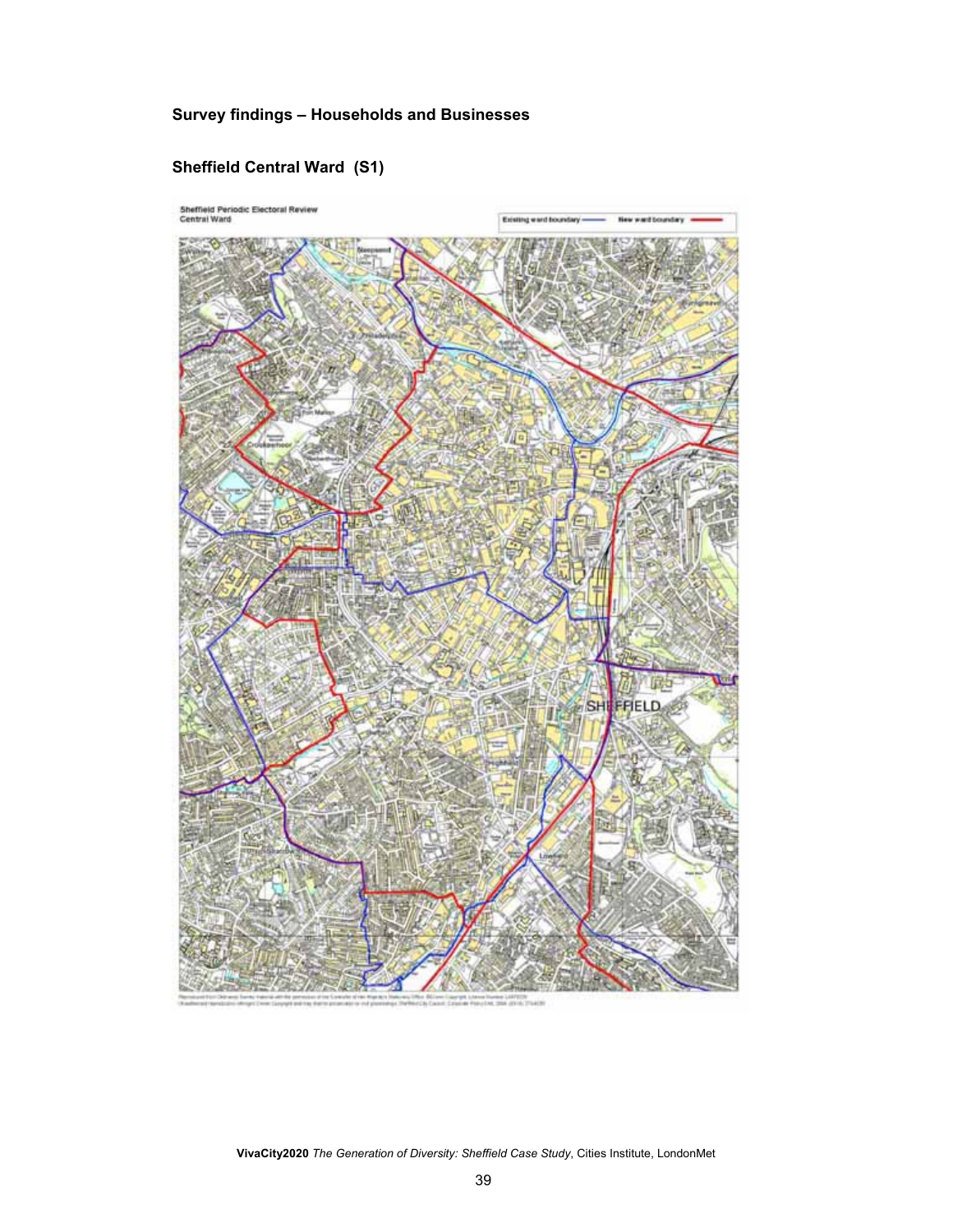## **Sheffield Central Area (Activity Report 2003)**

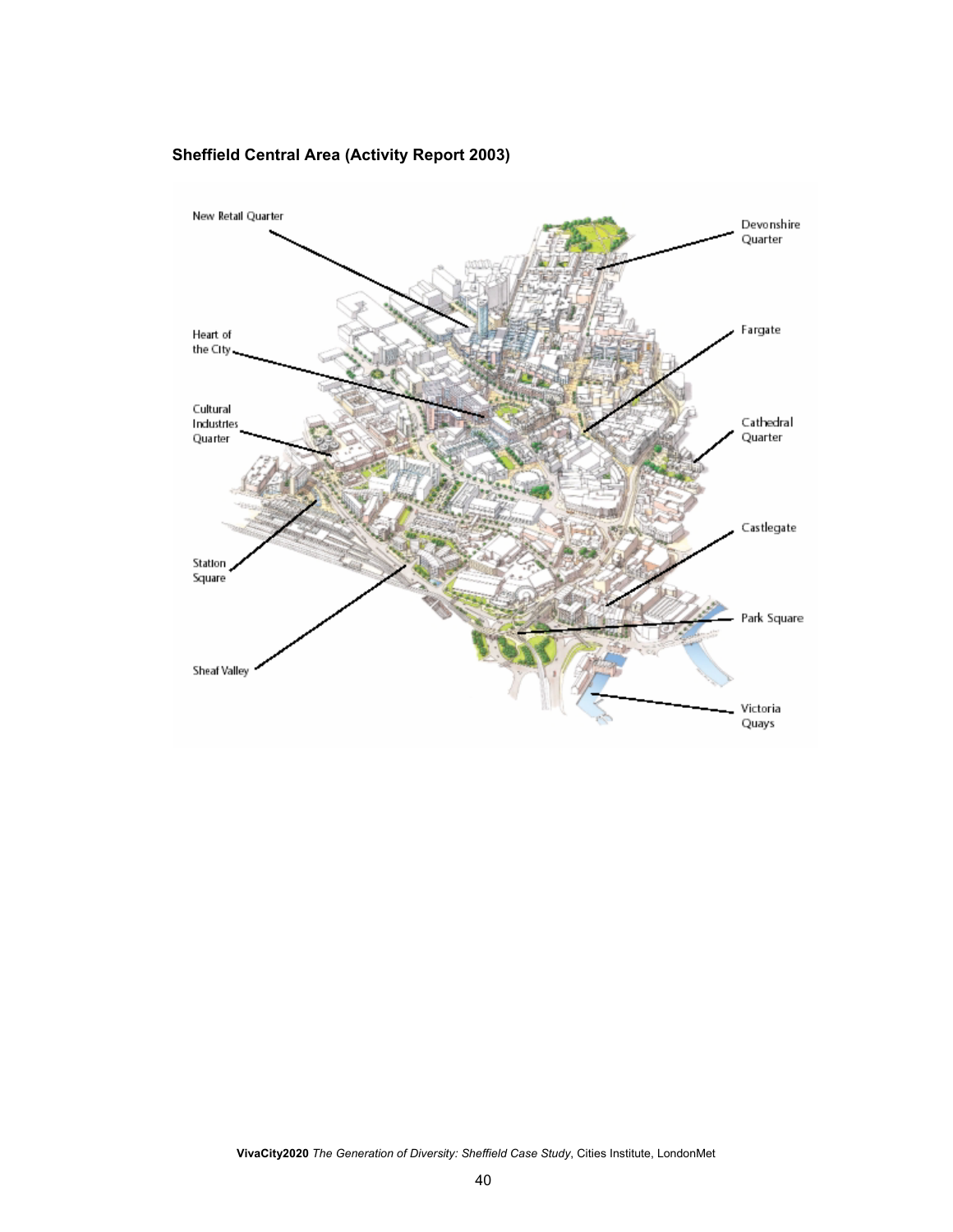## **Household survey**

| <b>Respondents</b>         | $\%$ | <b>Respondents</b>        | $\%$ |
|----------------------------|------|---------------------------|------|
| Housing type:              |      | No.of cars                | 44%  |
| House                      | 28%  |                           |      |
| Flat                       | 69%  |                           |      |
| Gender.                    |      | 'Lost sleep'              | 32%  |
| Male                       | 56%  | [Noise, ASB]              |      |
| Female                     | 44%  |                           |      |
| Work: full-time            |      | Secure at home after dark |      |
| Retired                    | 55%  |                           | 83%  |
|                            | 12%  |                           |      |
| Age:                       |      | Transport to work:        |      |
|                            |      |                           |      |
| 26-35                      | 22%  | Walk                      | 24%  |
| 36-45                      | 29%  | Bus                       | 10%  |
| 56-65                      | 9%   | Train/tube/tram           | 3%   |
|                            |      | Car                       | 22%  |
| Tenure:                    |      | New residents:            |      |
| Rent                       | 57%  | change mode               | 40%  |
| Own Landlord:              | 43%  | Decrease Car Use          | 5%   |
| Local authority            | 21%  | Increase Public Transport | 12%  |
| <b>Housing Association</b> | 12%  | Increase Walking          | 14%  |
| Private                    | 21%  |                           |      |
| Ethnicity: White           | 73%  | Disabled                  | 14%  |

## **Sheffield City Masterplan (2006)**

| <b>Public Exhibition - Survey Nov/ Dec.</b> |     |
|---------------------------------------------|-----|
| 2006                                        | %   |
| Has Sheffield city centre improved since    | 87% |
| 2000? - Yes                                 |     |
| What are the main issues facing the city    |     |
| centre today?                               |     |
|                                             |     |
| Public transport                            | 21% |
| Quality of Environment                      | 16% |
| Range of Shopping                           | 15% |
| Traffic / Parking                           | 14% |
| Bus Development/Investment                  | 12% |
| Range of Entertainment                      | 8%  |
| Safety & Security                           | 6%  |
| Type of Housing                             | 5%  |
| Reason for visiting Sheffield?              |     |
| Shopping                                    | 29% |
| Work                                        | 13% |
| Theatre/Cinema                              | 14% |
| Live in centre                              | 6%  |
| Galleries & Museums                         | 6%  |
| Education                                   | 6%  |
| Dining Out/Cultural Leisure                 | 5%  |
| <b>Business</b>                             | 3%  |
| Library                                     | 3%  |
| Socialising                                 | 3%  |
| n =105 <5% from S1 postcode area            |     |

EDAW *Report of City Centre Masterplan* (Jan.2007)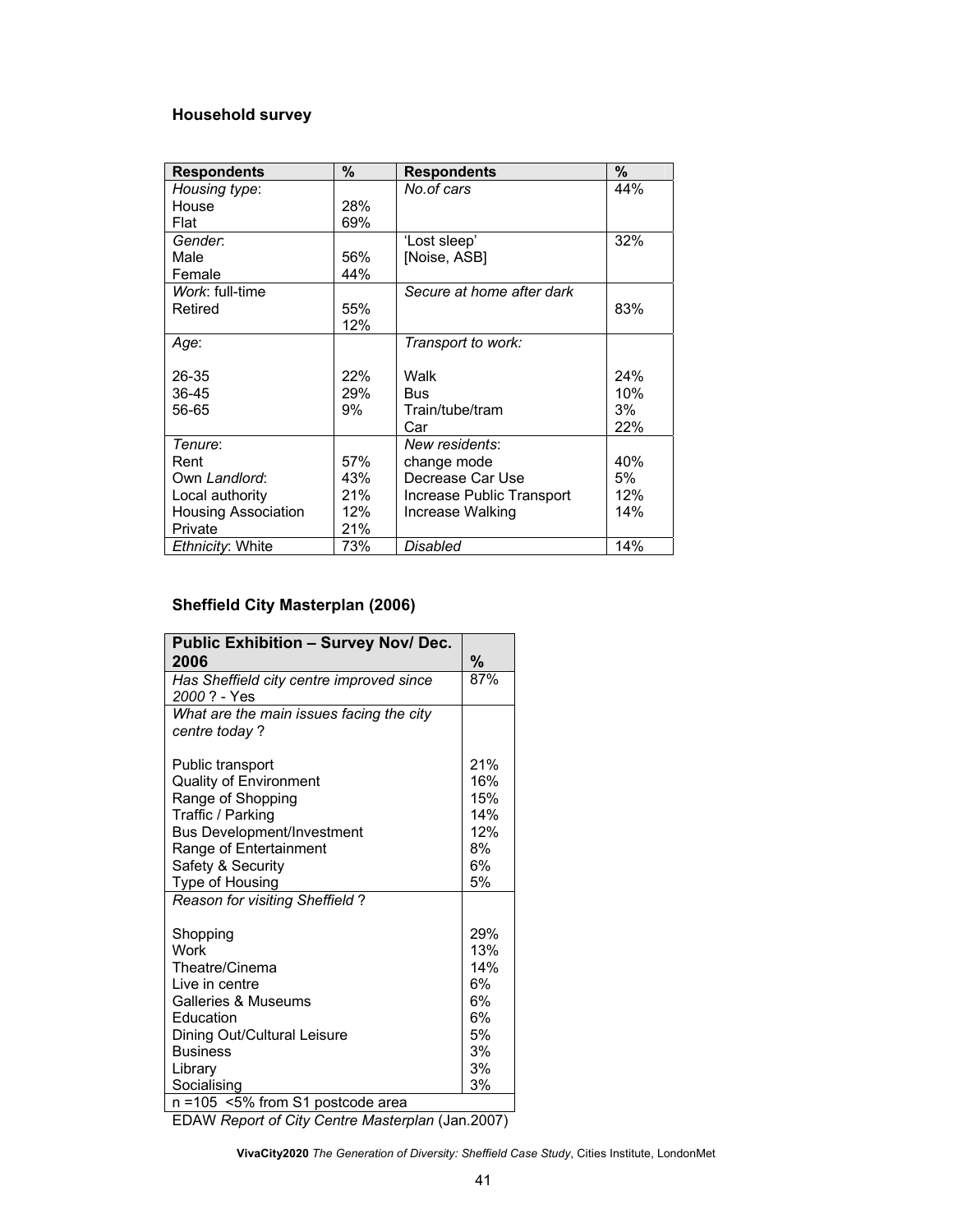

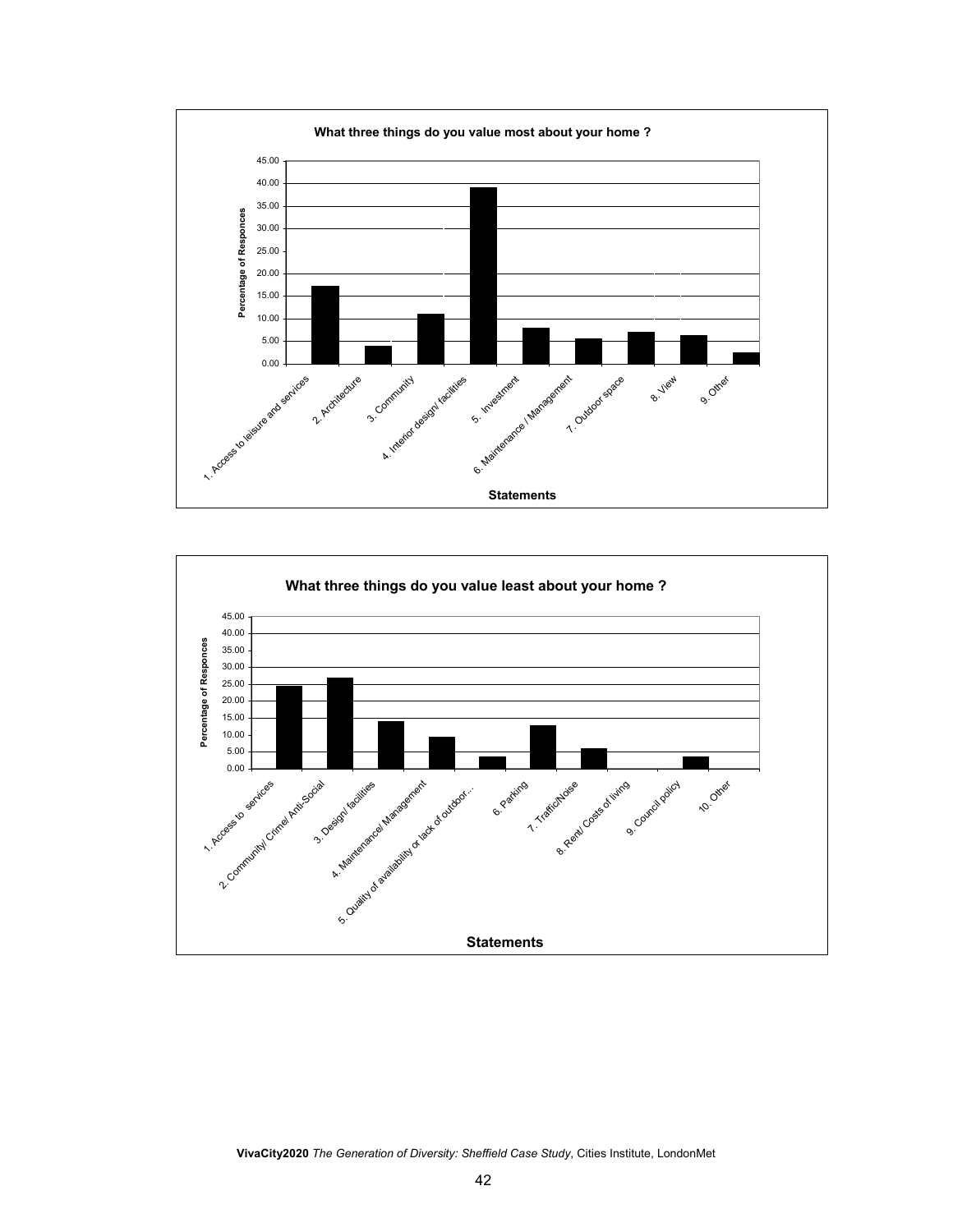

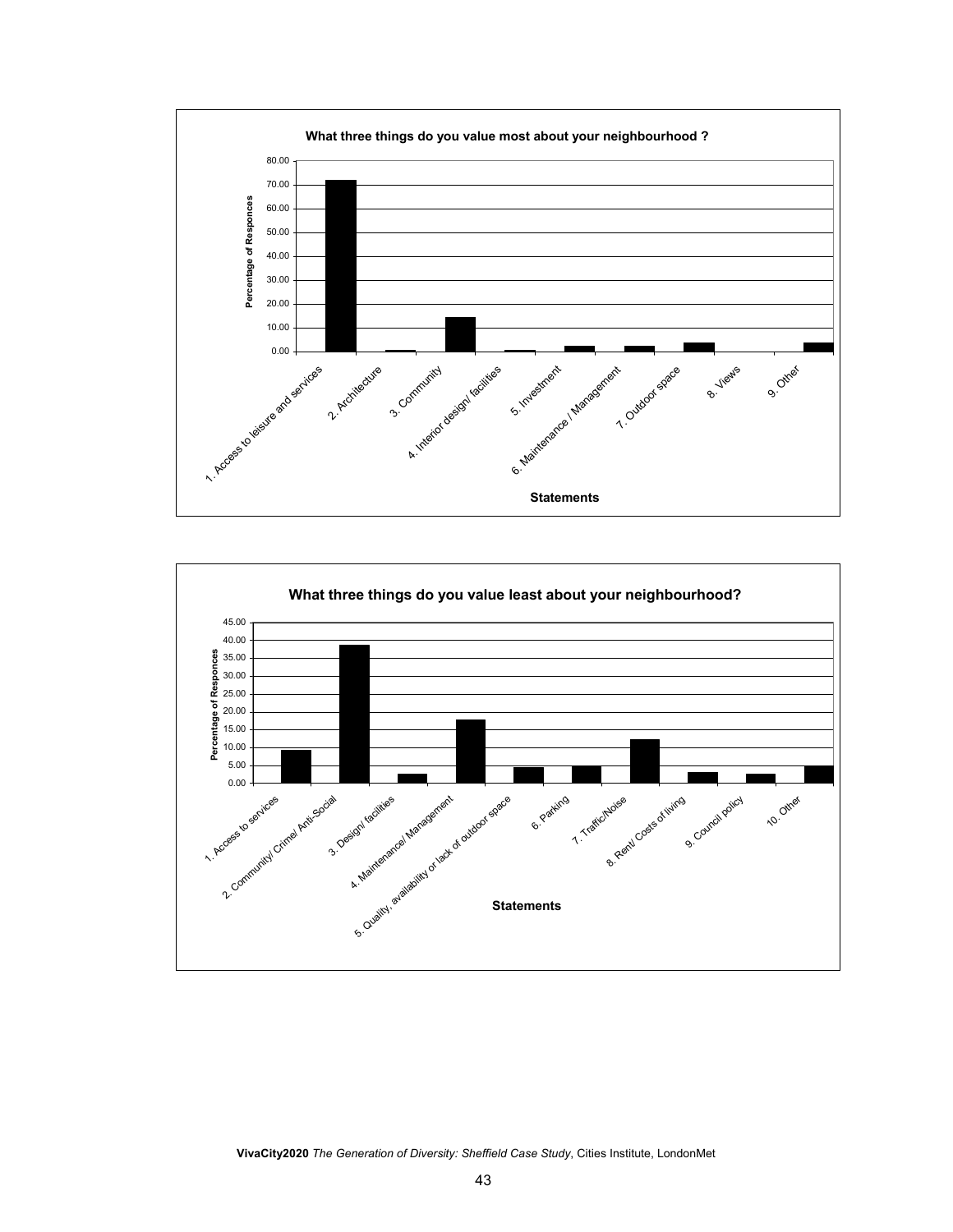#### **Survey of Businesses**